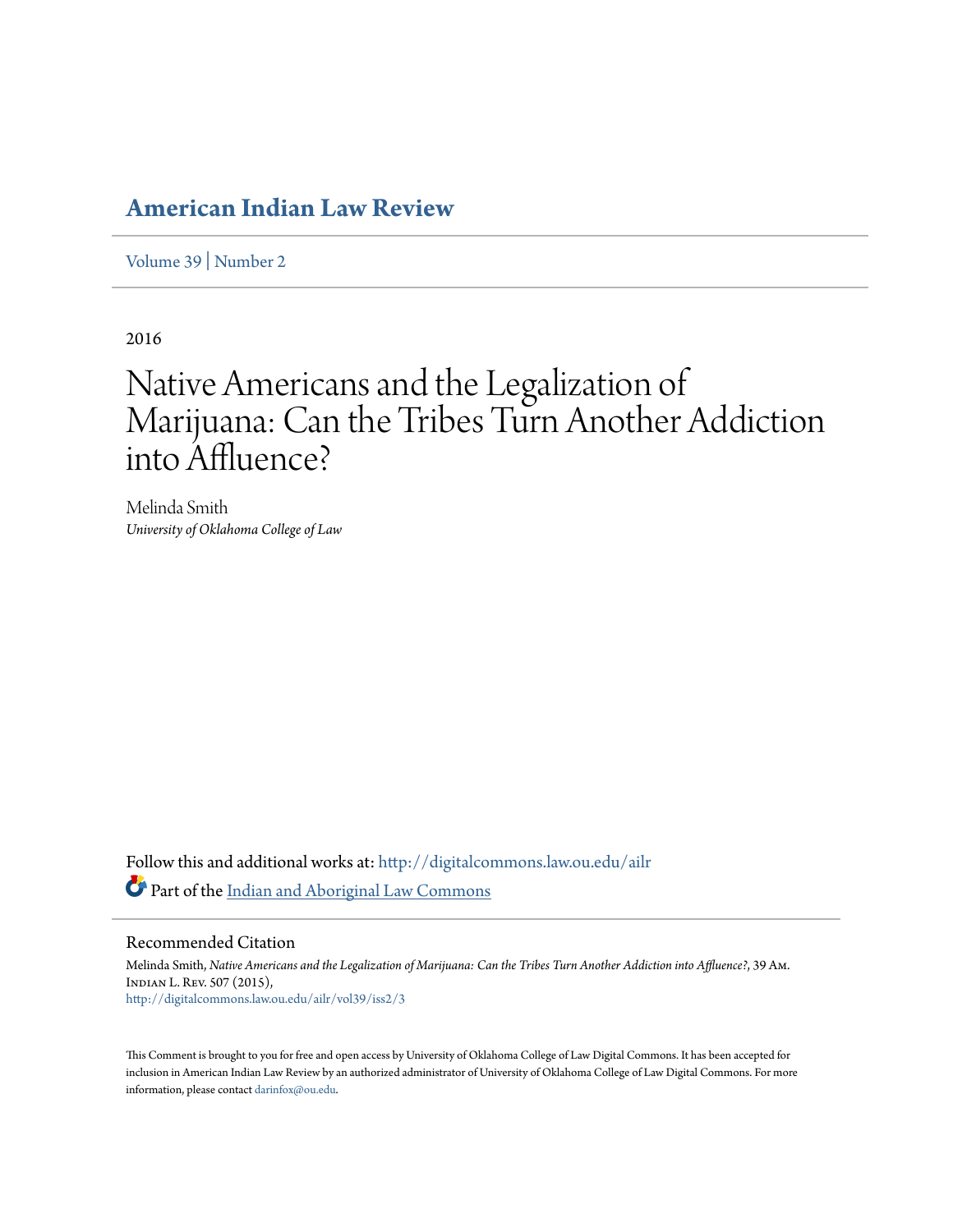# **COMMENTS**

# **NATIVE AMERICANS AND THE LEGALIZATION OF MARIJUANA: CAN THE TRIBES TURN ANOTHER ADDICTION INTO AFFLUENCE?**

#### *Melinda Smith\**

#### *Introduction*

For decades, Congress has enacted legislation without a fleeting thought of the impact it will have on Native Americans. Today is no different. Federal decriminalization of marijuana, with the apparent end-goal of federal taxation of marijuana, is on the horizon. The multi-billion dollar industry is not only home to large corporate interests, it has been an abundant source for the startup of the ever idealized small businesses of America. Unsurprisingly public opinion favoring decriminalization of marijuana is at an all time high.

This comment explores the possibility of tribal involvement<sup>1</sup> in the thriving and ever-growing marijuana industry, and seeks to answer when, if ever, it may be economically feasible for the tribes to enter the marijuana market from a legal perspective. This article also posits that the same restraints of American law that work to prevent tribal nations from enjoying lucrative opportunities in the business of marijuana also work to deprive tribes of the means to make any meaningful marijuana policy decisions within their own communities. Ultimately, the best course of action begins with the decriminalization of marijuana at the federal level through legislation that expressly states how and when Congress intends the law to apply to American Indians. This piece suggests, at the very least, the enactment of a comprehensive piece of legislation that specifically addresses the legal consequences and internal conflicts that result from the application of ambiguous federal law to both sovereign Indian Nations and sovereign states. This comment further proposes that Congress seize this opportunity to create a framework under which federally recognized tribes

 <sup>\*</sup> Second-year student, University of Oklahoma College of Law.

 <sup>1.</sup> The scope of this comment is limited to the "official activities of federally recognized Tribes" within "Indian Country." The legal ambiguity of classification within these terms is extensive and beyond the consideration of the present piece.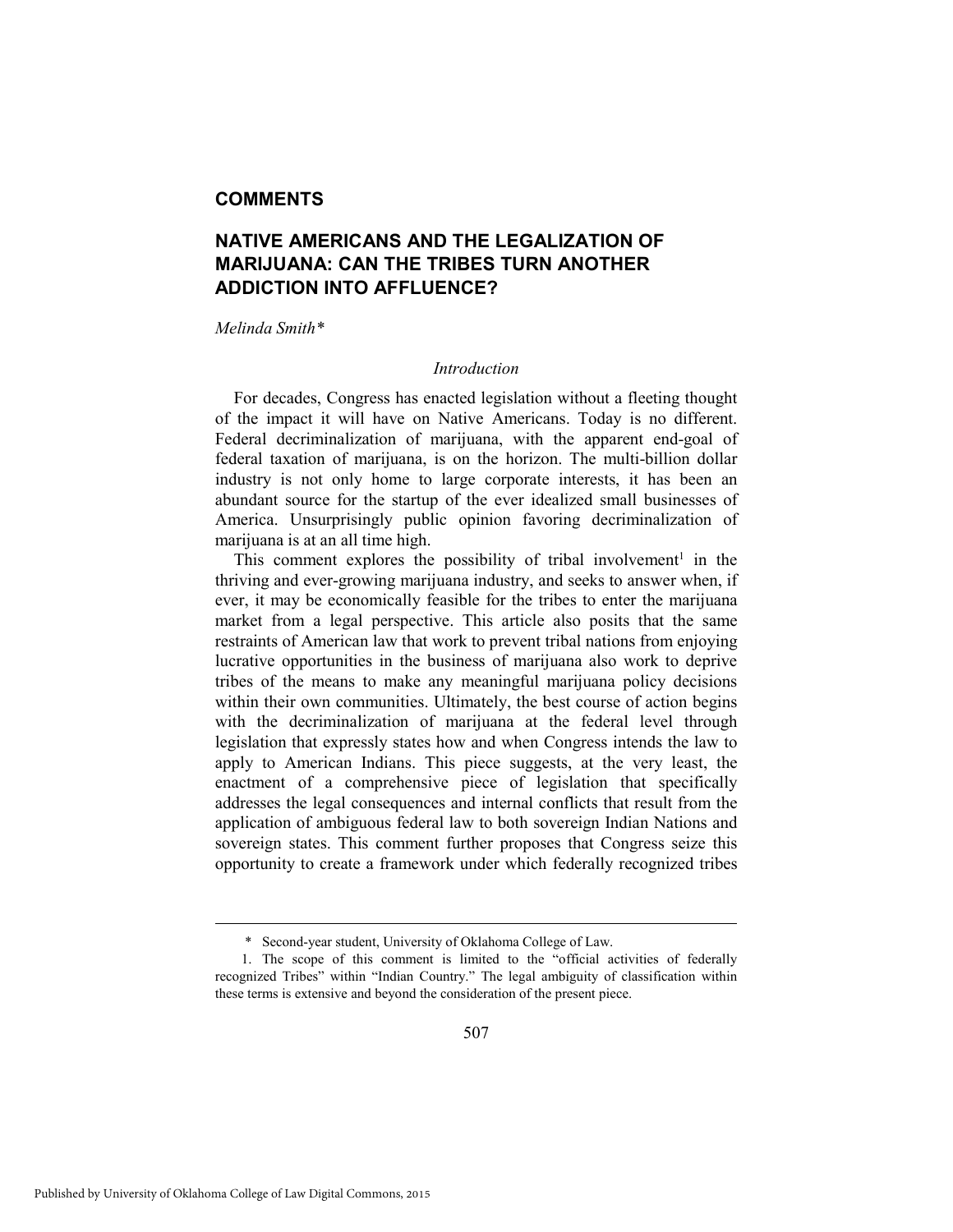will have a chance to attain economic independence through meaningful participation in a growing American industry.

Part I discusses the history and current status of marijuana law in the United States, including the Controlled Substances Act, the Consolidated and Further Continuing Appropriations Act of 2015, state decriminalization and regulation of marijuana, the policies of the Department of Justice, marijuana related issues raised in Indian Country, and the legal difficulties faced by those in an industry prohibited by federal statute. Part II examines possible models for tribal involvement in the marijuana industry by examining the current status and continuing viability of Indian gaming, tobacco, and hemp production. Part III gives an overview of proposed federal legislation to end the federal prohibition of marijuana, tax marijuana, and, less ambitiously, exclude industrial hemp from the definition of marijuana within the Controlled Substances Act. Part IV analyzes tribal involvement in the marijuana industry under both the Controlled Substances Act and proposed federal legislation with an emphasis on ambiguities likely to fuel litigation in the absence of express congressional intent. Finally, Part V provides a new model for legislative and judicial policy within the federal government regarding marijuana that adequately and sufficiently balances state, federal, and tribal interests.

#### *I. A Brief History of Marijuana Law and Policy*

Although possession, manufacture, and sale of marijuana are illegal under federal law,<sup>2</sup> decriminalization is on the rise among states<sup>3</sup> where the industry has substantially spurred the economic growth of state treasuries and private businesses alike.<sup>4</sup> Those charged with enforcing the federal marijuana prohibition have recently been acquiescent, but the possibility that the Department of Justice (DOJ) may seek criminal recourse, or that the United States might sue to enjoin the implementation of state regulation preempted by federal law, leaves the legal future of the marijuana industry

 <sup>2.</sup> Comprehensive Drug Abuse Prevention and Control Act of 1970, Pub. L. No. 91- 513, Title II, § 102, 84 Stat. 1247 (codified as amended at 21 U.S.C §§ 801-889 (2012)).

<sup>3.</sup> *See infra* Part I.B.

 <sup>4.</sup> Jack Healy & Kirk Johnson, *Next Gold Rush: Legal Marijuana Feeds Entrepreneurs' Dreams*, N.Y. TIMES, July 18, 2014, http://mobile.nytimes.com/2014/07/19/us/new-gold-rushlegal-marijuana-feeds-entrepreneurs-dreams.html?hp&action=click&pgtype=Homepage&ver sion=HpSum&module=first-column-region&region=top-news&WT.nav=top-news& r=5&re ferrer. The industry is projected to grow \$2.6 billion this year. *Id.*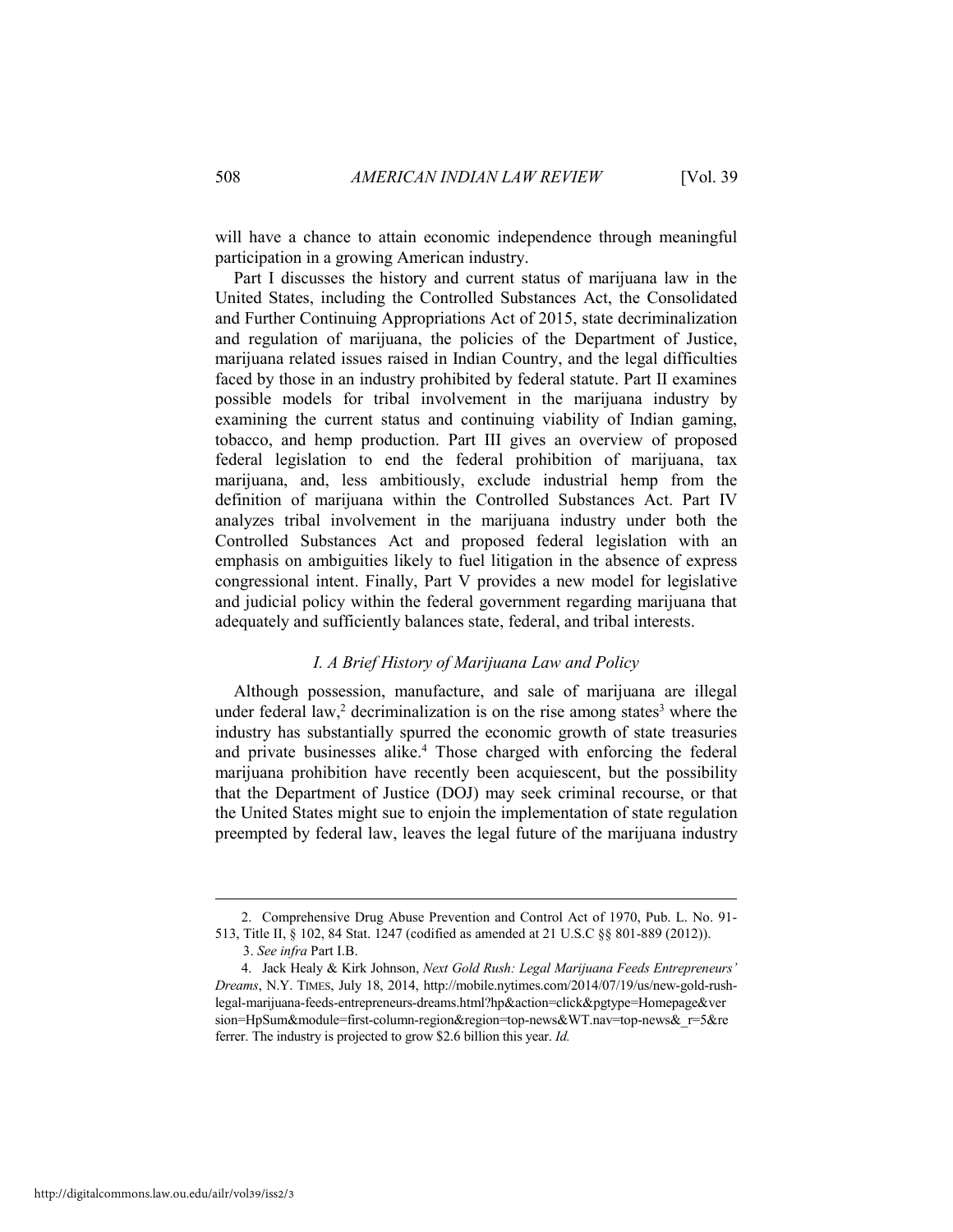in the dark.<sup>5</sup> In an effort to cash in on recent events, federal legislation to decriminalize and tax marijuana has been proposed, but has yet to be enacted.<sup>6</sup>

#### *A. The Controlled Substances Act*

The use and sale of marijuana became federally prohibited in 1970 when Congress enacted the Comprehensive Drug Abuse Prevention and Control Act,<sup>7</sup> commonly known as the Controlled Substances Act  $(CSA)$ .<sup>8</sup> The act classifies certain substances into one of five schedules based on "potential for abuse"9 and "currently accepted medical use in treatment in the United States."<sup>10</sup> Congress categorizes "[m]arihuana" as a Schedule I narcotic.<sup>11</sup> Today, this unaltered classification continues to federally prohibit doctors from prescribing marijuana,<sup>12</sup> and provides a number of felony penalties for the manufacture, distribution, and possession of marijuana.13 Penalties for simple possession of marijuana range from civil penalties<sup>14</sup> to felony criminal penalties.15

- 7. 21 U.S.C §§ 801-889 (2012).
- 8. *See* Karmin, *supra* note 5.
- 9. *See* 21 U.S.C. § 812.
- 10. *Id.*

 $\overline{a}$ 

- 11. *Id.*
- 12. Karmin, *supra* note 5, at 1106.
- 13. 21 U.S.C. § 841.

 14. *Id.* § 844a. In assessing civil penalties the Attorney General has defined "Personal Use Amount" as "possession of controlled substances in circumstances where there is no other evidence of an intent to distribute, or to facilitate the manufacturing, compounding, processing, delivering, importing or exporting of any controlled substance." 28 C.F.R. § 76.2 (2014). Relevant evidence of a lack of this intent is the possession of a mixture or substance containing detectable amounts of marijuana that does not exceed "one ounce." *Id.* 

15. 21 U.S.C. § 844.

 <sup>5.</sup> *See* Sam Karmin, *Cooperative Federalism and State Marijuana Regulation*, 85 U. COLO. L. REV. 1105 (2014).

 <sup>6.</sup> *See* H.R. 4046, 113th Cong. (2014) (amending Office of National Drug Control Policy Reauthorization Act of 1998 by striking provisions which prohibit the Director of the Office of National Drug Control Policy from studying the legalization of marijuana and requires the Director to oppose any attempt to legalize marijuana); H.R. 499, 113th Cong. (2013) (decriminalizing marijuana on the federal level, leaving states "a power to regulate marijuana that is similar to the power they have to regulate alcohol"); H.R. J. Res. 79, 113th Cong. (imposing a 50% federal tax on the sale of marijuana, by the producer or importer thereof); H.R. 5226, 113th Cong. (2014) ("Charlotte's Web Medical Hemp Act of 2014" amending the Controlled Substances Act to exclude therapeutic hemp and cannabidiol from the definition of marihuana).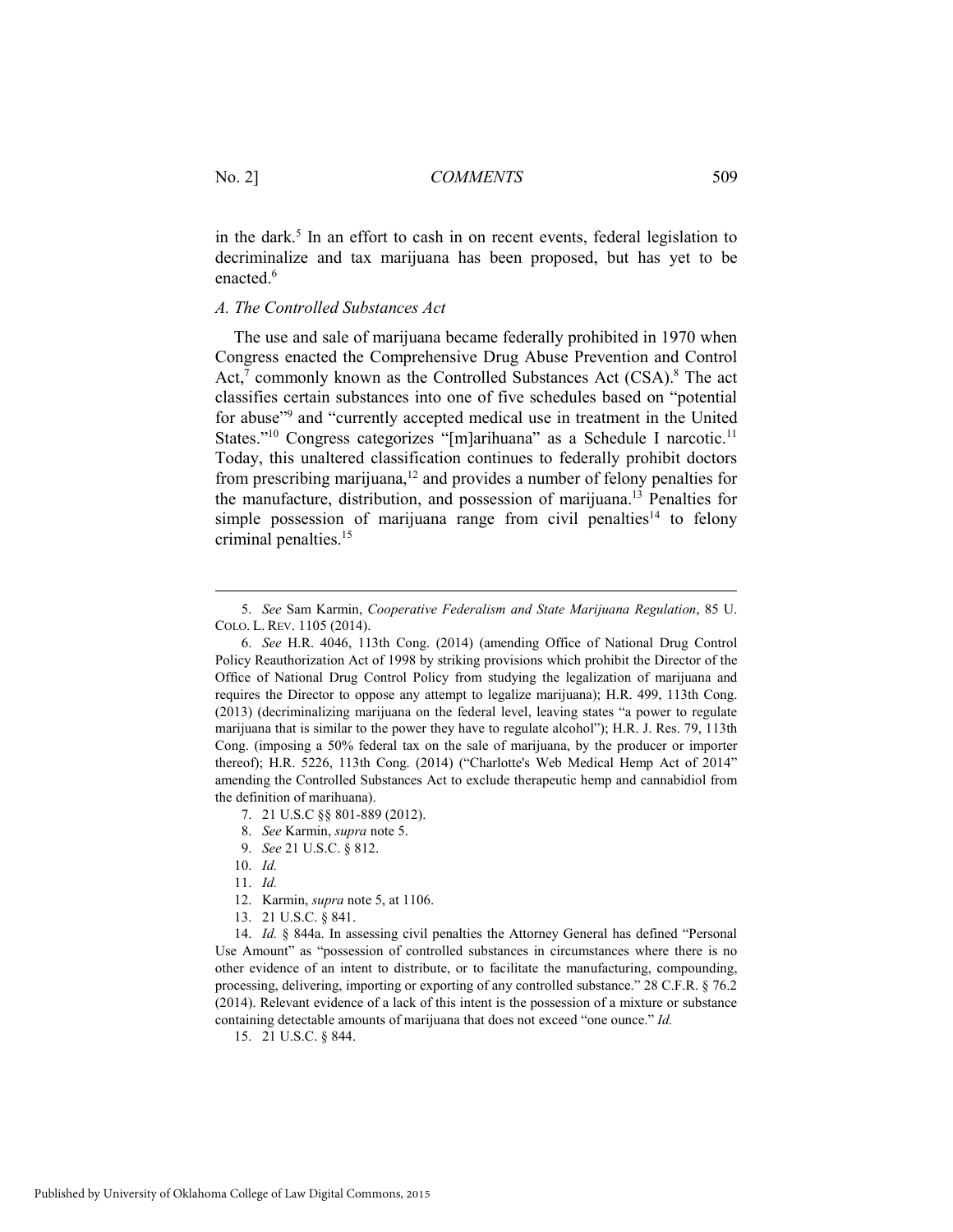Not all enumerated controlled substances are illegal in every context, in fact many of the substances are permitted in legitimate medical, scientific and commercial channels. For example, Vicodin, a schedule II narcotic, commonly prescribed to alleviate pain, may be possessed and ingested by a person that has a valid prescription from a licensed physician. Under the CSA, the Attorney General is authorized to "assist State, tribal, and local governments in suppressing the diversion of controlled substances" from legitimate channels into illegal channels and may make grants to these governments to assist in meeting the costs of improving anti-diversion regulatory controls.16 The Attorney General is similarly authorized to "enter into contractual agreements with State, tribal, and local law enforcement agencies to provide for cooperative enforcement" of the CSA.<sup>17</sup>

In lieu of legislative amendment or repeal, the CSA likewise authorizes the Attorney General to remove substances from the established schedules, by rules promulgated in accordance with the procedures set out in the Act, should he or she find that the substance fails to "meet the requirements for inclusion in any schedule."18 The Attorney General may promulgate a rule to remove a listed substance if the substance's potential for abuse is outweighed by the substance's accepted medical use.19 In making this determination, the Attorney General must consider: (1) the drug's actual or relative potential for abuse; (2) scientific evidence of its pharmacological effects, if known; (3) the state of current scientific knowledge regarding the drug or other substance; (4) its history and current pattern of abuse; (5) the scope, duration, and significance of abuse; (6) what, if any, risk there is to the public health; (7) its psychological or physiological dependence liability; and (8) whether the substance is an immediate precursor of a controlled substance.<sup>20</sup>

The CSA provides that it shall not preempt state law "*unless there is a positive conflict between that provision of this subchapter and that State* 

 <sup>16.</sup> *Id.* § 873(a), (d). In addition to grants, the AG may assist by:

 <sup>(</sup>A) making periodic assessments of the capabilities of State, tribal, and local governments to adequately control the diversion of controlled substances; (B) providing advice and counsel to State, tribal, and local governments on the methods by which such governments may strengthen their controls against

diversion; and

 <sup>(</sup>C) establishing cooperative investigative efforts to control diversion . . . .

*Id.* § 873(a)(6). 17. *Id.* § 873(a)(7).

 <sup>18. 21</sup> U.S.C. § 811 (2012).

 <sup>19.</sup> *Id.*

 <sup>20.</sup> *Id.*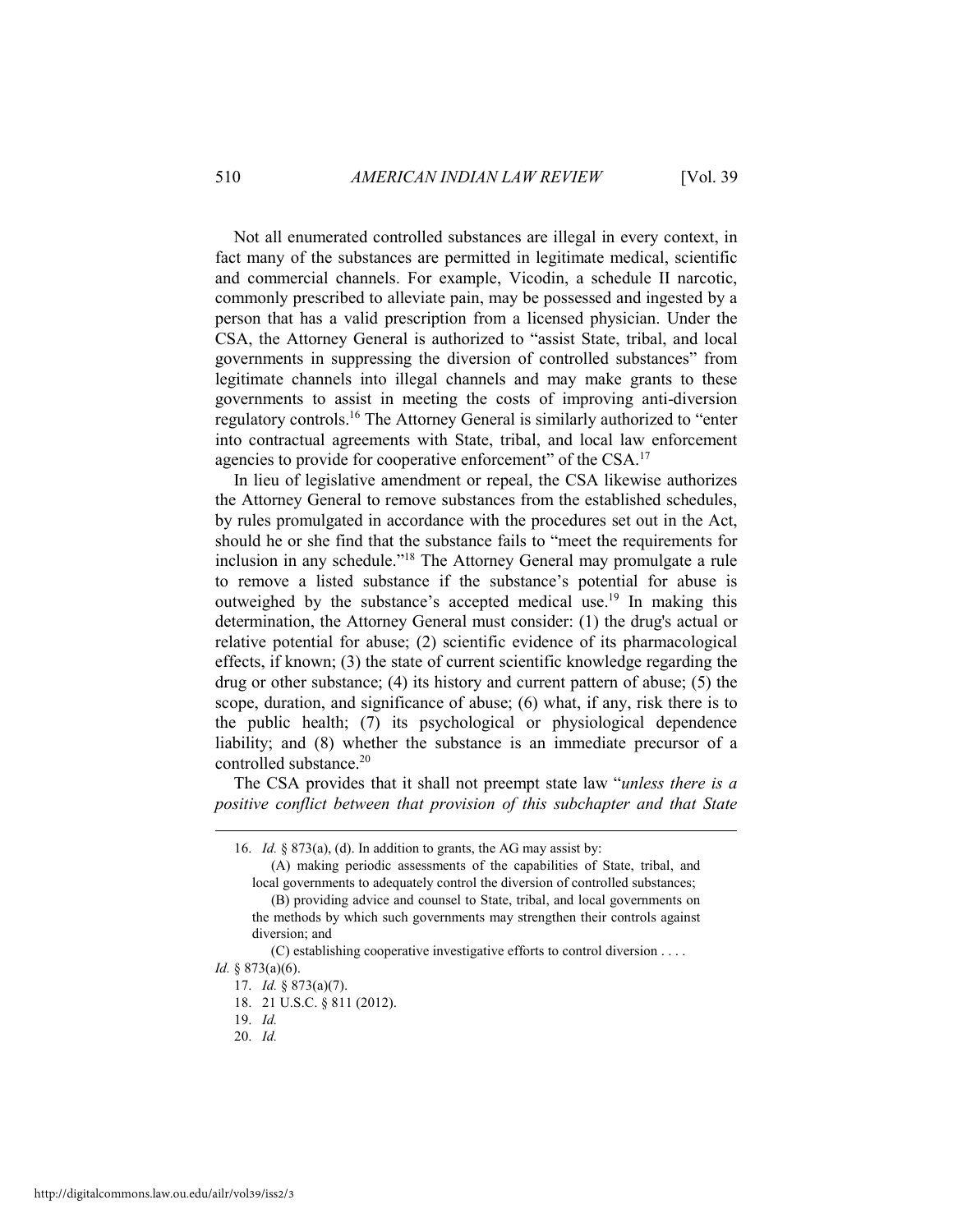*law so that the two cannot consistently stand together.*"<sup>21</sup> Given that this provision was simply intended to provide concurrent state and federal jurisdiction for criminal prosecution under both federal and state law, it is unlikely Congress contemplated that this would be as controversial as it has proven to be.<sup>22</sup>

In interpreting this provision, courts have generally established that a state medical marijuana law is in "positive conflict" with the CSA if it is "physically impossible" to comply with both the state and federal law, or where the state law "stands as an obstacle to the accomplishment and execution of the full purposes and objectives of Congress."23

In *Gonzales v. Raich*, 24 a 6-3 decision, the U.S. Supreme Court held that "the Commerce Clause permitted Congress to prohibit the wholly intrastate possession and use of marijuana."25 However, the Court failed to consider whether the CSA preempted the state law at issue, $2<sup>6</sup>$  leaving the question of the effect of the Supremacy Clause unanswered.

#### *B. State Decriminalization and Regulation of Marijuana*

In 2013, Deputy Attorney General Cole issued a memorandum to all U.S. Attorneys announcing that although the DOJ retains the power and conviction to enforce the CSA, it will leave marijuana law enforcement to the local authorities if the states carefully regulate the marijuana market in accordance with federal priorities.<sup>27</sup> In order to tentatively avoid prosecution and enjoinment for violating the CSA, a state's marijuana regulatory scheme must include legal and enforcement mechanisms that adequately address the following eight federal priorities: (1) preventing the distribution of marijuana to minors; (2) preventing revenue from the sale of marijuana from going to criminal enterprises, gangs, and cartels; (3) preventing the diversion of marijuana from states where it is legal under

 <sup>21. 21</sup> U.S.C. § 903 (2012) (emphasis added).

 <sup>22.</sup> *See, e.g.*, People v. Sheppard, 432 N.Y.S.2d 467 (N.Y. Sup. Ct. 1980).

 <sup>23.</sup> TODD GARVEY, CONG. RESEARCH SERV., R42398, MEDICAL MARIJUANA: THE SUPREMACY CLAUSE, FEDERALISM, AND THE INTERPLAY BETWEEN STATE AND FEDERAL LAWS (2012) (referencing the differing holdings between Emerald Steel Fabricators, Inc. v. Bureau of Labor & Indus., 230 P.3d 518 (Or. 2010), and County of San Diego v. San Diego Norml, 165 Cal. App. 4th 798 (2008)).

 <sup>24. 545</sup> U.S. 1 (2005).

 <sup>25.</sup> *See* GARVEY, *supra* note 23, at 5 (citing *Gonzales*, 545 U.S. 1).

 <sup>26.</sup> *Id.* 

 <sup>27.</sup> *See* Memorandum from James M. Cole, Office of the Attorney Gen., U.S. Dep't of Justice, to U.S. Attorneys (Aug. 29, 2013), *available at* http://www.justice.gov/iso/opa/ resources/3052013829132756857467.pdf.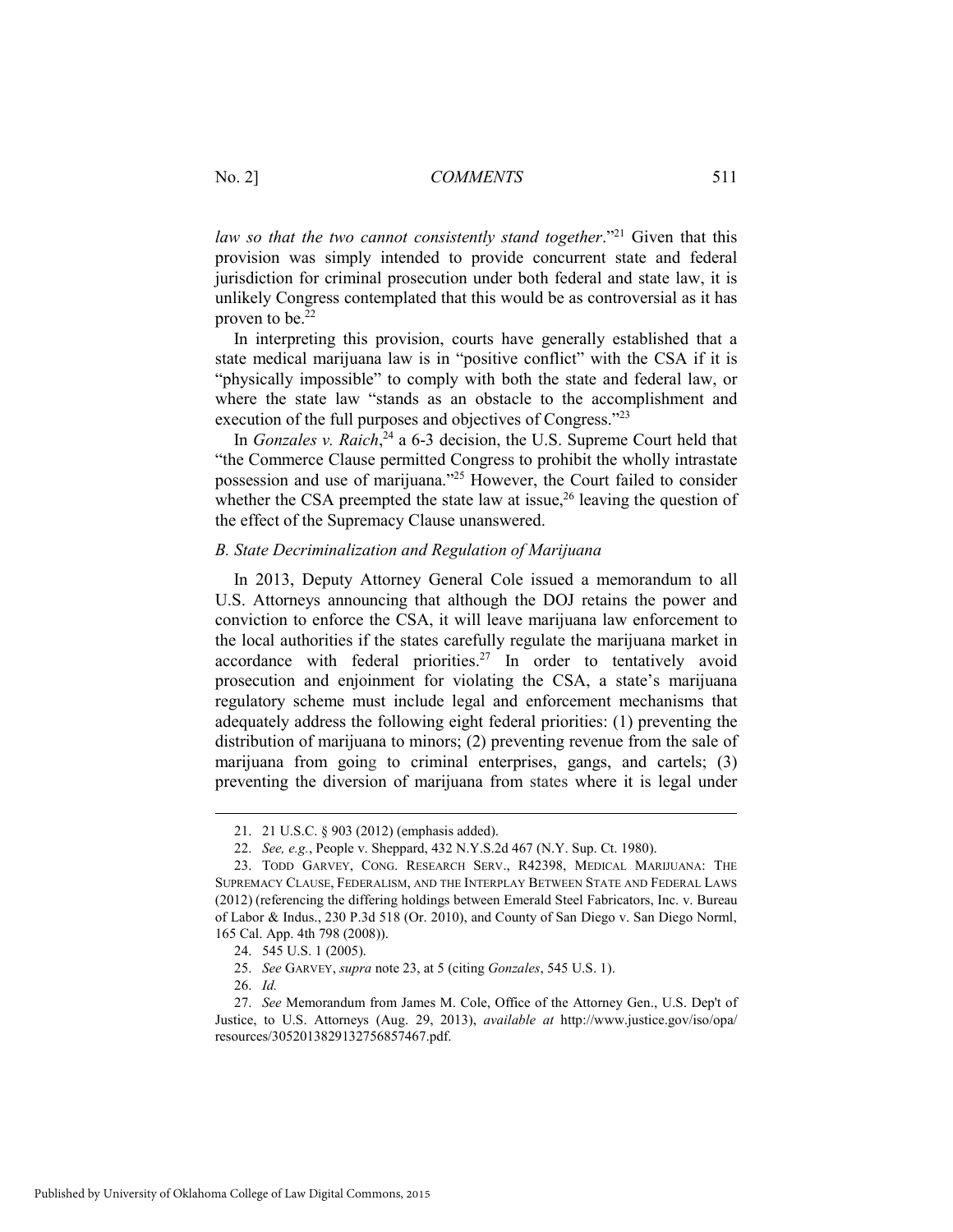state law in some form to other states; (4) preventing drugged driving (5) preventing the exacerbation of other adverse public health consequences associated with marijuana use; (6) preventing the growing of marijuana on public lands; (7) preventing the attendant public safety and environmental dangers posed by marijuana production on public lands; and (8) preventing marijuana possession or use on federal property.28

To date, the use of marijuana for medical purposes has been decriminalized in twenty-three states<sup>29</sup> and the District of Columbia.<sup>30</sup> Seventeen other states have approved non-comprehensive medical marijuana programs where, for example, the state permits only the use of products that are less psychoactive than recreational marijuana, meaning the products contain low amounts of tetrahydrocannabinol (THC) and contain high amounts of cannabidiol  $(CBD)$ .<sup>31</sup> In 2012, Colorado<sup>32</sup> and Washington<sup>33</sup> enacted legislation decriminalizing the recreational use of

 30. Prior to 2014, twenty-one states and D.C. had decriminalized and regulated medicinal marijuana in some way. *Id.* In 2014, New York and Minnesota joined the ranks. *Id.* There is widespread global advocacy for the medicinal use of marijuana. *Quick Reference*, NORML, http://norml.org/marijuana/item/quick-reference?category\_id=734 (last visited Sept. 27, 2014) (providing a list of health organization that support immediate legal access to medical marijuana).

 31. *State Medical Marijuana Laws*, *supra* note 29. Recent Research suggests that the medicinal benefits of non-psychoactive CBD include the reduction of anxiety, nausea, seizure activity, tumors and cancer cells. *5 Must-Know Facts About Cannabidiol (CBD)*, LEAF SCIENCE (Feb. 23, 2014), http://www.leafscience.com/2014/02/23/5-must-know-factscannabidiol-cbd/.

 <sup>28.</sup> *Id.* These same eight guidelines apply to the growth and use of marijuana in Indian Country under a similar memorandum issued by the DOJ on October 28, 2014. *See infra* note 45.

 <sup>29.</sup> States with comprehensive legislation legalizing marijuana for medicinal purposes include Alaska, Arizona, California, Colorado, Connecticut, Delaware, Hawaii, Illinois, Maine, Massachusetts, Maryland, Michigan, Montana, Nevada, New Hampshire, New Jersey, New Mexico, Oregon, Rhode Island, Vermont, and Washington. *See State Medical Marijuana Laws*, NAT'L CONF. OF ST. LEGISLATURES (Mar. 16, 2015), http://www.ncsl. org/research/health/state-medical-marijuana-laws.aspx.

 <sup>32.</sup> COLO. CONST. art. XVIII, § 16 ("[T]he following acts are not unlawful and shall not be an offense under Colorado law or the law of any locality within Colorado or be a basis for seizure or forfeiture of assets under Colorado law for persons twenty-one years of age or older . . . [p]ossessing, using, displaying, purchasing, or transporting marijuana accessories or one ounce or less of marijuana.").

 <sup>33.</sup> WASH. REV. CODE ANN. § 69.50.4013 (West 2014) ("The possession, by a person twenty-one years of age or older, of useable marijuana or marijuana-infused products in amounts that do not exceed those set forth in RCW 69.50.360(3) is not a violation of this section, this chapter, or any other provision of Washington state law.").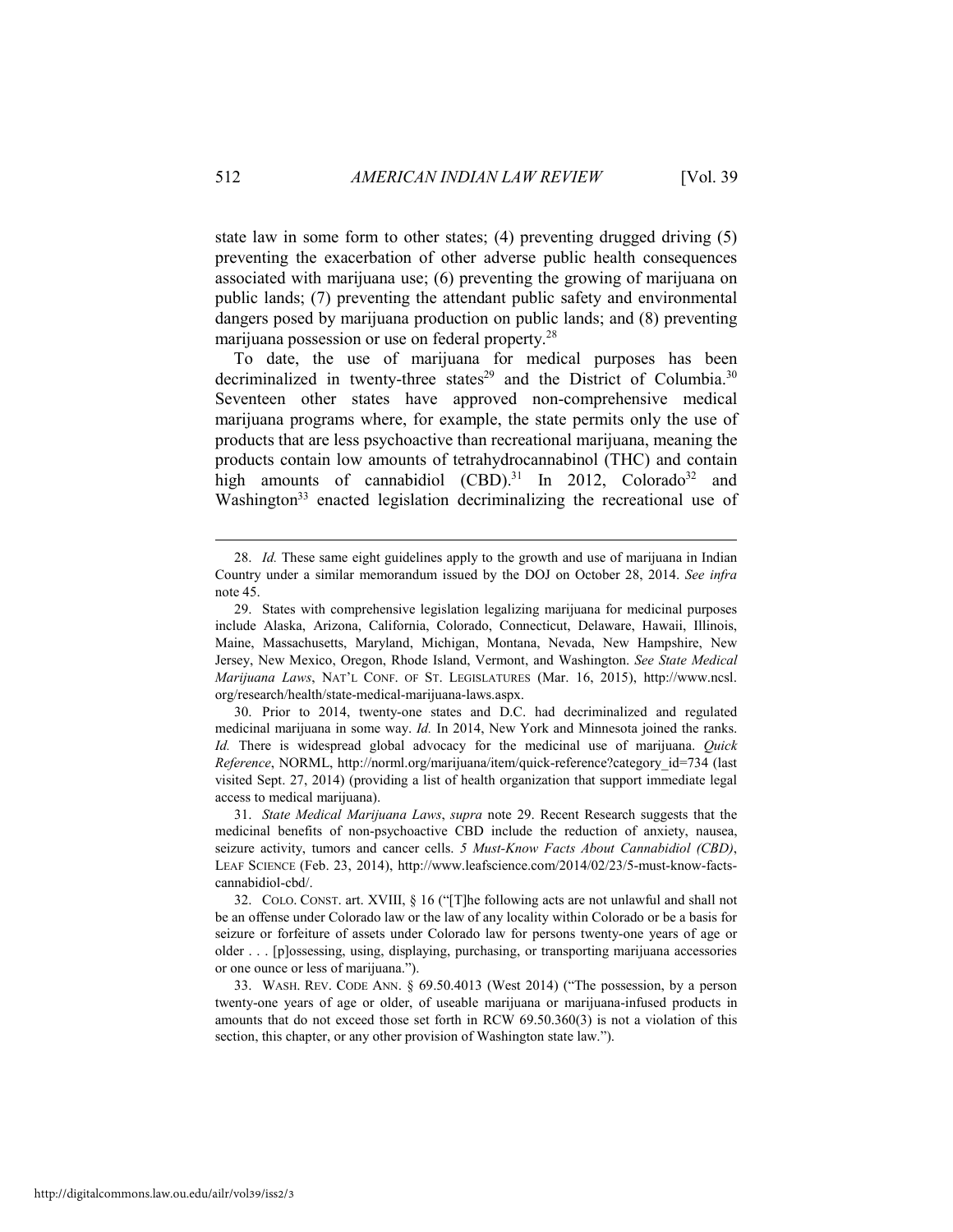marijuana by adults over the age of twenty-one. Similar measures to legalize recreational marijuana passed in Alaska<sup>34</sup> and Oregon<sup>35</sup> in November of 2014.36

## *C. The Consolidated and Further Continuing Appropriations Act, 2015*<sup>37</sup>

 In December of 2014, Congress strengthened the administration's implied promise to decline federal prosecution under the CSA for the sale of medicinal marijuana by providing that DOJ funds cannot be used to enforce the federal marijuana prohibition in states which have legalized medical marijuana.<sup>38</sup> In the same appropriations act, Congress made an additional implied policy statement regarding hemp production, by preventing the DOJ and Drug Enforcement Administration from using appropriated funds to prosecute those institutions of higher education and state departments of agriculture that have been authorized to grow hemp for research or establish agricultural pilot programs under the Legitimacy of Industrial Hemp Research section of the Agricultural Act of 2014.39

# *D. Indian Country: Monkey in the Middle*

The registration requirements<sup>40</sup> and civil penalties<sup>41</sup> of the CSA apply to "any person," and arguably as a function of the Supremacy Clause, $42$  apply

 <sup>34.</sup> *Alaska Marijuana Legalization, Ballot Measure 2 (2014)*, BALLOTPEDIA, http://ballotpedia.org/Alaska\_Marijuana\_Legalization,\_Ballot\_Measure\_2\_%282014%29 (last visited Jan. 7, 2015) ("As a result of its passage, the measure allowed people age 21 and older to possess up to one ounce of marijuana and up to six plants. It also made the manufacture, sale and possession of marijuana paraphernalia legal.").

 <sup>35.</sup> Noelle Crombie, *Marijuana legalization Q&A: What's Next for Oregon?*, OREGONLIVE (Nov. 05, 2014, 6:30 AM), http://www.oregonlive.com/politics/index.ssf/ 2014/11/marijuana legalization oregon.html ("[In July of 2015] [p]eople 21 and older will be allowed to possess up to 1 ounce of marijuana in a public place and up to 8 ounces in their home. The law also allows up to four marijuana plants per household.").

 <sup>36.</sup> Healy & Johnson, *supra* note 4.

 <sup>37.</sup> Pub. L. No. 113-235, 128 Stat. 2130.

 <sup>38.</sup> *Id.* tit. V, § 538, 128 Stat. at 2217.

 <sup>39.</sup> *Id.* at tit. V, § 539, 128 Stat. at 2217. The Legitimacy of Industrial Hemp Research section requires that sites used for growing or cultivating industrial hemp be in states where hemp is legal and certified by, and registered with, the State department of agriculture. 7 U.S.C. § 5940(a) (2012).

 <sup>40.</sup> *See* Controlled Substances Act, 21 U.S.C. § 822(a)(1) (2012) ("Every person who manufactures or distributes any controlled substance or list I chemical, or who proposes to engage in the manufacture or distribution of any controlled substance or list I chemical, shall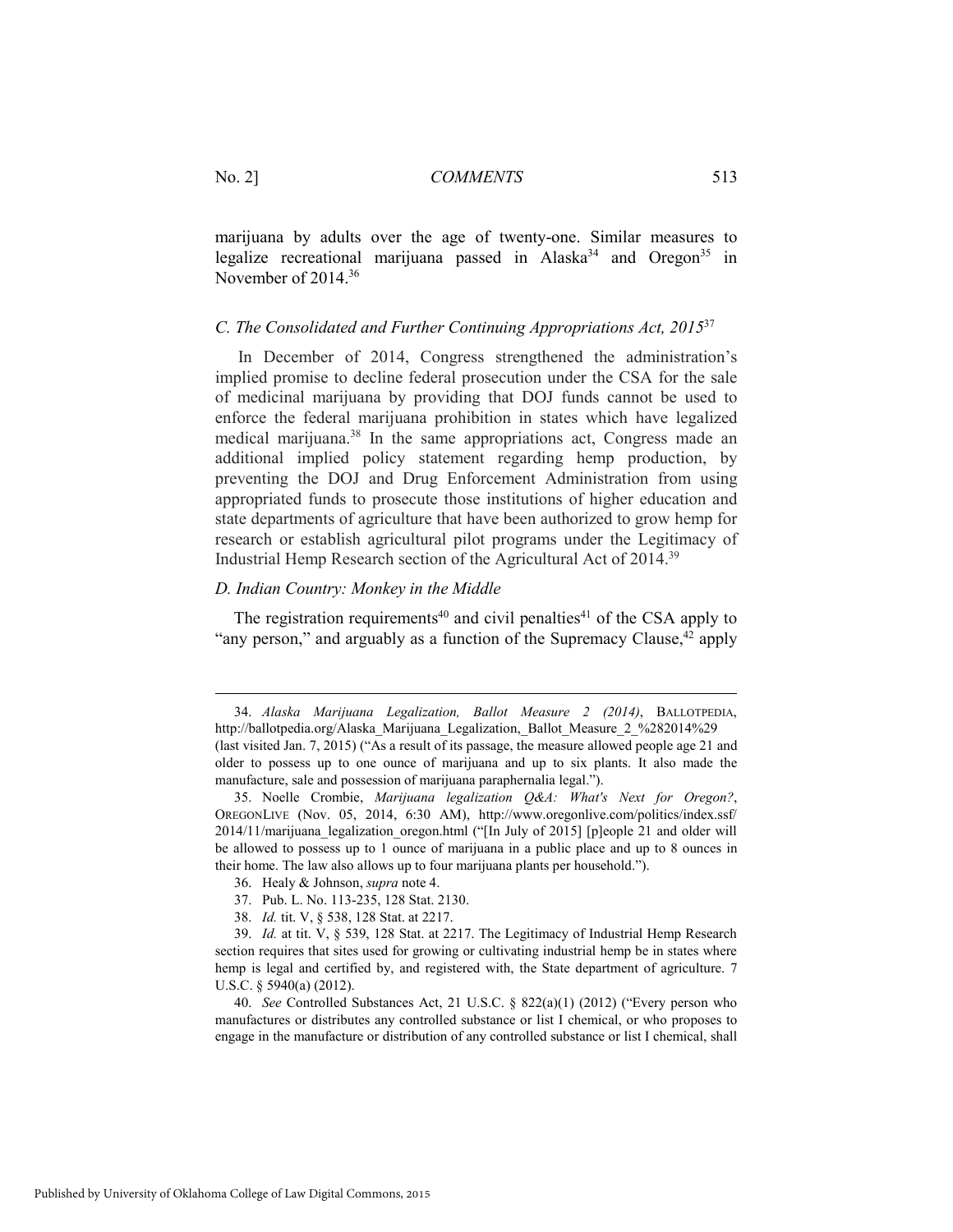to all tribal members, even those in states which have assumed criminal jurisdiction over tribal land within the state.<sup>43</sup> However the CSA does not appear to apply to the official activities of the tribes themselves, leaving them with their sovereign power, buttressed by immunity from suit, to enact tribal ordinances that differ from the CSA.44

In 2014, in response to "requested guidance on the enforcement of the Controlled Substance Act (CSA) on tribal lands by the United States Attorneys' offices,"45 the DOJ issued a memorandum to all U.S. Attorneys, Assistant Attorneys, Criminal Chiefs, Appellate Chiefs, Organized Crime Drug Enforcement Task Force Coordinators and Tribal Liaisons stating that, on a case-by-case basis, the "eight priorities in the Cole Memorandum will guide United States Attorneys' marijuana enforcement efforts in Indian Country, including in the event that *sovereign Indian Nations* seek to legalize *the cultivation or use of marijuana* in *Indian Country*."46 The memo further provides that "[c]onsistent with the Attorney General's 2010 Indian Country Initiative," U.S. Attorneys should consult with tribes on a government-to-government basis when evaluating a tribe's marijuana

42. *See* GARVEY, *supra* note 23.

 43. *See* Fed. Power Comm'n v. Tuscarora Indian Nation, 362 U.S. 99, 116 (1960) (holding that "a general statute in terms applying to all persons includes Indians and their property interests"); Vandever v. Osage Nation Enter., Inc., No. 06-CV-380-GKF-SAJ, 2007 WL 6139198, at \*2 (N.D. Okla. Aug. 6, 2007) ("This general rule, known as the *Tuscarora* rule, 'presumes that when Congress enacts a statute of general applicability, the statute reaches everyone within federal jurisdiction not specifically excluded, including Indians and Tribes.' Broad application of the *Tuscarora* rule, however, has been whittled down over the years.") (internal citations omitted); *see* Robin Lash, *Industrial Hemp: The Crop for the Seventh Generation*, 27 AM. INDIAN L. REV. 313, 344 (2002-2003).

 44. *See, e.g.*, Oglala Sioux Tribal Council Ordinance No. 98-27 (July 28, 1998), *available at* https://www.votehemp.com/PDF/OrdinanceNo9827.pdf; United States v. White Plume, 447 F.3d 1067, 1069 (8th Cir. 2006) (demonstrating that the United States acts to enjoin individual members of a tribe from violating the CSA while avoiding the issue of the tribe's authority to pass an ordinance in direct contradiction with the CSA).

 45. *See* Monty Wilkinson, Office of the Attorney Gen., U.S. Dep't of Justice, Policy Statement Regarding Marijuana Issues in Indian Country (Oct. 28, 2014), *available at* http://www.justice.gov/sites/default/files/tribal/pages/attachments/2014/12/11/policystateme ntregardingmarijuanaissuesinindiancountry2.pdf.

 46. *Id.* at 2 (emphasis added). For the Cole Memorandum standards, see discussion *supra* Part I.B.

obtain annually a registration issued by the Attorney General in accordance with the rules and regulations promulgated by him.").

 <sup>41.</sup> *See* Food and Drug Act, 21 U.S.C. § 841(a) (2012) ("[I]t shall be unlawful for any person knowingly or intentionally—(1) to manufacture, distribute, or dispense, or possess with intent to manufacture, distribute, or dispense, a controlled substance . . . .").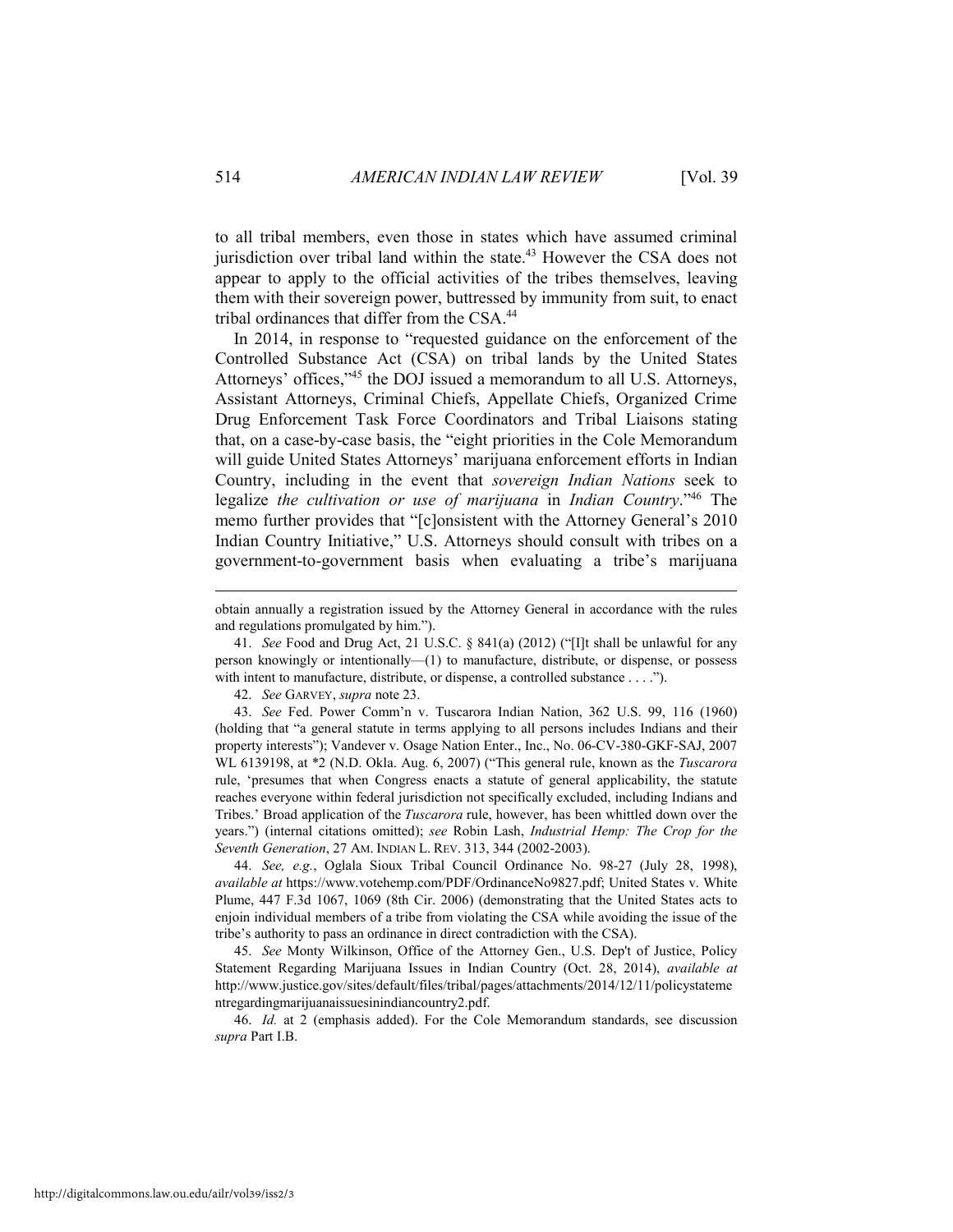enforcement activities, and should inform the executive before making any determination on how to proceed when tribal regulation does not meet the eight Cole Memorandum standards.<sup>47</sup> The 2014 memorandum was not the first instance of a federal Native American exemption from the CSA; the Native American Church has received an exemption allowing peyote use a Schedule I narcotic—for the past forty-three years.<sup>48</sup> In 1994, Congress further exempted "the use, possession, or transportation of peyote by an Indian for bona fide traditional ceremonial purposes in connection with the practice of a traditional Indian religion" from the CSA's criminal penalties,49 providing that such activity shall not be prohibited by the United States *or any State*. 50

The impact of the memorandum in Indian Country is not immediately clear. At least one tribe, the Oglala Sioux of Pine Ridge Reservation in South Dakota, has taken steps toward legalization of marijuana on the reservation. In 2015 the Wounded Knee district of the Pine Ridge Reservation passed a motion legalizing "the sale of medicinal and recreational marijuana as well as industrialized hemp" but the remaining nine districts and the tribal council have yet to weigh in on the issue.51 In addition, a recent Indian Country Today Media Network article claims that some tribal members are currently cultivating, using, and selling 100% organic marijuana on a rancheria in Northern California.52 One of the anonymous tribal members growing marijuana on the reservation stated that he was a recovering alcoholic and meth addict, and that smoking marijuana

 52. *See* Ruth Hopkins, *Cannabis on the Rez: When Will It Be Legal?*, INDIAN COUNTRY TODAY MEDIA NETWORK (Apr. 25, 2014), http://indiancountrytodaymedianetwork.com/ 2014/04/25/cannabis-rez-when-will-it-be-legal.

 <sup>47.</sup> Wilkinson, *supra* note 45, at 2-3.

 <sup>48.</sup> Gonzales v. O Centro Espirita Beneficente Uniao do Vegetal, 546 U.S. 418, 433 (2006) (citing 21 C.F.R. § 1307.31 (2005)).

 <sup>49. 42</sup> U.S.C. § 1996a(b)(1) (2012).

 <sup>50.</sup> *Id.* ("Notwithstanding any other provision of law, the use, possession, or transportation of peyote by an Indian for bona fide traditional ceremonial purposes in connection with the practice of a traditional Indian religion is lawful, and shall not be prohibited by the United States or any State. No Indian shall be penalized or discriminated against on the basis of such use, possession or transportation, including, but not limited to, denial of otherwise applicable benefits under public assistance programs.") (emphasis added).

 <sup>51.</sup> Brandon Ecoffey, *Oglala Sioux District Endorses Marijuana*, LAKOTA COUNTRY TIMES, Apr. 15, 2015, http://www.indianz.com/News/2015/017115.asp; *see also* Joe O'Sullivan, *Pine Ridge Reservation Considers Legalizing Marijuana*, RAPID CITY J., Feb. 2, 2014, 5:00 AM, http://rapidcityjournal.com/news/local/pine-ridge-reservation-considerslegalizing-marijuana/article\_af9b0f7c-cb6b-504a-a11a-6e8da8005087.html.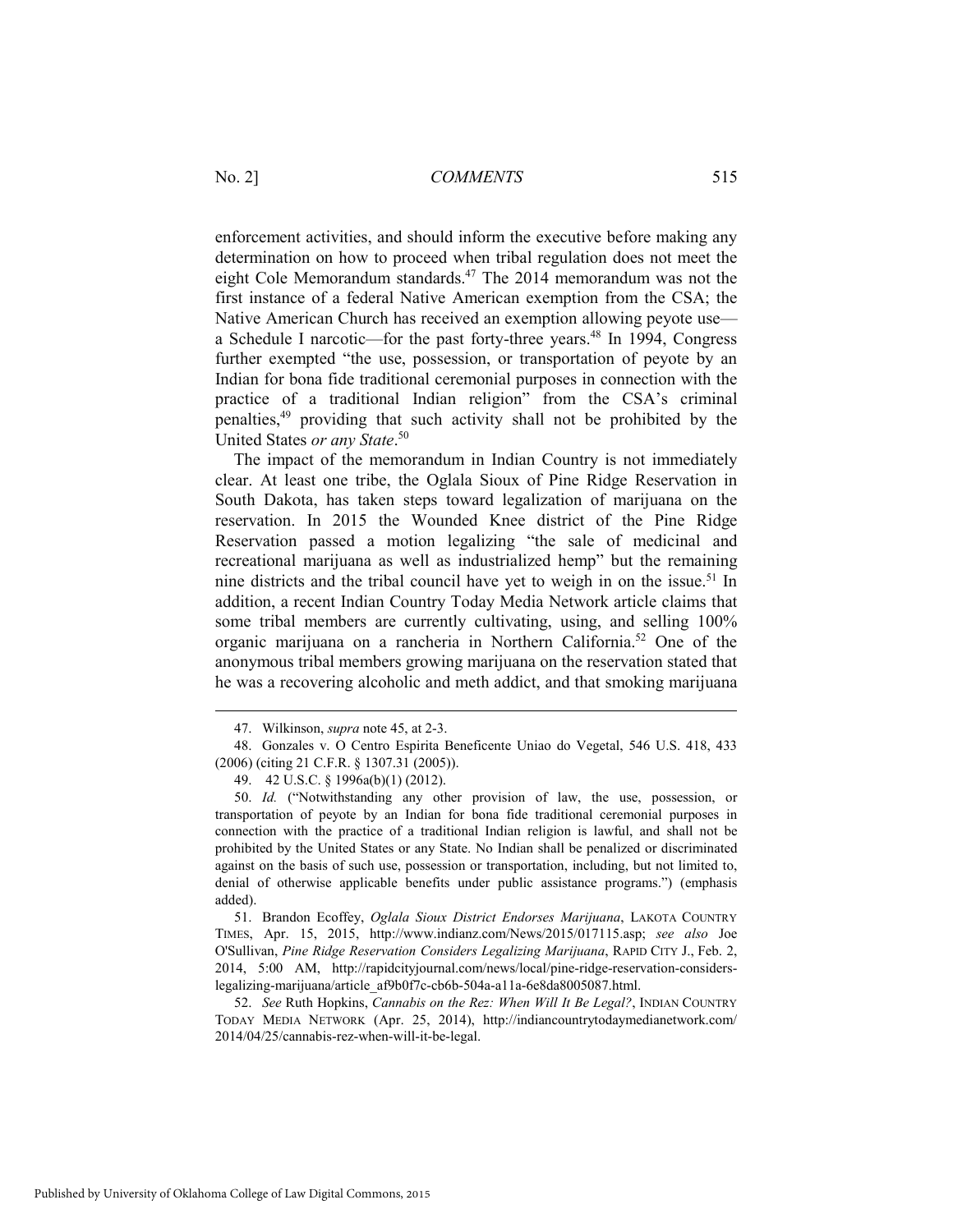prevented him from relapsing.<sup>53</sup> When asked how so much marijuana could be illegally grown, he pointed out that the rancheria is located in California, a Public Law 280 (PL 280) state where, in the absence of tribal law enforcement, state law enforcement was lax.<sup>54</sup> A second grower discussed his hopes for promoting tribal sovereignty through tribal taxation of marijuana produced and sold on the reservation, and was actively lobbying his tribal council to legalize cannabis so that the tribe could have its own nursery.55 Dismayed at the wasteful agricultural methods of other marijuana producers, he also hoped to teach others how to grow marijuana in a more environmentally friendly way, specifically more efficient water irrigation systems and safer waste disposal methods.<sup>56</sup>

Conversely, many Native Americans remain staunchly opposed to tribal legalization of marijuana, even while supporting federal decriminalization.57 For example, Troy A. Eid, chair of the National Indian Law and Order Commission, recently authored an opinion piece discussing the detrimental effects of diversion into tribal communities and concluding that "[o]nly federally authorized decriminalization of marijuana that respects the prerogatives of states and tribes can ensure a concerted national enforcement strategy against marijuana diversion."58

In Indian communities in those states where marijuana is legal under state law, tribal courts struggle to balance tribal, state, and federal law.<sup>59</sup> For example, in the Swimosh Indian Tribal Community, located in Washington, under the Swimosh Code, ""if there is . . . any doubt as to whether a substance is illegal or not' the tribal court may turn to [the laws of the state of Washington] for guidance."<sup>60</sup> In addition, under Swimosh law, "[a]n independent sovereign may fully incorporate by reference the laws of another sovereign."61 Despite these attempts at uniformity among state and tribal criminal law, the incongruence with federal law creates an interesting conundrum. Under Washington state law, the possession of

 <sup>53.</sup> *Id.* 

 <sup>54.</sup> *Id.*

 <sup>55.</sup> *Id.*

 <sup>56.</sup> *Id.*

 <sup>57.</sup> Troy A. Eid, *Indian Youth Hurt by Colorado's Marijuana Experiment*, DENVER POST, July 26, 2014, 5:01 PM, http://www.denverpost.com/opinion/ci\_26216404/indianyouth-hurt-by-colorados-marijuana-experiment.

 <sup>58.</sup> *Id.* (emphasis added).

 <sup>59.</sup> *See, e.g.,* Swinomish Indian Tribal Cmty. v. McLeod, 11 Am. Tribal Law 187 (2012).

 <sup>60.</sup> *Id.* at 188 (citing SWINOMISH TRIBAL CODE 4.10.020(B)).

 <sup>61.</sup> *Id.* at 189 (citing Wiley v. Colville Confederated Tribes, 2 C.C.A.R. 60 (1995)).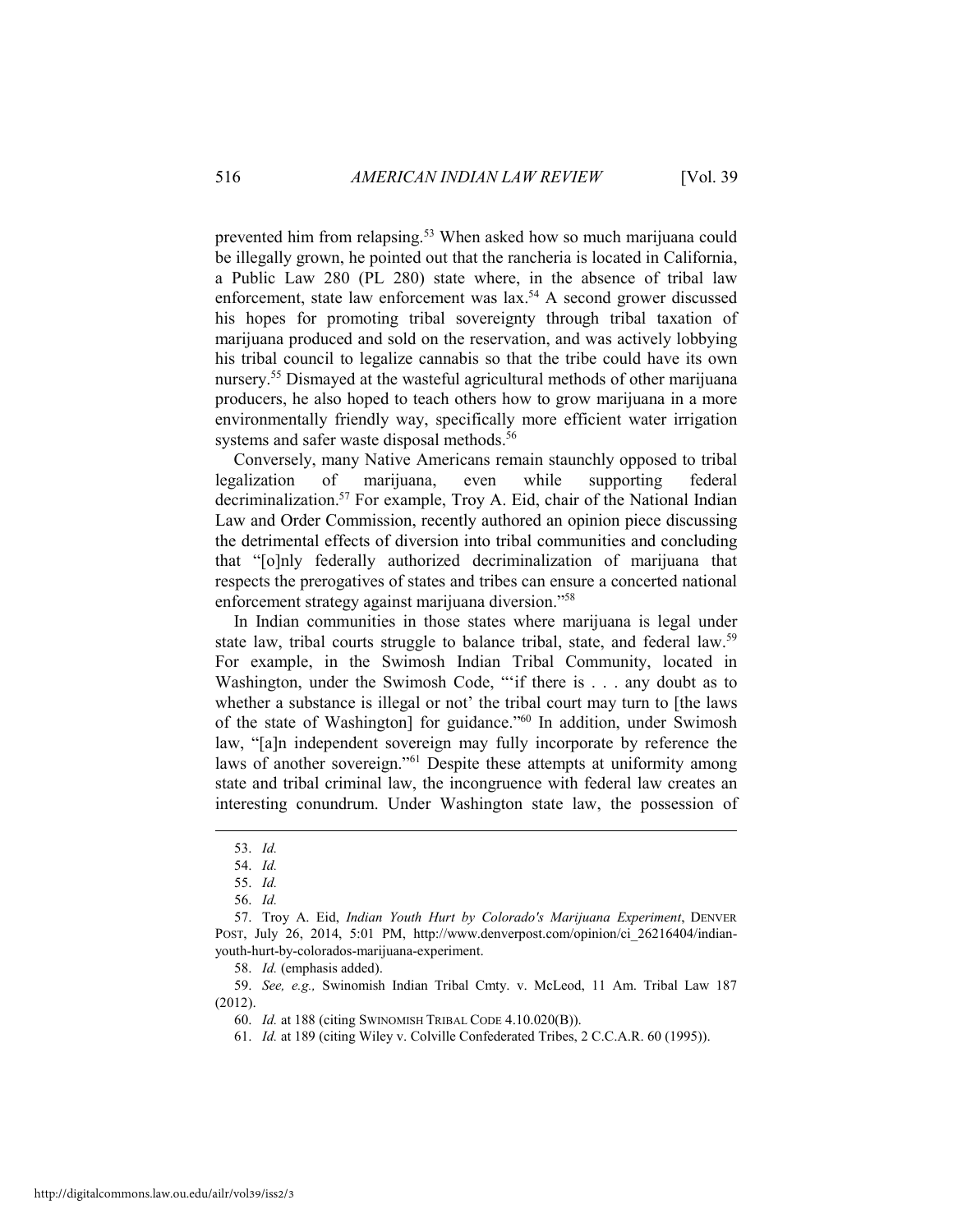certain amounts of marijuana is authorized for those with a *written authorization for medical use* of marijuana from a medical provider.<sup>62</sup> Under Swimosh law possession of marijuana is authorized only for those with a *valid prescription* from a medical provider.<sup>63</sup> However, as the tribal court in *Swinomish Indian Tribal Community v. McLeod* points out, "[m]arijuana . . . may not be prescribed under Federal law,"<sup>64</sup> and therefore its possession remains illegal under the tribal statute.

#### *E. The Persistent Legal Consequences of Federal Half-Measures*

Despite the DOJ's declarations that U.S. Attorneys will likely turn a blind eye to marijuana use if decriminalizing states and tribes maintain a tight ship, and a 2015 federal appropriations act that ensures the DOJ will not prevent states from implementing their medical marijuana laws, in the shadow of uncertainty cast by the CSA, significant challenges continue to plague the \$1.5 billion marijuana industry.65 Notably, courts may deem a contract for a cannabis-related transaction, including business loan agreements, to be void as against public or federal policy because marijuana remains a federally prohibited Schedule I narcotic.<sup>66</sup> Because contract law applies to tribal-state compacts, which serve to enforce agreements between tribes and states in the areas of self-governance, taxation, and criminal jurisdiction,<sup>67</sup> cannabis related compacts would likely face similar barriers to enforceability in a court of law. $68$  Banks and other financial institutions often refuse to do business with the marijuana industry for fear of federal prosecution for money laundering,<sup>69</sup> and adequate legal advice may be hard

 $\overline{a}$ 

[t]he Obama administration on [Feb. 14, 2014] issued new law-enforcement guidelines aimed at encouraging banks to start doing business with statelicensed marijuana suppliers . . . .

 <sup>62.</sup> *Id.* at 188.

 <sup>63.</sup> *Id.* 

 <sup>64.</sup> *Id.* 

 <sup>65.</sup> Healy & Johnson, *supra* note 4.

 <sup>66.</sup> Karmin, *supra* note 5, at 1113.

 <sup>67.</sup> *See* Jeff Corntassel, *Indigenous Governance Amidst the Forced Federalism Era*, KAN. J.L. & PUB. POL'Y 47 (2009).

 <sup>68.</sup> *See, e.g.,* Idaho v. Shoshone-Bannock Tribes, 465 F.3d 1095, 1098 (9th Cir. 2006).

 <sup>69.</sup> *Id.* The threat of prosecution for money laundering has rendered the marijuana business a cash-only business, making it a target for violent crime. *Id.* "A financial institution that knowingly processes transactions for marijuana-related businesses commits the crime of money laundering." Jacob Sullem, *Marijuana Money Is Still a Pot of Trouble for Banks*, FORBES (Sept. 28, 2014, 5:26 AM), http://www.forbes.com/sites/jacobsullum/ 2014/09/18/local-banks-terrified-by-friendly-neighborhood-marijuana-merchants/ (quoting Julie Anderson Hill, J.D.). However,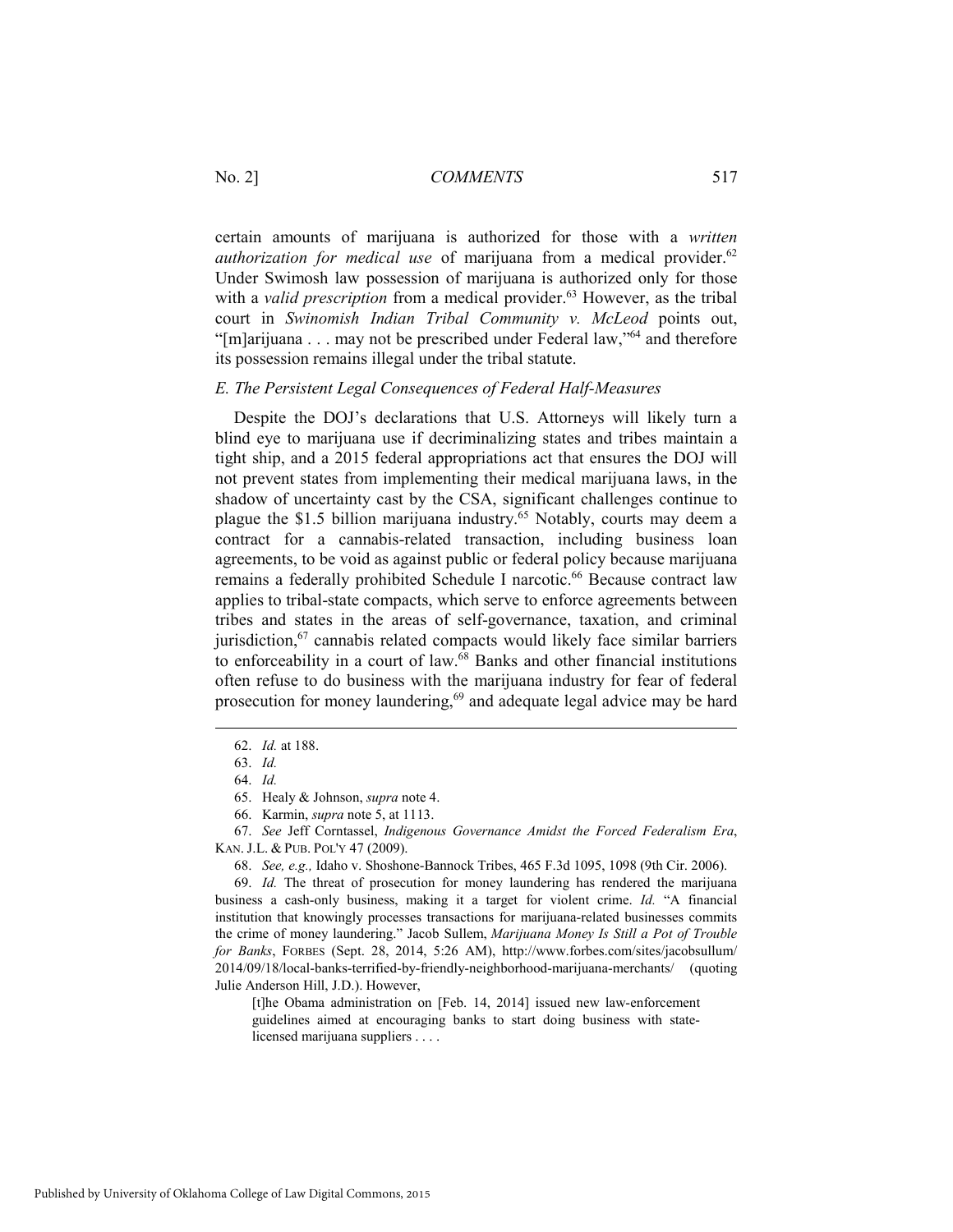to come by because rules of professional conduct prohibit legal counsel from "knowingly facilitating criminal conduct."70

In addition to these inherent legal complications, those involved in the marijuana industry incur substantial expenses, payable to the state, in licensing fees<sup>71</sup> and taxes.<sup>72</sup> For example, "Colorado voters approved a 15% excise tax on marijuana producers . . . and a 10% special sales tax on consumers."73

Finally, the discord between states which have legalized marijuana and states and tribes which continue to prohibit its production, use, and possession, remains an extremely hot political topic that fuels litigation not easily resolved in light of the glaring contradiction within the federal position on marijuana. The prominent issue is what is known as "diversion,"<sup>74</sup> the leakage of state-legalized cannabis products into states and territories that continue to outlaw marijuana.

 The guidance stopped short of promising immunity for banks. But it said criminal prosecution for money laundering and other crimes is unlikely if banks meet a series of conditions, such as avoiding business with marijuana operations that sell to minors or engage in illegal drug trafficking.

David Ingram & Jason Lange, *U.S. to Let Banks Do Business with Licensed Pot Shops*, REUTERS, Feb. 14, 2014, http://www.reuters.com/article/2014/02/15/us-usa-marijuanabanking-idUSBREA1D1I520140215.

70. *Shoshone-Bannock Tribes*, 465 F.3d at 1116-17.

 71. *See, e.g.*, WASH. ADMIN. CODE § 314-55-075 (2015) ("The annual fee for issuance and renewal of a marijuana producer license is one thousand dollars.").

 72. Jolie Lee, *Colorado Makes \$3.5M in Pot Revenue in January*, USA TODAY, Mar. 11, 2014, 11:39 AM, http://www.usatoday.com/story/news/nation-now/2014/03/10/marijua na-revenue-colorado-taxes/6261131/.

73. *Id.*

. . . .

 74. The prevention of diversion is one of the eight priorities listed on the Cole Memorandum, which, in order to avoid prosecution by U.S. Attorneys, those states and tribes who wish to legalize marijuana in any form must enforce through an effective regulatory scheme. *See* discussion *supra* Part I.B. In the context of diversion from states to Indian Country,

[t]he promoters of both [Colorado and Washington measures permitting recreational use and sales] vowed that marijuana wouldn't be diverted to places where it's still illegal. Places like Pine Ridge, or the Yakima Nation in central Washington State. The Washington marijuana initiative, incidentally, exempted Yakima and other tribes from state marijuana legalization because Indian nations are sovereign — governments entitled to make and enforce their own laws that meet the needs of their citizens. Still, Washington-labeled marijuana is reportedly showing up at Yakima, too. Tribal leaders are so outraged they want to extend their marijuana ban to all areas of Washington State covered by the Yakima Nation's original treaty with the United States.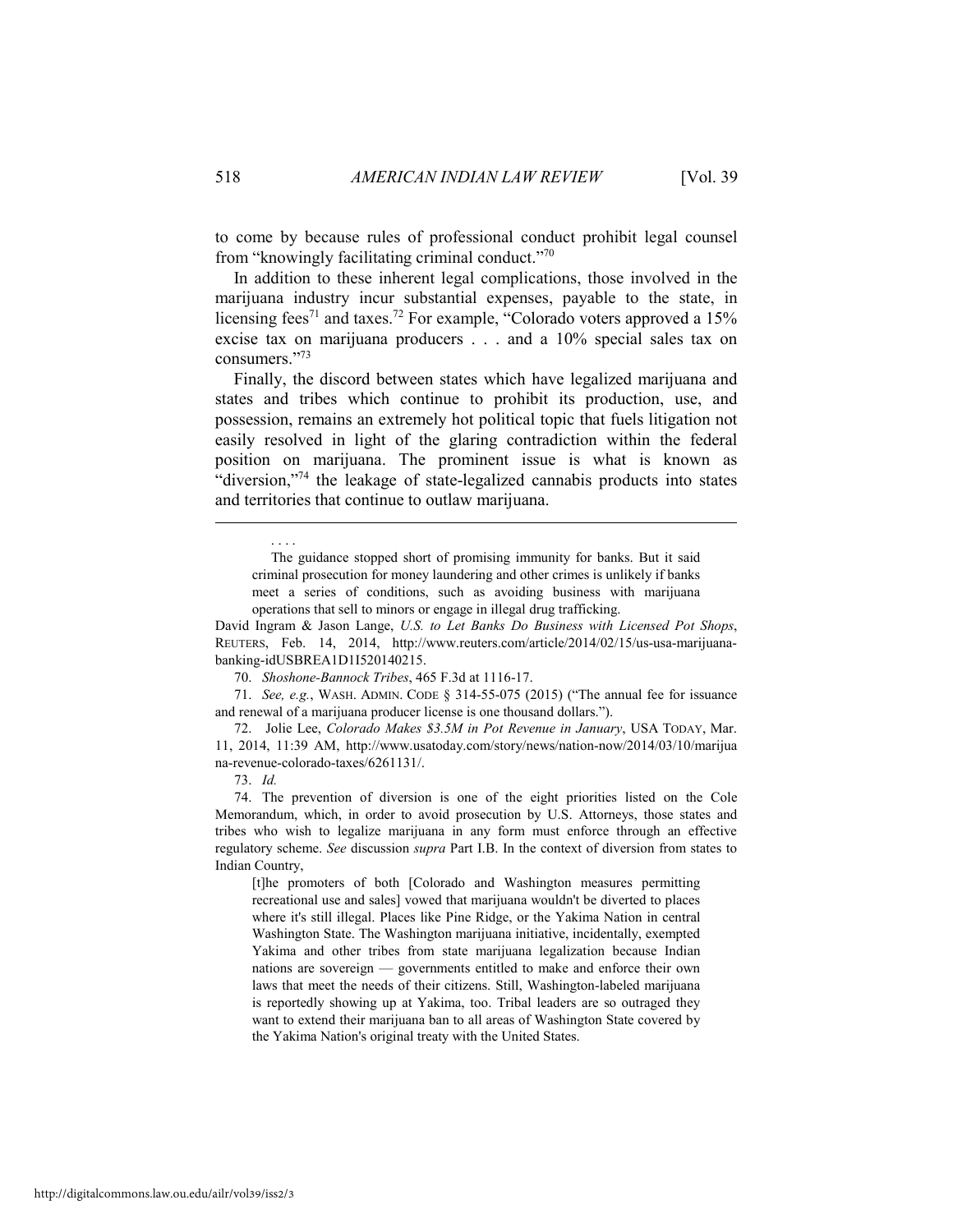For example, in December of 2014, the Attorney Generals of Nebraska and Oklahoma filed a lawsuit in the U.S. Supreme Court asking the Court to declare Colorado's legalization of marijuana in violation of the Constitution.75 Released to the press, an unsigned and unstamped copy of the Motion for Leave to File Complaint, Brief in Support of Motion to File Complaint, and Complaint assert that Colorado's cannabis legalization laws are preempted by federal law (the CSA) and thus violate the Supremacy Clause.76 As a somewhat secondary argument, the complaint attacks the adequacy of Colorado's regulatory scheme as failing to "ensure marijuana cultivated and sold in Colorado is not trafficked to other states."77 Until the federal government solidifies and communicates a consistent federal marijuana policy, pro-legalization governmental interests will continue to increasingly face off with anti-legalization governmental interests in court systems across the country. Although this dispute initially took root in highly polarized public opinion concerning drug policy, it is now cultivated by the significant financial interests of governmental and private commercial interests.

# *II. Possible Models for Tribal Marijuana Revenue: Tobacco Sales, Indian Gaming, and Industrial Hemp Production*

As of June 2014, total revenue from marijuana taxes, licenses, and fees in Colorado "topped 7 million dollars" and is projected "to keep rising as more retail outlets enter the market."78 In contrast, "[t]he poverty and unemployment rates on Indian reservations are significantly greater than the national average. As a result, 'there is no stable tax base on most

Eid, *supra* note 57.

 <sup>75.</sup> John Ingold, *Nebraska and Oklahoma Sue Colorado over Marijuana Legalization*, DENVER POST, Dec. 18, 2014, 1:12 PM, http://www.denverpost.com/news/ci\_27163543/ nebraska-and-oklahoma-sue-colorado-over-marijuana-legalization?source=infinite.

 <sup>76.</sup> Complaint at ¶ 4, Nebraska & Oklahoma v. Colorado, No. 144 (U.S. Dec. 18, 2014) ("The Constitution and the federal anti-drug laws do not permit the development of a patchwork of state and local pro-drug policies and licensed-distribution schemes throughout the country which conflict with federal laws.").

 <sup>77.</sup> *Id.* ¶ 5.

 <sup>78.</sup> Christopher Ingraham, *Colorado Marijuana Tax Revenues Surge as Recreational Sales Surpass Medical*, WASH. POST, Sept. 11, 2014, http://www.washingtonpost.com/ blogs/wonkblog/wp/2014/09/11/colorado-marijuana-tax-revenues-surge-as-recreational-sal es-surpass-medical-for-the-first-time/.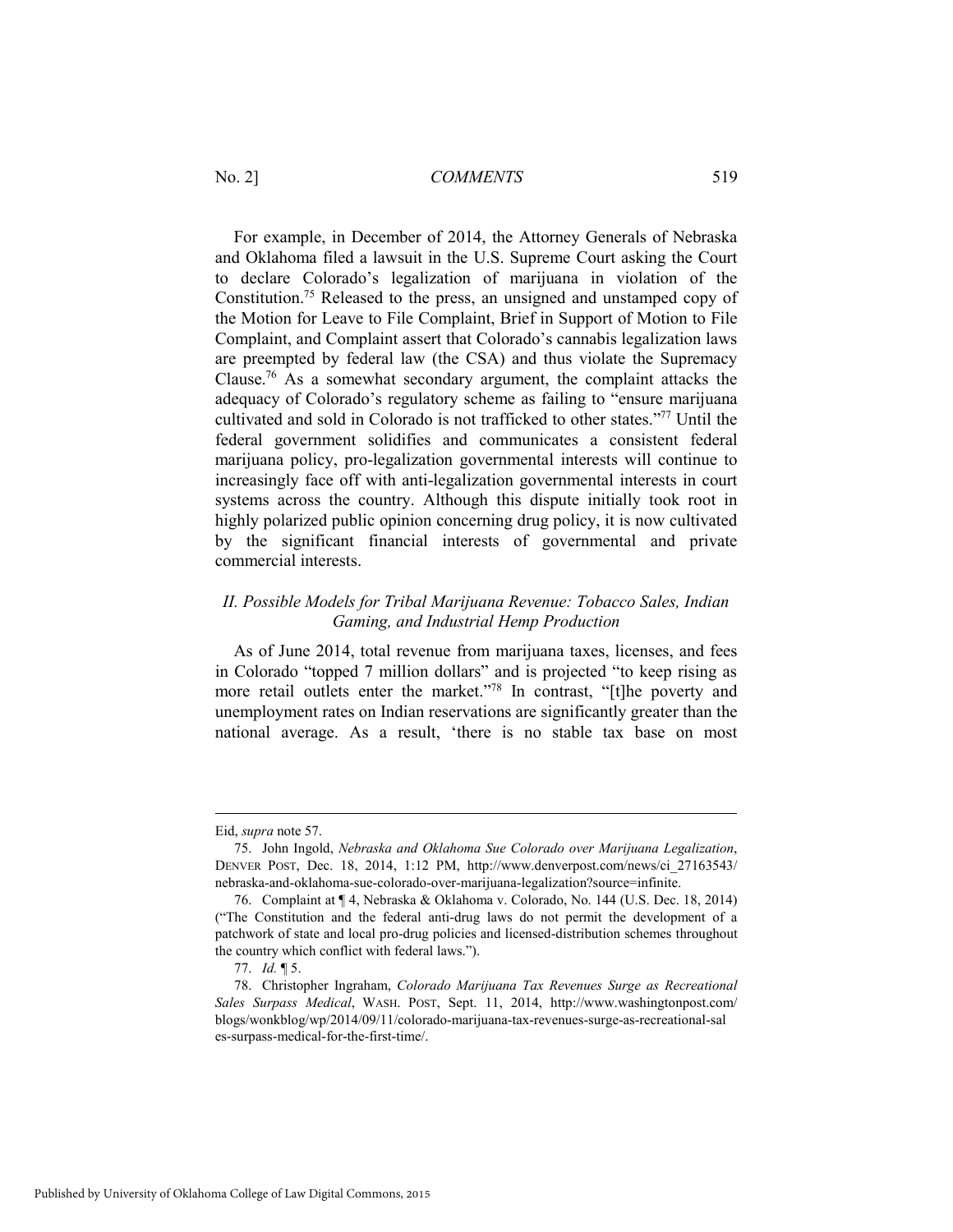reservations."<sup>79</sup> With money flowing to the pockets of private industry,  $80$  as well as to the twenty-four states and the District of Columbia which have legalized marijuana use in the face of federal prohibition, $81$  it is no surprise that some tribal members are considering entering into the "Wild West" that is the marijuana industry. $82$  In analyzing the economic feasibility of tribal participation in the marijuana market, it is beneficial to examine the successes, failures and mechanics of similar tribal ventures in Indian gaming, Indian tobacco and hemp production.

#### *A. Indian Gaming*

The revenue-generating power of Indian casinos rests on the principles of tribal sovereign immunity from the civil regulatory power of the states. In the 1980s, "numerous Indian tribes [became] engaged in or [licensed] gambling activities in Indian country as a means of generating tribal government revenue."83 In response, many states attempted to prevent tribes from engaging in gaming altogether or imposed restrictions on tribal gaming.

Eventually the question of immunity from state regulation reached the U.S. Supreme Court in the influential case *California v. Cabazon Band of Mission Indians*,<sup>84</sup> in which the Court held "the State's interest in preventing the infiltration of the tribal bingo enterprises by organized crime d[id] not justify state regulation of the tribal bingo enterprises in light of the compelling federal and tribal interests supporting [the continued operation of the tribal bingo enterprises]."85 Underlying the Court's decision was the distinction between "criminal/prohibitory" and "civil/regulatory" laws in PL 280 states.<sup>86</sup> The Court reasoned that PL 280<sup>87</sup> permitted these states

 $\overline{a}$ 

 87. 18 U.S.C. § 1162 (2014). "In Pub.L. 280, Congress expressly granted six States, including California, jurisdiction over specified areas of Indian country within the States and

 <sup>79.</sup> Michigan v. Bay Mills Indian Cmty., 134 S. Ct. 2024, 2045 (2012) (Sotomayor, J., concurring) (quoting Matthew L.M. Fletcher, *In Pursuit of Tribal Economic Development as a Substitute for Reservation Tax Revenue*, 80 N.D. L. REV. 759, 774).

 <sup>80.</sup> Healy & Johnson, *supra* note 4.

 <sup>81.</sup> *See State Medical Marijuana Laws*, *supra* note 29.

 <sup>82.</sup> *See, e.g.,* O'Sullivan, *supra* note 51.

 <sup>83.</sup> *Id.* at 3.

 <sup>84. 480</sup> U.S. 202 (1987).

 <sup>85.</sup> *Id.* at 221-22.

 <sup>86.</sup> *Id.* at 208 ("[W]hen a State seeks to enforce a law within an Indian reservation under the authority of Pub.L. 280, it must be determined whether the law is criminal in nature, and thus fully applicable to the reservation under  $\S$  2, or civil in nature, and applicable only as it may be relevant to private civil litigation in state court.").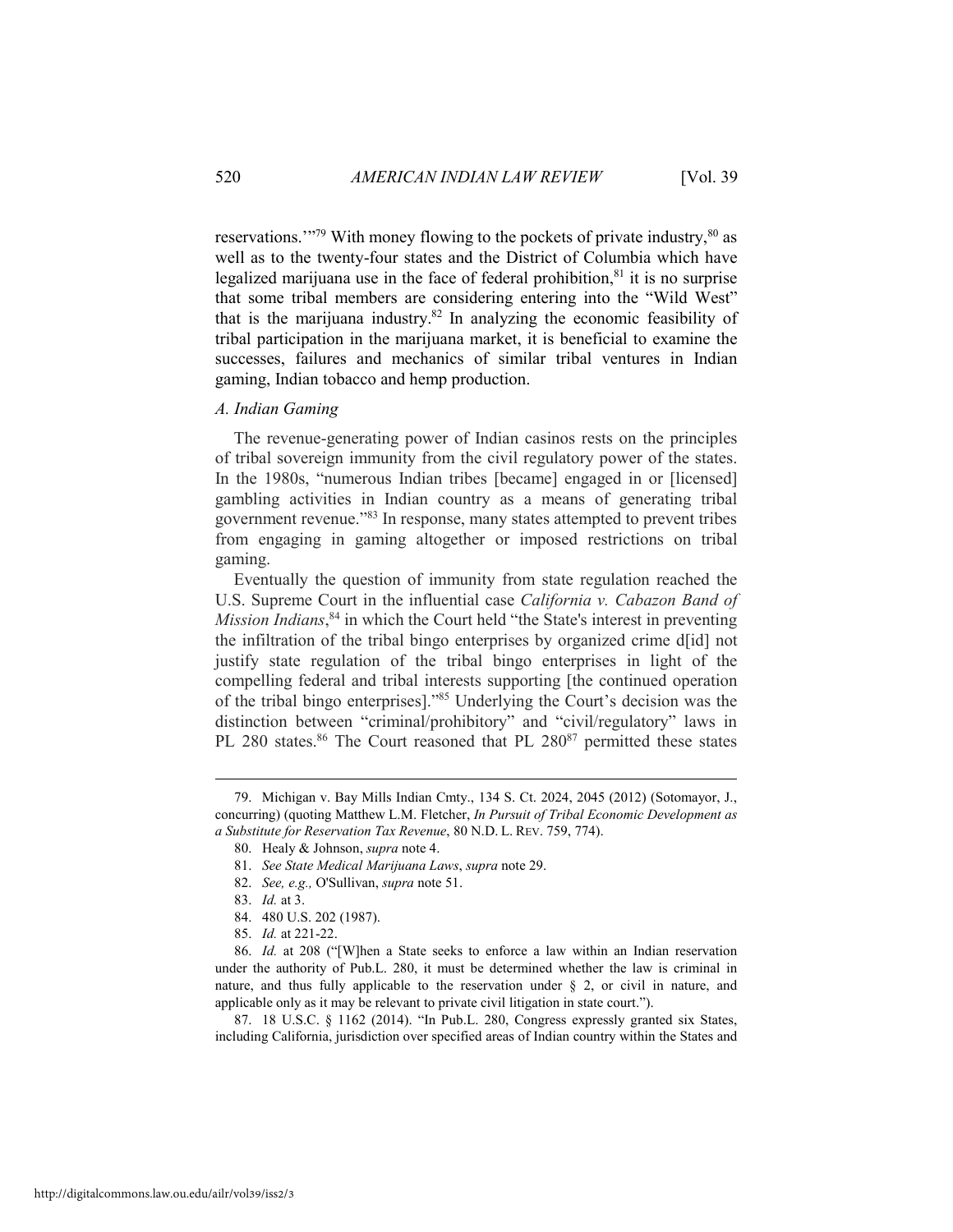broad criminal jurisdiction over Indian Country within the State, as well as civil jurisdiction over private litigation involving reservation Indians in state court, but that the statute did not grant general civil regulatory authority.88 More recently, the Supreme Court proclaimed that *Cabazon* "held that States lacked regulatory authority over gaming on Indian  $land[s]$ ."89

Despite this favorable ruling, some tribes expressed concern that their tribal regulatory schemes and limited enforcement powers were insufficient to adequately protect their gambling operations from "the influence of organized crime, racketeers, [and] professional gamblers."90 In response, Congress enacted the Indian Gaming Regulatory Act (IGRA).<sup>91</sup> Of notable import, the legislative history of the IGRA provides that "tribal operation and licensing of gambling activities [was in fact] a legitimate means of generating revenues for governmental operations and programs."92

The IGRA applies only to gaming on "Indian lands," which is defined as lands within reservation boundaries, lands held in trust, and allotment lands.93 The IGRA establishes the National Indian Gaming Commission (NIGC) within the Department of the Interior (DOI), which is authorized to promulgate regulations, conduct investigations, adjudicate, and approve an annual budget for the Commission. $94$  As the statutory backbone of the federal regulatory scheme, the IGRA is predominantly enforced through the administrative approval or denial of statutorily requisite tribal ordinances or resolutions,<sup>95</sup> operational or management contracts to which the tribes are a party,<sup>96</sup> and tribal-state compacts.<sup>97</sup> Tribal ordinances or resolutions must

provided for the assumption of jurisdiction by other States." California v. Cabazon Band of Mission Indians, 480 U.S. 202, 207 (1987).

 $\overline{a}$ 

89. Michigan v. Bay Mills Indian Cmty., 134 S. Ct. 2024, 2034 (2014).

 90. *Indian Gambling Control Act: Hearing on H.R. 4566 Before the H. Comm. on Interior and Insular Affairs*, 98th Cong. 9-10 (1984) [hereinafter *Hearing on H.R. 4566*].

 91. Indian Gaming Regulatory Act, Pub. L. No. 100-497, 102 Stat. 2467 (1988) (codified as amended at 25 U.S.C. §§ 2701-2721 (2013)).

92. *Hearing on H.R. 4566*, *supra* note 90, at 9-10.

93. 25 U.S.C. § 2703(4).

 94. *Id.* § 2706. Although one might imagine that federal oversight of such a specifically tribal activity would be conducted by a branch, division, office, or agency within the Bureau of Indian Affairs, IGRA established the National Indian Gaming Commission as a separate entity within the Department of the Interior. *Id.* § 2704.

95. *Id.* § 2710(b).

 96. *Id.* §§ 2710(d)(9), 2711(g), 2711(a)(1). "By regulation, unapproved management contracts are deemed 'void.'" Catskill Dev., L.L.C. v. Park Place Entm't. Corp., 547 F.3d 115, 120 (2d Cir. 2008) (citing 25 C.F.R. § 533.7 (2008)).

 <sup>88.</sup> *Id.* at 209.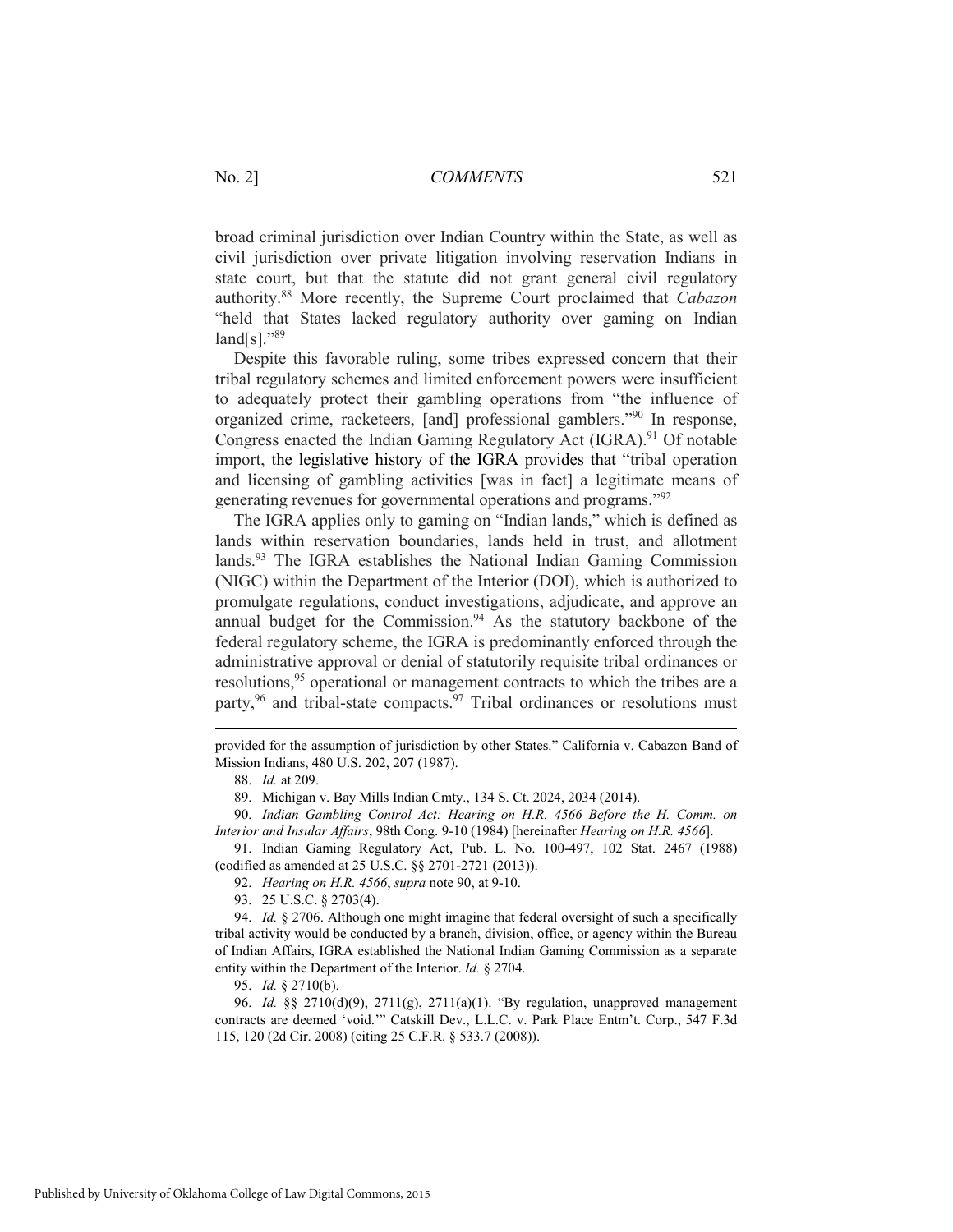conform to the IGRA and require the approval of the Chairman of the NIGC.<sup>98</sup> While tribal-state compacts require the approval of the Secretary of the Interior, the IGRA transfers the authority to approve gaming related management contracts from the Secretary of the Interior to the NIGC.<sup>99</sup>

The core regulatory framework of the IGRA divides Indian gaming activities into three classes. Class I gaming, which is either traditional gaming associated with tribal ceremonies or social gaming for prizes of only minimal value,100 enjoys immunity from both state and federal regulation.101 Class II gaming, "essentially bingo and certain card games can be regulated on Indian lands by states only if those games are prohibited for everyone under all circumstances."102 The real revenue, as well as the most substantial risk of unfavorable state regulation, lies in Class III gaming, which consists of all forms of gaming not included in Class I or  $II$ <sup>103</sup>. Under the IGRA, the most significant state involvement in Class III gaming occurs primarily through two legal avenues: first, the drafting and enforcement of tribal-state compacts; and second, federal preemption workarounds.

To engage in Class III gaming, a tribe must first, pass an ordinance or resolution to legalize gaming;104 second, be "located in a state that permits such gaming for any purpose by any person, organization, or entity"; and third, negotiate a compact agreement between the tribe and the state.105 The

102. *Id.* 

 $\overline{a}$ 

103. *Id.*

104. 25 U.S.C. § 2710(d)(2)(A) (2012). The section provides:

*Id.* 

 <sup>97. 25</sup> U.S.C. § 2710(d)(8)(A).

 <sup>98.</sup> *Id.* § 2710(b). Tribal ordinances or resolutions must include provisions specifying the use of net revenue in accordance with the statutory requirements. *Id.*

 <sup>99.</sup> *Id.* § 2711; *see also* United States *ex rel.* Mosay v. Buffalo Bros. Mgmt., Inc., 20 F.3d 739, 741 (7th Cir. 1994) (citing 25 U.S.C. § 81 (1992)).

 <sup>100. 25</sup> U.S.C. § 2703(6).

 <sup>101.</sup> Kurtis A. Kemper, *Preemption of State Law by Indian Gaming Regulatory Act*, 27 A.L.R. FED. 2D 93, § 2 (2008).

If any Indian tribe proposes to engage in, or to authorize any person or entity to engage in, a class III gaming activity on Indian lands of the Indian tribe, the governing body of the Indian tribe shall adopt and submit to the Chairman [of the National Gaming Commission] an ordinance or resolution that meets the requirements of subsection (b) of this section [which includes conditions on the spending of revenue, the requirement of a specific tribal regulatory scheme and the imposition of National Gaming Commission audits and oversight].

 <sup>105.</sup> Kemper, *supra* note 101 (citing 25 U.S.C. § 2701(d) (2012)).

Any Tribal-State compact negotiated under [IGRA] may include provisions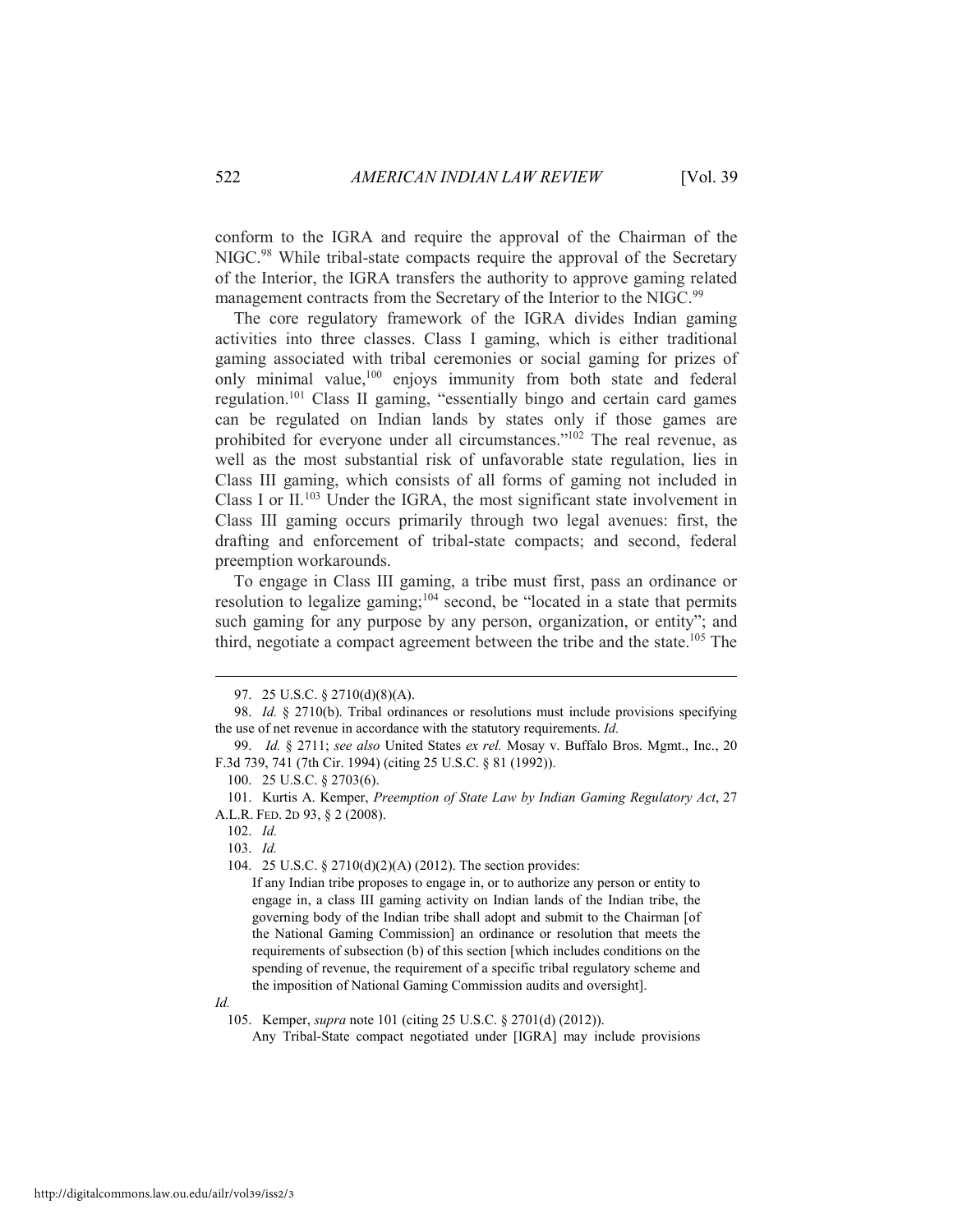IGRA section 2701(d)(3)-(9) provides the procedure, scope, and general requirements of tribal-state gaming compacts. In sum:

A tribe seeking to conduct class III gaming on Indian land must request that the state negotiate with the tribe in an attempt to develop a tribal-state compact. The state must negotiate in good faith to enter into a compact, and any tribal-state compact is subject to approval by the National Indian Gaming Commissioner. It is through the compacting process that the Indian Gaming Regulatory Act (IGRA) (25 U.S.C.A. §§ 2701 et seq.) allows states to have input into how class III gaming will be conducted—authority that is limited in that if the state does not negotiate or fails to negotiate in good faith, a tribe may bring suit in federal district court, the parties will be ordered to conclude a compact within a 60-day period, if the parties do not agree to a compact, mediation is required, and if the state still does not agree or invokes its 11th Amendment immunity, the Secretary of the Interior and the tribe will decide upon procedures for conducting class III gaming.106

The Supreme Court clarified the scope of state Eleventh Amendment immunity under the IGRA in *Seminole Tribe of Florida v. Florida*. 107 The Seminole Tribe filed suit to compel Florida to negotiate a tribal-state

 106. Kemper, *supra* note 101 (citing 25 U.S.C. § 2710(d)(3); 25 U.S.C. § 2710(d)(7); Dalton v. Pataki, 5 N.Y.3d 243 (2005)).

107. 517 U.S. 44 (1996).

relating to:

 <sup>(</sup>i) the application of the criminal and civil laws and regulations of the Indian tribe or the State that are directly related to, and necessary for, the licensing and regulation of such activity;

 <sup>(</sup>ii) the allocation of criminal and civil jurisdiction between the State and the Indian tribe necessary for the enforcement of such laws and regulations;

 <sup>(</sup>iii) the assessment by the State of such activities in such amounts as are necessary to defray the costs of regulating such activity;

 <sup>(</sup>iv) taxation by the Indian tribe of such activity in amounts comparable to amounts assessed by the State for comparable activities;

 <sup>(</sup>v) remedies for breach of contract [including waivers of sovereign immunity];

 <sup>(</sup>vi) standards for the operation of such activity and maintenance of the gaming facility, including licensing; and

 <sup>(</sup>vii) any other subjects that are directly related to the operation of gaming activities.

<sup>25</sup> U.S.C. § 2710(d)(3)(C).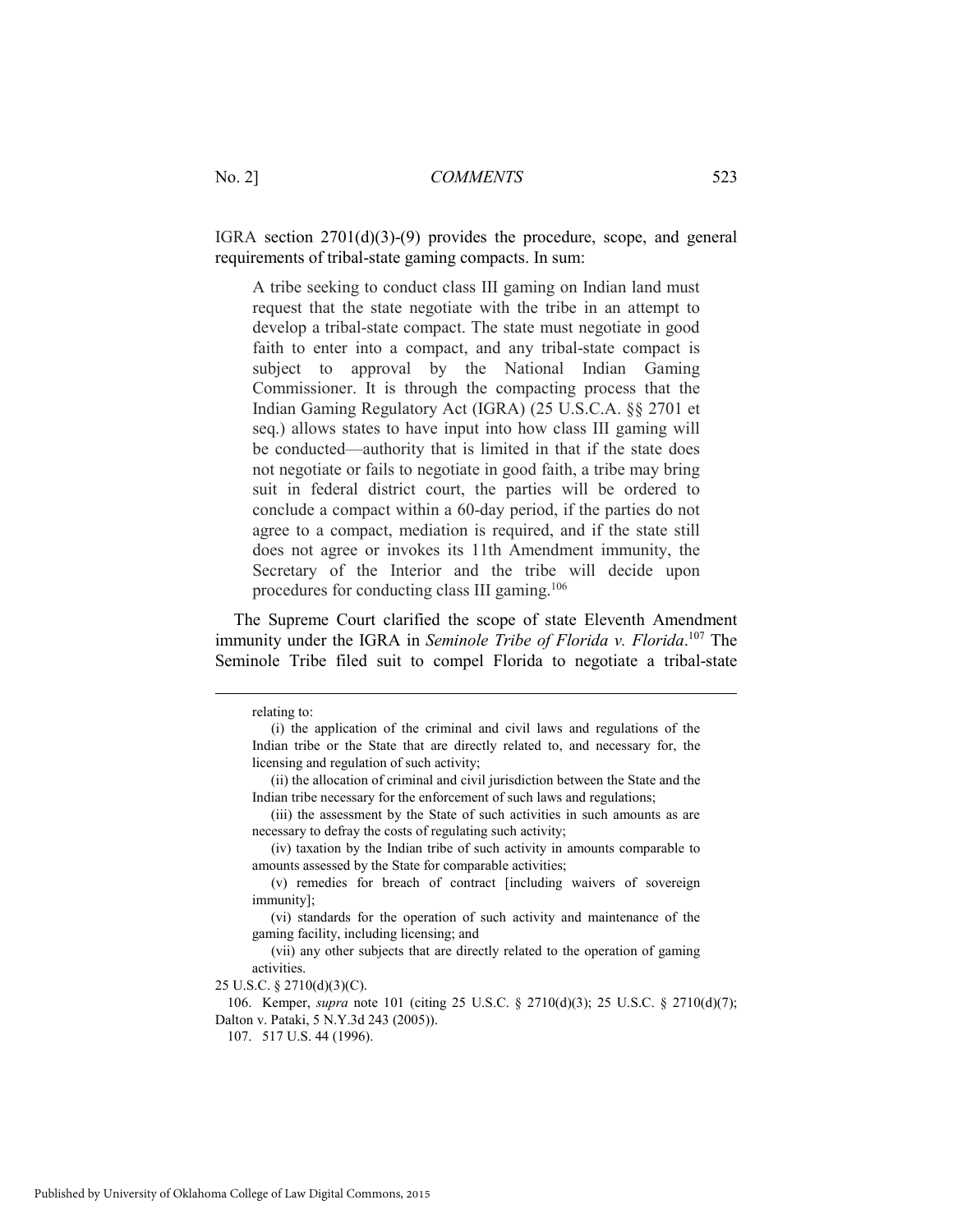gaming compact in good faith pursuant to the IGRA.108 The Court held that not only did Congress lack the authority to abrogate the state's Eleventh Amendment immunity, the doctrine of *Ex parte Young* is likewise unavailable to tribes seeking enforcement of the IGRA's requirements.<sup>109</sup> Ultimately, a tribe may not compel a state to negotiate under the IGRA's remedial scheme because the state is immune from suit. Because the IGRA provides the remedial scheme specifically designed for enforcement of the right to compel the state to negotiate, a tribe cannot sue a state official in their official capacity to enforce that right under the *Ex parte Young* exception to Eleventh Amendment immunity.<sup>110</sup>

In contrast, the IGRA section  $2710(d)(7)(A)(ii)$  expressly abrogates tribal sovereign immunity for Class III gaming on Indian lands which violates a tribal-state compact.111 In *Michigan v. Bay Mills Indian Community*, <sup>112</sup> the state sought to enjoin a tribe from operating an off-reservation casino that the tribe had purchased.113 Michigan contended that the casino was not on "Indian lands" for purposes of the IGRA, and as a consequence it violated the tribal-state compact that prohibited off-reservation gaming facilities within the state.<sup>114</sup> The DOI issued an opinion confirming Michigan's claim that because the off-reservation casino could not be converted into a casino on "Indian lands" simply because it was purchased by the tribe with Land Trust earnings.115 In a nearly comical twist at Michigan's expense, the Court held that the IGRA expressly abrogates tribal sovereign immunity only for gaming activities occurring on Indian lands, and thus sovereign immunity barred the state from enjoining the tribe from operating the casino because it was located off of Indian lands.<sup>116</sup>

<sup>108.</sup> *Id.* at 51-52. Title 25 U.S.C. § 2710(d)(7)(A)(i) authorizes a tribe to bring an action to compel negotiations if the state fails to respond in good faith within 180 days of the tribe's request to negotiate.

 <sup>109.</sup> *Seminole Tribe of Fla.*, 517 U.S. at 76.

 <sup>110.</sup> *See id.* 

 <sup>111.</sup> *See* Michigan v. Bay Mills Indian Cmty., 134 S. Ct. 2024, 2032 (2014); *see also* Kiowa Tribe of Okla. v. Mfg. Technologies, Inc., 523 U.S. 751, 758 (1998) (citing the provision as an example of federal legislation "restrict[ing] tribal immunity from suit in limited circumstances").

 <sup>112. 134</sup> S. Ct. 2024 (2014).

 <sup>113.</sup> *Id.* at 2029.

 <sup>114.</sup> *Id.* 

 <sup>115.</sup> *Id.* 

 <sup>116.</sup> *Id.* at 2034 ("Everything—literally everything—in IGRA affords tools (for either state or federal officials) to regulate gaming on Indian lands, *and nowhere else*.") (emphasis added).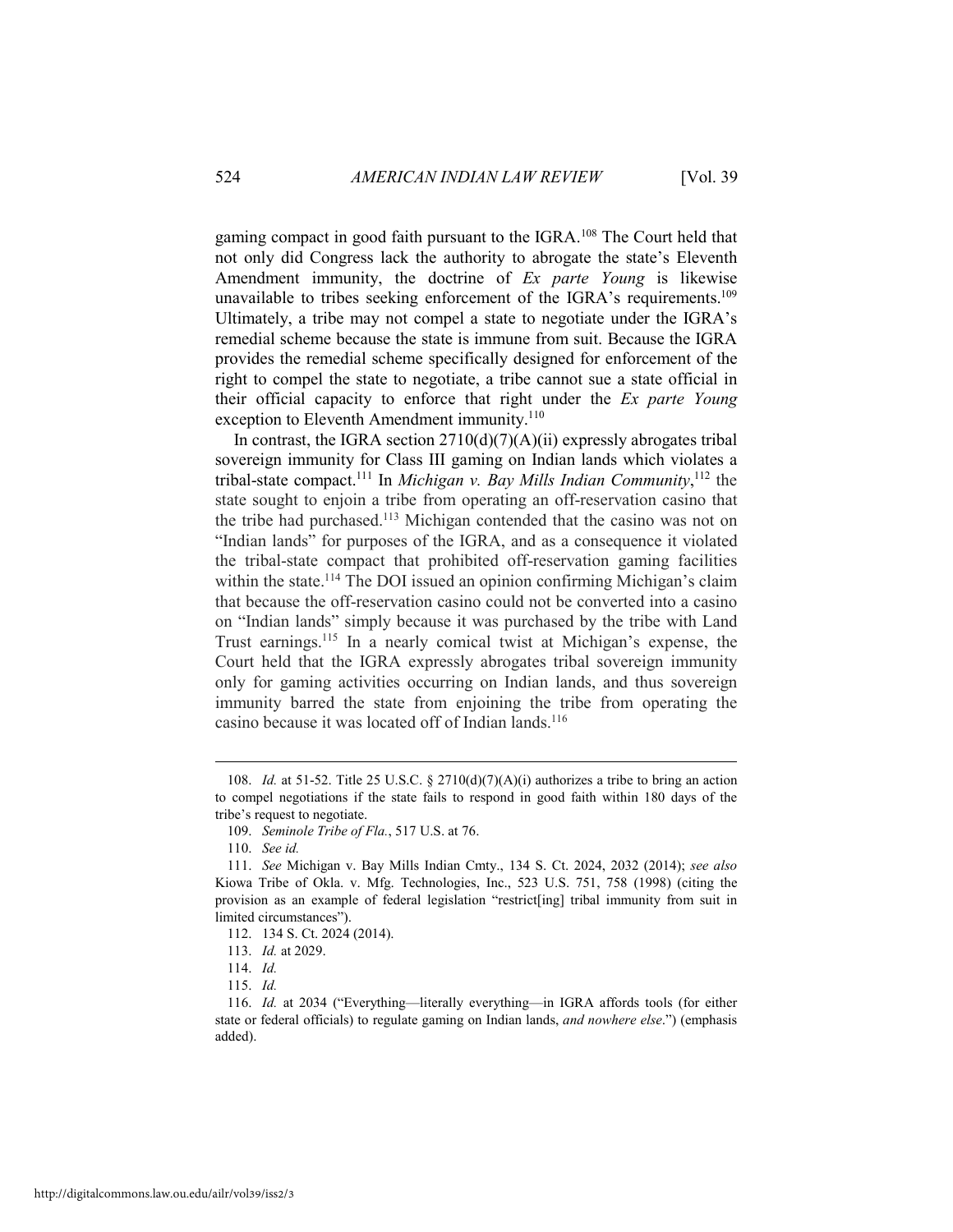In the absence of express and unequivocal congressional abrogation, $117$ tribal immunity applies whether a suit is brought by a state, $118$  or arises from a tribe's commercial activities off Indian lands.<sup>119</sup> Although sovereign immunity may protect the tribe itself from suit, individuals<sup>120</sup> and entities<sup>121</sup> engaged in Indian gaming enterprises are often not afforded the same protections. Individual tribal members are not immune and, unlike state officers under the IGRA, $122$  tribal officers are subject to suit for injunctive relief under the *Ex Parte Young* doctrine.<sup>123</sup>

With the foreclosure of IGRA's enforcement mechanism, the doctrine of federal preemption developed as a separate and independent defense against interference at the state level, $124$  but the preemptive scope of IGRA is not immediately clear.<sup>125</sup>

 120. *Id.* at 2035 ("[A]nalogizing to *Ex parte Young*, tribal immunity does not bar such a suit for injunctive relief against *individuals*, including tribal officers, responsible for unlawful conduct.") (emphasis added) (citations omitted).

 121. *See* Cook v. AVI Casino Enters., Inc., 548 F.3d 718, 725 (9th Cir. 2008) ("[T]he settled law of our circuit is that tribal corporations acting as an arm of the tribe enjoy the same sovereign immunity granted to a tribe itself. . . . whether tribal immunity extends to a tribal business entity depends [on] . . . whether the entity acts as an arm of the tribe so that its activities are properly deemed to be those of the tribe.") (citations omitted).

122. *See* Seminole Tribe of Fla. v. Florida, 517 U.S. 44, 76 (1996).

123. *See* Michigan v. Bay Mills Indian Cmty., 134 S. Ct. 2024, 2035 (2014).

 124. *See, e.g.,* Great W. Casinos, Inc. v. Morongo Band of Mission Indians, 88 Cal. Rptr. 2d 828, 831 (Ct. App. 1999) (holding that state law claims against the tribe, its tribal council, the individual tribal council members, numerous individual tribal members, counsel for the tribe, a law firm, and a member of that firm were barred by the separate and independent grounds of federal preemption and sovereign immunity).

 125. For example IGRA's legislative history suggests that IGRA is "intended to expressly preempt the field in the governance of gaming activities on Indian lands." *See* Kemper, *supra* note 101, § 2 (citing S. REP. NO. 100-446 (1988)) (emphasis added). Nevertheless, § 1166(a) of the United States Code expressly provides that "all State laws pertaining to the licensing, regulation, or prohibition of gambling, including but not limited to criminal sanctions applicable thereto, shall apply in Indian country . . . ." 18 U.S.C. § 1166(a) (2012). Yet a careful reading reveals that approved class III gaming is not subject to such state laws because approved class III gaming activities are not considered "gambling" for purposes of the federal statute. *Id.* § 1166(c).

 <sup>117.</sup> *Id.* at 2027 (referencing C & L Enterprises, Inc. v. Citizen Band Potawatomi Tribe of Okla., 532 U.S. 411, 418 (2001)).

 <sup>118.</sup> *Id.* (referencing Puyallup Tribe, Inc. v. Dep't of Game of Wash., 433 U.S. 165 (1977)).

 <sup>119.</sup> *Id.* (referencing Kiowa Tribe of Okla. v. Mfg. Technologies, Inc., 523 U.S. 751 (1988)).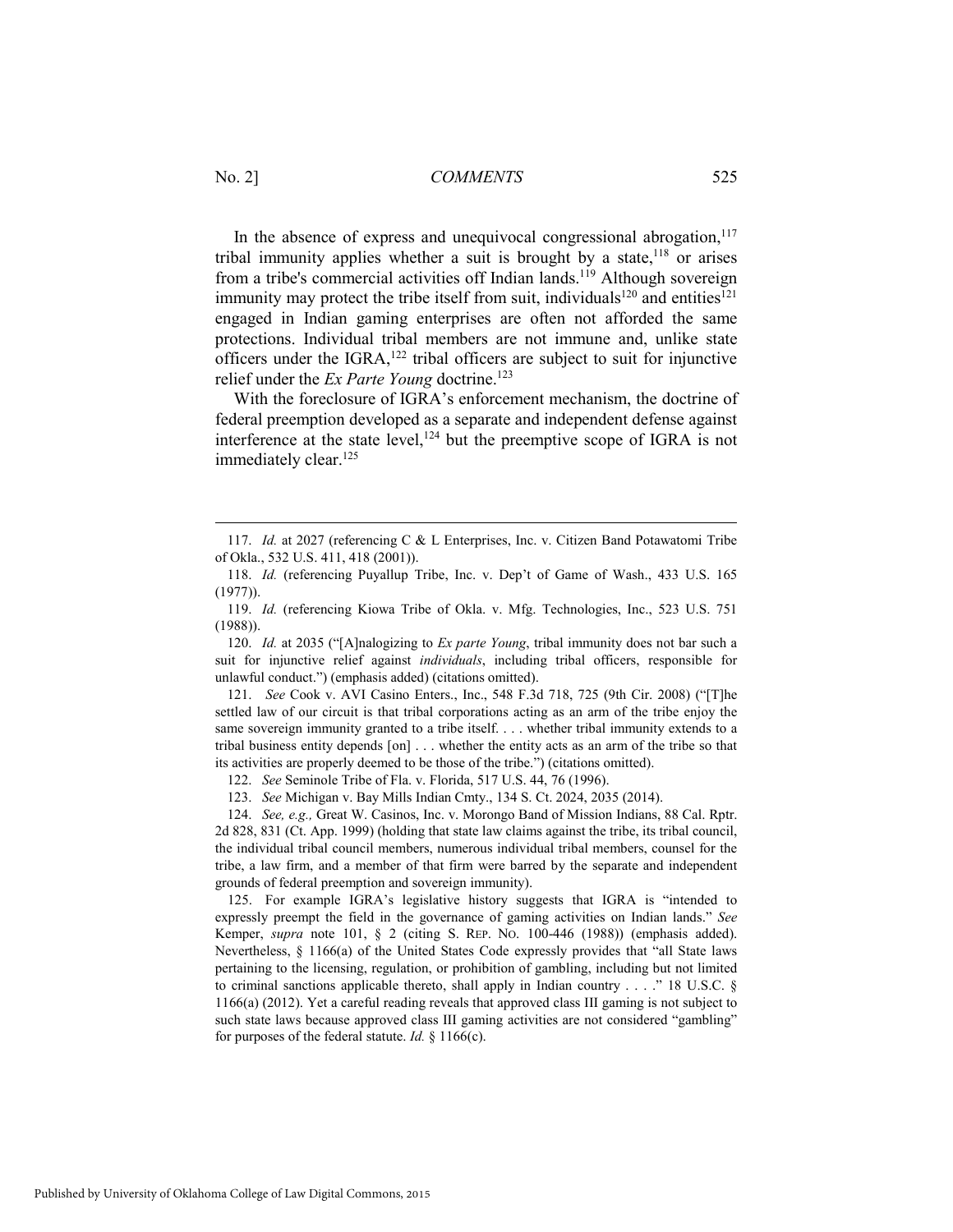In addition, PL 280, enacted before the IGRA, confers broad criminal jurisdiction to certain states over Indian Country within astate.<sup>126</sup> However, the IGRA maintains that the federal government has "exclusive jurisdiction over criminal prosecutions of violations of State gambling laws . . . unless an Indian tribe pursuant to a Tribal-State compact . . . has consented to the transfer to the State of criminal jurisdiction with respect to gambling on the lands of the Indian tribe." $127$  A majority of authority recognizes that in all states, including PL 280 states,<sup>128</sup> in the absence of a tribal-state compact to the contrary,129 the United States has exclusive jurisdiction over criminal prosecutions of violations of state gambling laws that occur on Indian lands,<sup>130</sup> but not for those violations that occur in Indian gaming facilities located outside of Indian lands.<sup>131</sup>

Beyond the confounds of the IGRA's statutory construction, "[i]n determining whether federal law preempts a state's authority to regulate gaming activities on tribal lands, different standards apply than in other areas of federal preemption."132 Specifically, the IGRA preempts those disputes and state regulations that threaten or interfere with federal and tribal interests,<sup>133</sup> unless the tribe has consented to state regulation by tribal-

 $\overline{a}$ 

 129. *See* Wyandotte Nation v. Sebelius, 337 F. Supp. 2d 1253, 1273 (D. Kan. 2004) ("The structure of the IGRA permits assertion of state civil or criminal jurisdiction over Indian gaming *only* when a tribal-state compact has been reached to regulate Class III gaming."); Lac du Flambeau Band v. Wisconsin, 743 F. Supp. 645, 646 (W.D. Wis. 1990) ("Unless and until the state negotiates a tribal-state compact in which [the tribe] consents to the exercise of such jurisdiction, the United States has the exclusive authority to enforce violations of state gambling laws on plaintiffs' reservations . . . .").

 130. "IGRA limits the state's regulatory authority to that expressly agreed upon in a compact. Outside the express provisions of a compact, the enforcement of IGRA's prohibitions on class III gaming remains the exclusive province of the federal government." Dewberry v. Kulongoski, 406 F. Supp. 2d 1136, 1142 (D. Or. 2005) (citing Cabazon Band of Mission Indians v. Wilson, 124 F.3d 1050, 1059 (9th Cir. 1997)).

131. *See, e.g.,* State *ex rel.* Nixon v. Coeur D'Alene Tribe, 164 F.3d 1102 (8th Cir. 1999).

 132. 116 AM. JUR. *Trials* 395 (2010). "Even state law passed in accordance with a state's police power is held inoperative where it impairs or obstructs the exercise of any power which the federal government possesses." 2 J.D. SHAMBIE SINGER, SUTHERLAND STATUTORY CONSTRUCTION § 36:8 (7th ed. 2007) (citing Askew v. Am. Waterways Operators, Inc., 411 U.S. 325 (1973)).

 133. 116 AM. JUR. *Trials* 395; *see, e.g.,* Sycuan Band of Mission Indians v. Roache, 788 F. Supp. 1498, 1504 (S.D. Cal. 1992) ("[A] finding of preemption does not require an

 <sup>126.</sup> *See id.* § 1162.

 <sup>127.</sup> *Id.* § 1166(d).

 <sup>128.</sup> *See* Lac du Flambeau Band v. Wisconsin, 743 F. Supp. 645, 646 (W.D. Wis. 1990) (determining that Wisconsin had lost its PL 280 authority to prosecute Indian gambling after the passage of IGRA).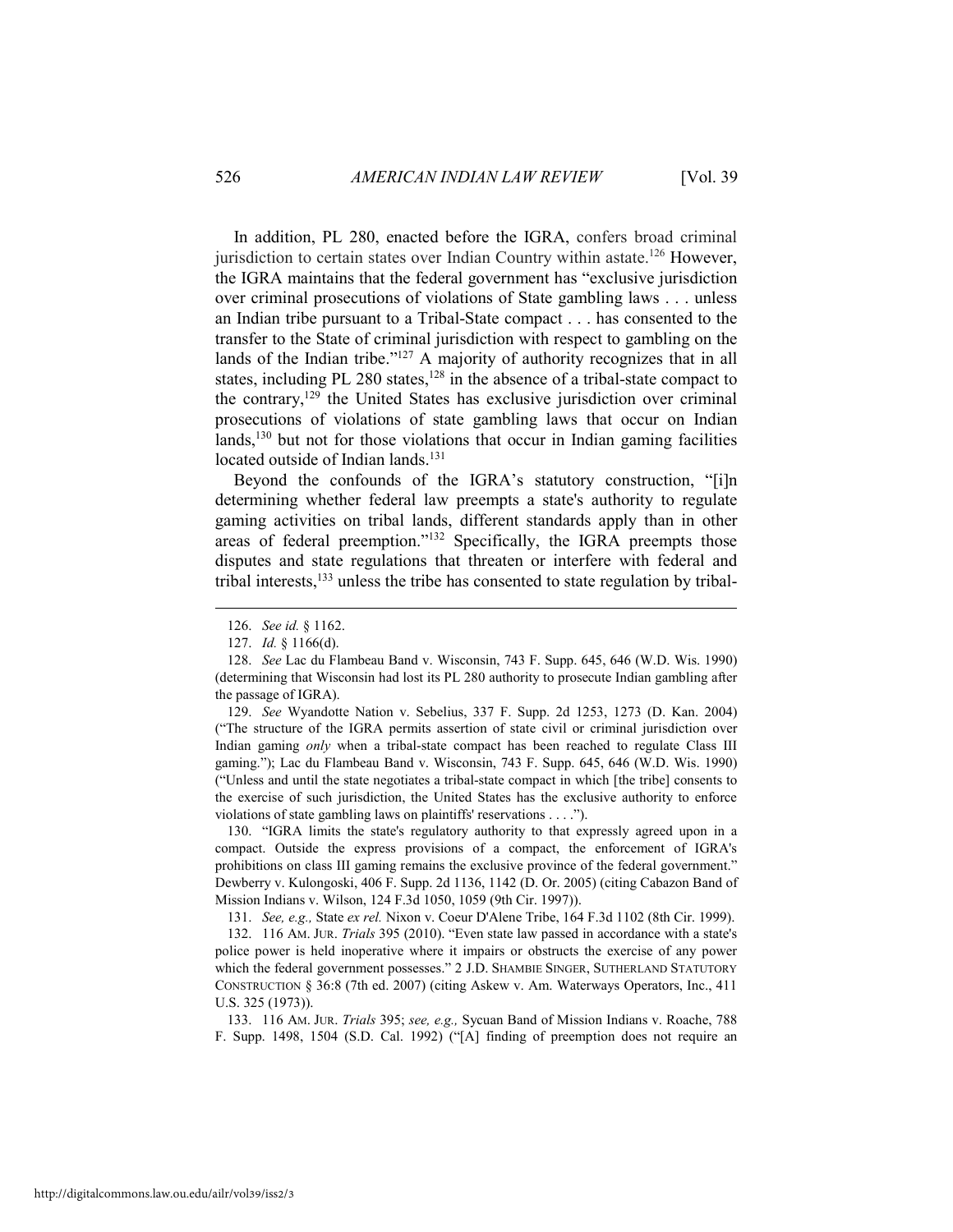state compact<sup>134</sup> or if the state interests at stake are sufficient to justify the assertion of state authority.<sup>135</sup>

The IGRA's statutory language does not expressly prohibit a state's power to tax. The trend has been to apply traditional jurisprudence concerning state taxation of tribal activities and land,<sup>136</sup> rather than to apply the preemption doctrine as a bar to the imposition of all state taxes.137 For example, when the gaming facility is located on land held in trust, the gaming related income of tribal members who live within Indian Country is exempt from state income tax whereas the same income of tribal members who live outside of Indian Country is not.<sup>138</sup> Despite the labyrinth of caveats and ambiguities, the states continue to stand to benefit from the exercise of taxing power over gaming operations. In particular "income earned by employees living off the reservation, money or prizes won by non-reservation residents, and goods and services provided by non-tribal vendors" remain subject to state taxation.<sup>139</sup>

Nevertheless, "[a]lthough some states welcome the economic boost that Indian gaming provides, there has also been a considerable backlash to its development."<sup>140</sup> "States over-whelmingly [sic] attempt to mitigate this

express statement of congressional intent to preempt. A federal statute will be preemptive if the 'state law conflicts with the purpose or operation of a federal statute' . . . the IGRA creates a comprehensive jurisdictional framework for the regulation of gaming activities on Indian lands. The regulation of gaming by states outside the framework of the IGRA would frustrate this framework and Congress's careful balancing of the competing interests involved in Indian gaming.") (internal citations omitted)).

 <sup>134.</sup> Gaming Corp. of Am. v. Dorsey & Whitney, 88 F.3d 536, 545 (8th Cir. 1996) ("Congress did not intend to transfer any jurisdictional or regulatory power to the states by means of IGRA unless a tribe consented to such a transfer in a tribal-state compact.")

 <sup>135.</sup> *See* New Mexico v. Mescalero Apache Tribe, 462 U.S. 324, 334 (1983) ("State jurisdiction is preempted by the operation of federal law if it interferes or is incompatible with federal and tribal interests reflected in federal law, unless the State interests at stake are sufficient to justify the assertion of State authority."); Cabazon Band of Mission Indians v. Wilson, 37 F.3d 430, 433 (9th Cir. 1994) (citing New Mexico v. Mescalero Apache Tribe, 462 U.S. 324, 334 (1983)).

 <sup>136.</sup> *See* discussion *infra* Part II.B (discussing Indian tax immunity).

 <sup>137.</sup> *See* Kemper, *supra* note 101, §§ 17-18.

 <sup>138.</sup> *See* McClanahan v. State Tax Comm'n of Ariz., 411 U.S. 164 (1973); *accord* Tunica-Biloxi Tribe v. Louisiana, 964 F.2d 1536 (5th Cir. 1992); *accord* Dark-Eyes v. Comm'r of Revenue Servs., 887 A.2d 848 (Conn. 2006).

 <sup>139.</sup> Alan P. Meister et al., *Indian Gaming and Beyond: Tribal Economic Development and Diversification*, 54 S.D. L. REV. 375, 397 (2009).

 <sup>140.</sup> Matthew Murphy, *Betting the Rancheria: Environmental Protections as Bargaining Chips Under the Indian Gaming Regulatory Act*, 36 B.C. ENVTL. AFF. L. REV. 171, 173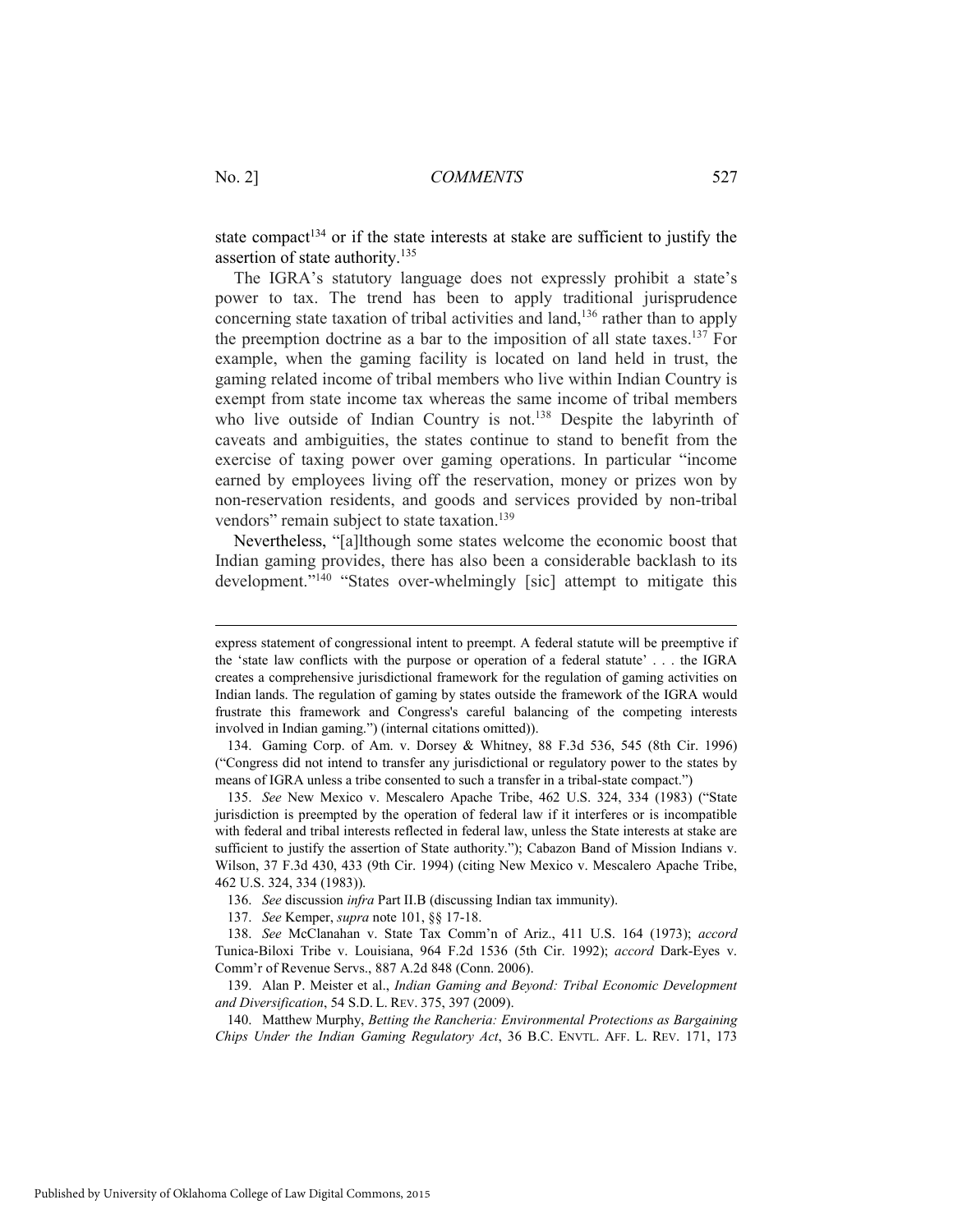backlash by demanding large revenue-sharing agreements in the tribal-state compacting process."141 "Under such an arrangement, a tribe hands over to the state a fixed sum or a percentage of its gaming revenues. . . it is estimated that the Seminole Tribe, for example, produces over \$1 billion in gaming revenues annually, \$100 million of which it now shares with the State of Florida under those parties' January 2008 compact."142

Indian gaming has facilitated the improvement of economic conditions for many tribes, $143$  however, the legislative gaps in IGRA have rendered it, and consequently its beneficial impact, susceptible to butchery by the courts. In addition to permitting the imposition of state regulation and taxation under certain and somewhat ambiguous circumstances, IGRA's abrogation of tribal sovereignty in contrast to the strength of state Eleventh Amendement immunity creates a grievous inbalance of bargaining power.

This imbalance became notably evident after the *Seminole* decision rendered IGRA's compulsory tribal-state compacting provision moot. As a practical matter, revenue-sharing agreements became the sole "mechanism by which tribes [could] induce states to conclude class III gaming compacts,"144 forcing many tribes to choose between forfeiting a portion of gaming revenue to the state or forgoing highly profitable gaming operations altogether.

## *B. Indian Tobacco*

Traditionally, Native Americans managed to profit from the sale of tobacco products because, as dependent nations who enjoy sovereign immunity, "[s]tate sales taxes [were generally] not applicable on Indian reservations, and many smokers [went] to them in order to buy cigarettes

<sup>(2009) (</sup>citing Matthew L.M. Fletcher, *Bringing Balance to Indian Gaming*, 44 HARV. J. ON LEGIS. 39, 69 (2007)).

 <sup>141.</sup> *Id.*

 <sup>142.</sup> Courtney J. A. DaCosta, *When "Turnabout" Is Not "Fair Play": Tribal Immunity Under the Indian Gaming Regulatory Act*, 97 GEO. L.J. 515, 543 (2009) (citing Notice of Deemed Approved Tribal-State Class III Gaming Compact, 73 Fed. Reg. 1229, 1229 (Jan. 7, 2008); John Holland, *Gambling Compact Challenged: House Speaker Asks Court To Block Seminoles Deal*, SUN-SENTINEL (Fort Lauderdale, Fla.), Nov. 20, 2007, at 1A).

<sup>143.</sup> For example "[o]ne recent study found that between 1990 and 2000, the presence of a tribal casino increased average per capita income by 7.4%." Michigan v. Bay Mills Indian Cmty., 134 S. Ct. 2024, 2045 (2014) (Sotomayor, J., concurring).

<sup>144.</sup> Courtney J. A. DaCosta, Note, *When "Turnabout" Is Not "Fair Play": Tribal Immunity Under the Indian Gaming Regulatory Act*, 97 GEO. L.J. 515, 543 (2009).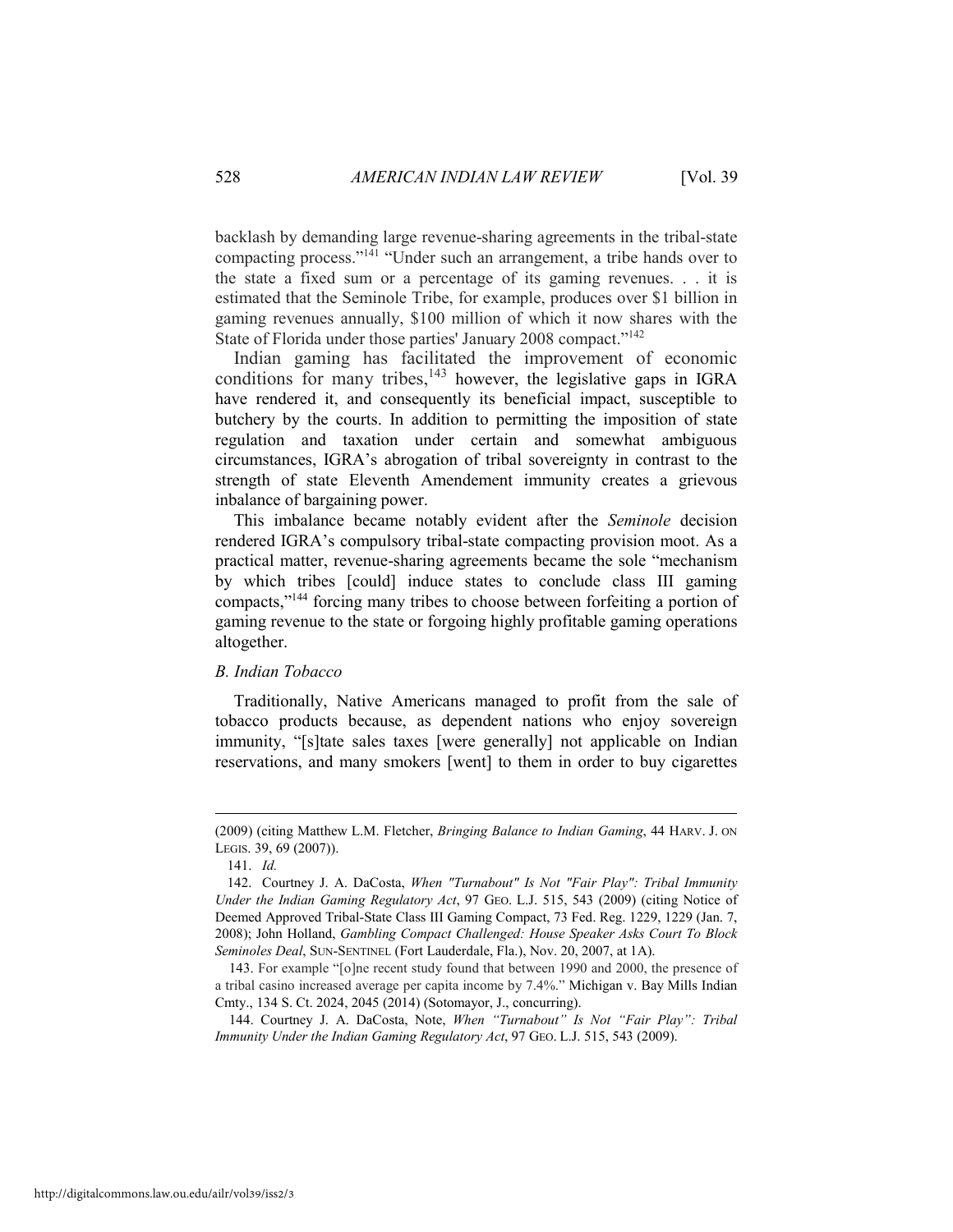and other products at a discount."145 However, a sordid history of federal legislation and Supreme Court jurisprudence has chipped away at the scope of the tribal exemption from state tax.<sup>146</sup> In addition, state legislation enacted in many states to "more stringently regulate the sale of tobacco products" has worked to decrease the profitability of Indian tobacco sales<sup>147</sup>

Although Congress has not expressly abrogated tribal sovereign immunity from state taxation of tobacco, it has demonstrated intent to forestall tribal circumvention of state tobacco taxes. Under the "Prevent All Cigarette Trafficking Act of 2009" (PACT Act), all Indian tobacco businesses must comply with reporting requirements to state tax administrators, regulations of shipments of cigarettes and smokeless tobacco, and state stamping (taxation) requirements.<sup>148</sup> Noncompliant Indian vendors are subject to both civil and criminal penalties under the federal enforcement statute.149

In addition, the tribal tobacco market is complicated by the passage of the Master Settlement Agreement (MSA), a settlement agreement entered into between forty-six states (as well as the District of Columbia and five U.S. territories) and several major domestic tobacco companies resolving litigation over the health problems caused by tobacco.<sup>150</sup> The MSA requires tobacco companies to pay approximately \$10 billion per year to the settling

 <sup>145.</sup> Shihoko Goto, *American Indians Fear Tobacco Tax Fixes May Hurt Them*, CONGRESSDAILY, May 1, 2008, at 16.

 <sup>146.</sup> *See* Michigan v. Bay Mills Indian Cmty., 134 S. Ct. 2024, 2043 (2014) (Sotomayor, J., concurring).

 <sup>147.</sup> Patricia Molteni, *Regulating Tribal Cigarette Sales Under the Master Settlement Agreement*, NAT'L ASS'N OF ATTORNEYS GEN. GAZETTE (Jan. 24, 2012), http://www.naag. org/publications/naagazette/volume-6-number-1/regulating-tribal-cigarette-sales-under-themaster-settlement-agreement.php.

 <sup>148.</sup> Kathryn A. Mayer, *Negotiating Past The Zero-Sum Of Intractable Sovereignty Positions by Exploring the Potential of Possible Party Interests: A Proposed Dispute Resolution Framework for the Tobacco Tax Debacle Between the State Of New York & the Seneca Nation of Indians*, 28 OHIO ST. J. ON DISP. RESOL. 771, 803 (2013).

 <sup>149.</sup> *Id.* 

 <sup>150.</sup> *See Master Settlement Agreement*, PUB. HEALTH L. CENTER, http://publichealth lawcenter.org/sites/default/files/resources/master-settlement-agreement.pdf (last visited Oct. 1, 2014). The four tobacco companies, frequently referred to as Participating Manufacturers ("PMs") or Original Participating Manufacturers ("OPMs") in the context of the MSA and related state legislation, and "the majors" in the context of case law, include Philip Morris, Inc., R.J. Reynolds Tobacco Company, Brown & Williamson Tobacco Corp. and Lorillard Tobacco Company. Molteni, *supra* note 147.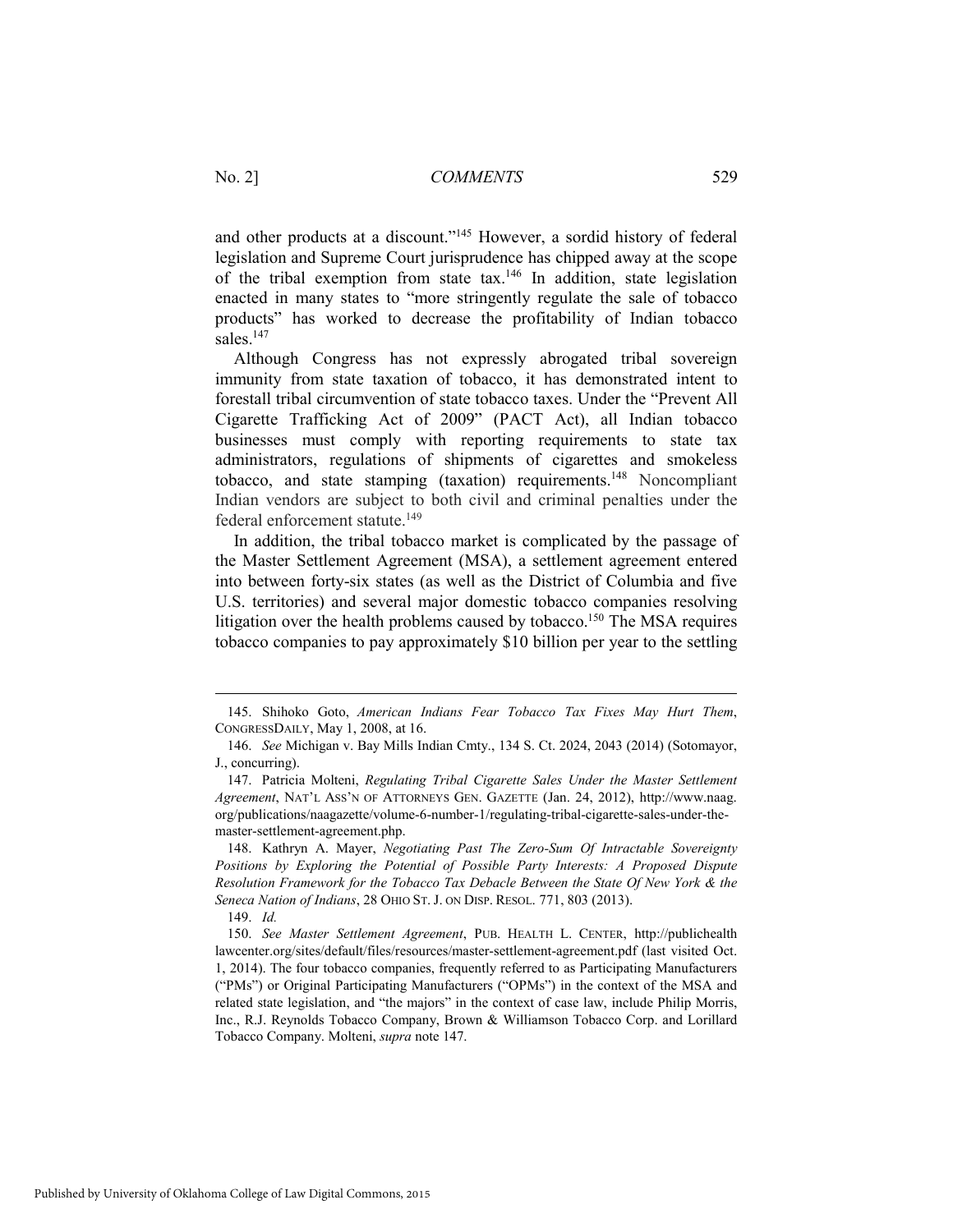states<sup>151</sup> and substantially restricts future tobacco marketing, but it also ensures the tobacco market is foreclosed to competitors who did not enter the MSA.152 In effect, the MSA ultimately requires all tobacco manufacturers "selling cigarettes to consumers within the [settling] state, whether directly or through a distributor, retailer or similar intermediary or intermediaries," to pay a specified dollar amount per unit sold for the benefit of that state  $^{153}$ 

In addition, most of the settling states have enacted additional complementary legislation or regulation in order to prevent tobacco companies who have not agreed to follow the MSA from selling their products within the state.<sup>154</sup> Oklahoma, for example, publishes and maintains the Directory of Compliant Tobacco Product Manufacturers and Brand Families (Directory), which lists the tobacco product manufacturers that have been certified by the state as compliant with Oklahoma tobacco laws.155 In order to enforce the payment requirements, Oklahoma legislation prohibits the sale or possession of tobacco products made by entities not listed in the Directory.156 In order to "avoid having their products deemed 'contraband,'" which is subject to seizure by the state (and may entitle the settling state to any gross proceeds realized from the sale of contraband tobacco products), tribes can only sell tobacco products made by manufacturers listed in the state's Directory.157

 $\overline{a}$ 

Grand River Enters. Six Nations, Ltd. v. Pryor, 425 F.3d 158, 164 (2d Cir. 2005).

 <sup>151.</sup> *Master Settlement Agreement*, *supra* note 150.

 <sup>152.</sup> *Id.* 

 <sup>153. 37</sup> OKLA. STAT. § 600.23 (2011).

 <sup>154.</sup> As the Second Circuit observed:

After enactment of the Escrow Statutes, New York and the other states passed "Contraband Statutes," or "Certification Statutes," to help ensure compliance with the Escrow Statutes. These laws require cigarette manufacturers, other than OPMs [Original Participating Manufacturers], that sell products in a state to certify annually to the state attorney general that they are either (1) meeting their obligation as an SPM [Subsequent Participating Manufacturer] under the MSA or (2) making escrow deposits as an NPM.

 <sup>155.</sup> Molteni, *supra* note 147.

 <sup>156.</sup> *Id.*; *see also* 68 OKLA. STAT. § 360.4(C) (2011); *id.* § 360.8(G).

 <sup>157.</sup> Muscogee (Creek) Nation v. Pruitt, 669 F.3d 1159 (10th Cir. 2012). I this case the plaintiff, as a tribal tobacco retailer, was not directly regulated as a "tobacco product manufacturer" in Oklahoma, and the Tenth Circuit "rejected the tribe's argument that government seizure of unstamped cigarettes outside Indian territory affects the tribe as it restricts the brands of cigarettes tribal members can buy inside the territory." *10th Circuit Rejects Oklahoma Tribe's Challenge to Tobacco Laws*, WESTLAW J. TOBACCO INDUSTRY, Mar. 23, 2012, 27 No. 14 WJTOB 7 (Westlaw).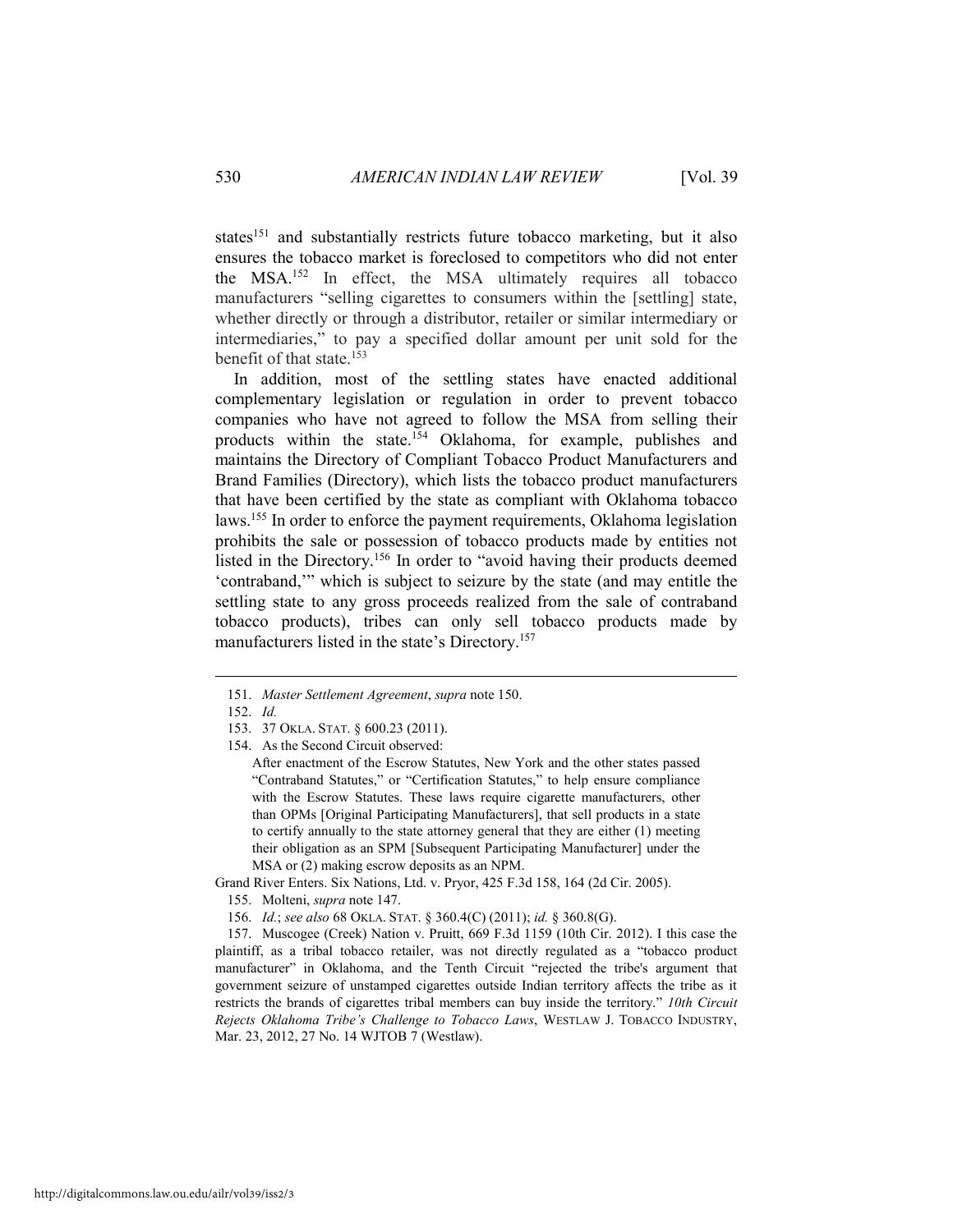Although the contours of Indian sovereign immunity from state taxation are not perfectly clear, the argument that tribal sovereign immunity insulates Indian tobacco from state regulation has been all but foreclosed, if only because its protection is limited to circumstances that, for most tribes, are not economically feasible. "The modern-day jurisdictional framework housing the dispute over state taxation of [tribal] tobacco sales to non-Indians on reservation land reflects both a controversy over competing claims of Indian sovereignty, and state complaints of unfair competition that are entrenched in both politics and economics."158 As a result, the judicial dissemination of tribal sovereign immunity protection from state taxation and regulation has been more or less consistent while still maintaining enough fact-specific ambiguity to keep state and tribal interests wrestling in court.<sup>159</sup>

The Supreme Court maintains a "unique Indian tax immunity jurisprudence,"160 which rests on two pertinent principles: first, "[a]bsent express federal law to the contrary, Indians going beyond reservation boundaries have generally been held subject to non-discriminatory state law otherwise applicable to all citizens of the State";161 and second, a state may "impose a nondiscriminatory tax on non-Indian customers of Indian retailers doing business on the reservation,"162 unless the tribe actually bears the incidence of the tax.163 Slowly chipping away at the traditional understanding of tribal immunity from state taxation, the Supreme Court has held that states may collect taxes on: sales to non-Indians on Indian Land;<sup>164</sup> companies owned by non-Indians on Indian Land;<sup>165</sup> property owned by non-Indians on Indian Land;<sup>166</sup> and allotment lands.<sup>167</sup>

 <sup>158.</sup> Mayer, *supra* note 148, at 803.

 <sup>159.</sup> *See generally* Dep't of Taxation & Fin. of N.Y. v. Milhelm Attea & Bros., 512 U.S. 61, 73 (1994) ("Resolution of conflicts of this kind does not depend on 'rigid rule[s]' or on 'mechanical or absolute conceptions of state or tribal sovereignty,' but instead on 'a particularized inquiry into the nature of the state, federal, and tribal interests at stake, an inquiry designed to determine whether, in the specific context, the exercise of state authority would violate federal law.") (quoting White Mountain Apache Tribe v. Bracker, 448 U.S. 136, 142, 145 (1980)); *see also* Mayer, *supra* note 148, at 803-05.

 <sup>160.</sup> Wagnon v. Prairie Band Potawatomi Nation, 546 U.S. 95, 112 (2005).

 <sup>161.</sup> Mescalero Apache Tribe v. Jones, 411 U.S. 145, 148–49 (1973).

 <sup>162.</sup> Washington v. Confederated Tribes of Colville Indian Reservation, 447 U.S. 134, 151 (1980).

 <sup>163.</sup> *Id.; see also* Moe v. Salish & Kootenai Tribes, 425 U.S. 463 (1976); Wagnon v. Prairie Band Potawatomi Nation, 546 U.S. 95, 101 (2005).

 <sup>164.</sup> Michigan v. Bay Mills Indian Cmty., 134 S. Ct. 2024, 2043 (2014) (Sotomayor, J., concurring) (referencing Oklahoma Tax Comm'n v. Citizen Band Potawatomi Tribe of Okla., 498 U.S. 505 (1991)).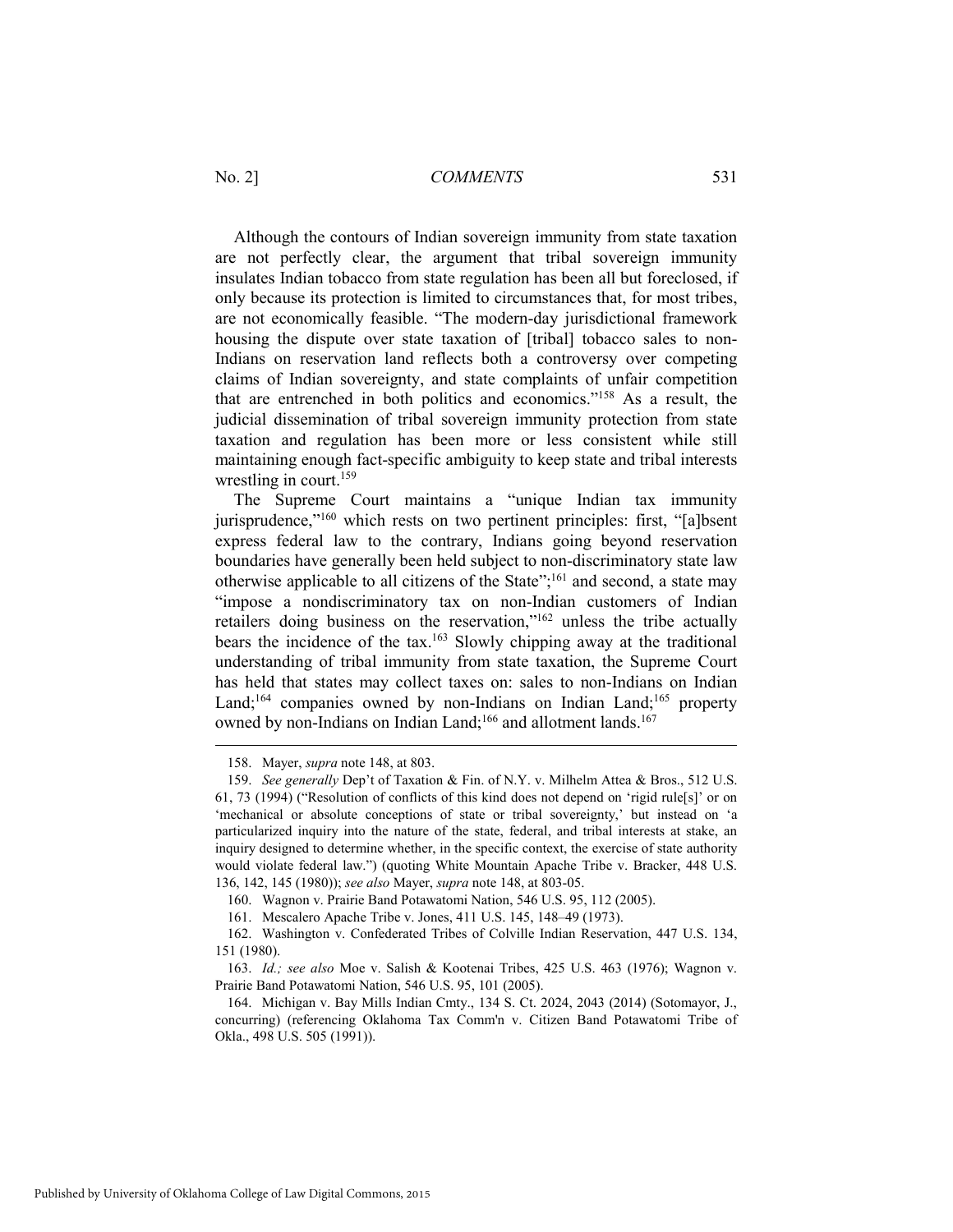An illustrative example of jurisprudence regarding the relationship of tribes and taxes lies in the recent *King Mountain Tobacco* litigation. King Mountain Tobacco Company is owned and operated by an enrolled member of the Yakima reservation, and located on trust lands within the Yakima reservation.168 The Yakima Nation contended that their tobacco products were exempt from both a Washington state escrow statute<sup>169</sup> and federal excise taxes.170 During processing, King Mountain ships its tobacco to Tennessee, and then to North Carolina where it is blended with tobacco grown off-reservation. The tobacco is sent back to the reservation for final processing before it is distributed for sale throughout Washington and in about sixteen other states.171

In *King Mountain Tobacco Co. v. McKenna*, 172 the district court found that King Mountain's "operations involve[d] extensive off-reservation activity," and that "the tobacco products produced by King Mountain [were] not principally generated from the use of reservation land and resources."173 In light of these factual findings, the Ninth Circuit upheld the district court's ruling that Washington's non-discriminatory state escrow statute was fully enforceable against the company just as a state sales tax on the tobacco would have been.174 On the other hand, in *King Mountain Tobacco Co. v. Alcohol & Tobacco Tax & Trade Bureau* (2013), the district court found that the trust-land grown tobacco was not itself subject to a federal excise tax.<sup>175</sup> In fact, if the tobacco had simply been grown on

 <sup>165.</sup> *Id.* (referencing Arizona Dep't of Revenue v. Blaze Constr. Co., 526 U.S. 32 (1999)).

 <sup>166.</sup> *Id.* (referencing Thomas v. Gay, 169 U.S. 264 (1898)).

 <sup>167.</sup> *Id.* (referencing Cass Cnty. v. Leech Lake Band of Chippewa Indians, 524 U.S. 103 (1998); County of Yakima v. Confederated Tribes & Bands of Yakima Nation, 502 U.S. 251 (1992)). Allotment lands are reservation land that Congress has authorized individuals to hold in fee when made subject to sale under the General Allotment Act of 1887. *Id.* 

 <sup>168.</sup> King Mt. Tobacco Co., Inc. v. Alcohol & Tobacco Tax & Trade Bureau, 996 F. Supp. 2d 1061, 1062 (E.D. Wash. 2014) (finding the lands held in trust under IRA).

 <sup>169.</sup> King Mountain Tobacco Co., Inc. v. McKenna, 768 F.3d 989 (9th Cir. 2014).

 <sup>170.</sup> King Mt. Tobacco Co., Inc. v. Alcohol & Tobacco Tax & Trade Bureau, 923 F. Supp. 2d 1280 (E.D. Wash. 2013); *King Mt. Tobacco Co.*, 996 F. Supp. 2d at 1064.

 <sup>171.</sup> *McKenna*, 768 F.3d at 994 (quoting King Mountain Tobacco Co., Inc. v. McKenna, No. CV-11-3018-LRS, 2013 WL 1403342 (E.D. Wash. Apr. 5, 2013)).

 <sup>172. 768</sup> F.3d 989 (9th Cir. 2014).

 <sup>173.</sup> *Id.* at 992 (internal citations omitted).

 <sup>174.</sup> *Id.* at 996-97.

 <sup>175. 923</sup> F. Supp. 2d 1280, 1283 (E.D. Wash. 2013).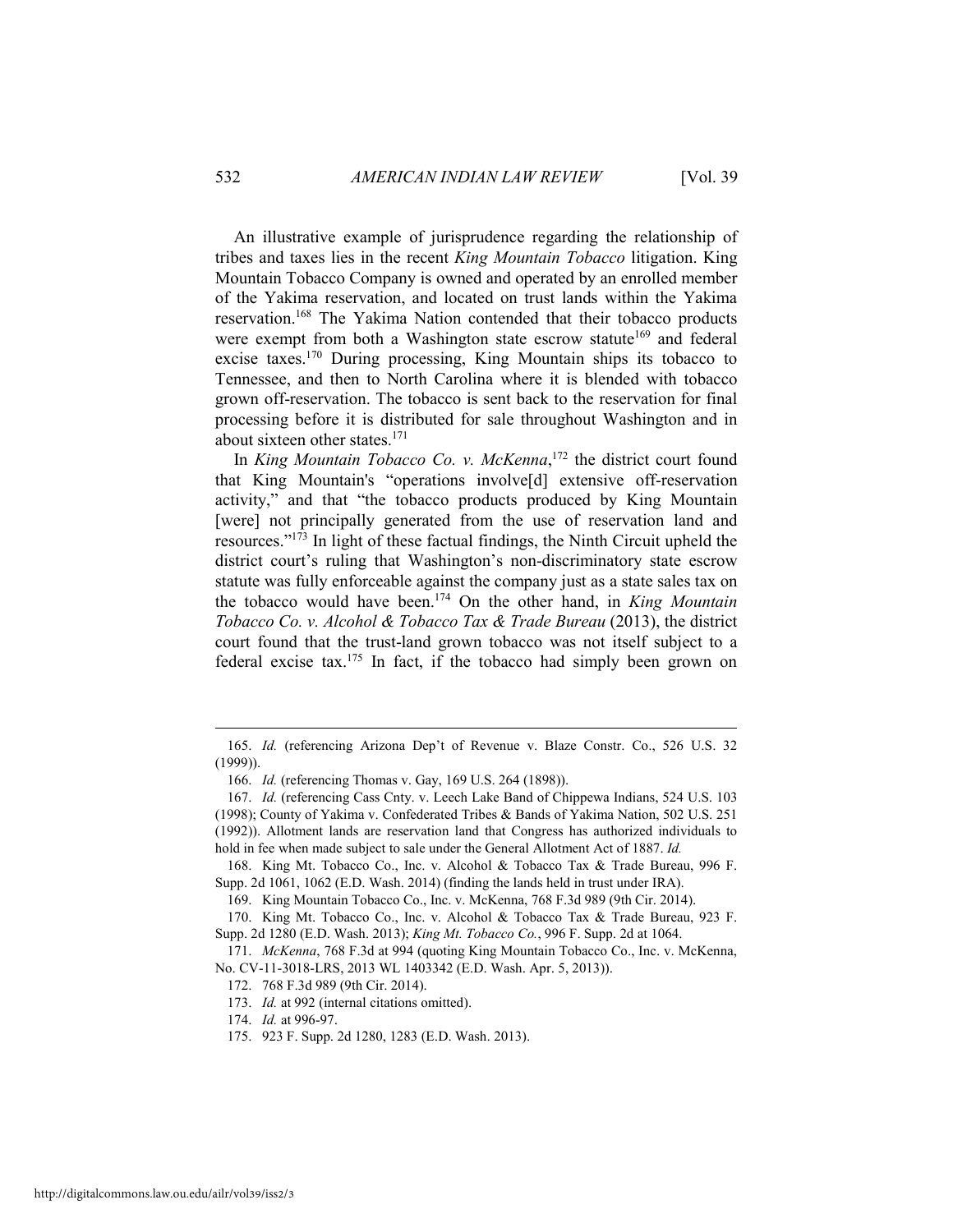reservation lands and then sold, "those sales, and the income derived therefrom, would be tax free."176

The possibility of future litigation in favor of meaningful tribal immunity from state tax seems unlikely. Moreover, under the current framework, sovereign immunity from state tax would be applicable only where: (1) federal law expressly exempts a tribe from state taxation;<sup>177</sup> (2) the state has exempted a particular tribe from state tax by statute, regulation, or contract;<sup>178</sup> or (3) a company is wholly owned by a single federally recognized tribe,<sup>179</sup> produces, manufactures and conducts sales<sup>180</sup> (only to members of the same tribe) $181$  exclusively on property that is owned wholly by the tribe and located on reservation land.<sup>182</sup> As a result, many states have taken advantage of the tribe's disadvantaged position, commonly renegotiating tobacco compacts and raising tax rates, $183$  effectively

 $\overline{a}$ 

 179. *See* Edmondson v. Native Wholesale Supply, 2010 OK 58, 237 P.3d 199, 210 (holding that sovereign immunity does not automatically extend to "every business that happens to be tribally chartered or owned by individuals of Native-American ancestry," but rather the entity must "act[] as an arm of the tribe so that its activities are properly deemed to be those of the tribe"); *see also* King Mountain Tobacco Co., Inc. v. McKenna, No. CV-11- 3018-LRS, 2013 WL 1403342 (E.D. Wash. Apr. 5, 2013), *aff'd*, 768 F.3d 989 (9th Cir. 2014).

180. King Mountain Tobacco Co., Inc. v. McKenna, 768 F.3d 989 (9th Cir. 2014).

 181. *See Edmondson*, 2010 OK 58, 237 P.3d at 215 ("When [tribal cigarette commerce] occurs off the reservation or among more than one tribe, this conduct is generally subject to all non-discriminatory state laws so long as they are not expressly prohibited by federal law."); *see also* WASH. REV. CODE § 82.24.020 (exempting from state taxes cigarette sales from federally recognized tribal organizations to members of their own tribe under the jurisdiction of their own tribe for their own use).

 182. *See, e.g., Edmondson*, 2010 OK 58, 237 P.3d at 215. The General Allotment Act and later amendments worked to exempt the following tribes from the imposition of state civil jurisdiction, including imposition of state taxes: Cherokee, Creek, Choctaw, Chickasaw, Seminole Osage, Sac and Fox, in the Oklahoma Territory, any of the reservations of the Seneca Nation of New York, and a strip of territory in the State of Nebraska adjoining the Sioux Nation. *See* 25 U.S.C. § 340 (2012); 25 U.S.C. § 339 (2012).

183. In Oklahoma, for example:

Oklahoma officials are pushing to raise taxes on tribal tobacco sales to a level that would reduce or wipe out the competitive price advantage tribal smoke shops have enjoyed for decades. . . Gov. Mary Fallin's general council . . . said

 <sup>176.</sup> *Id.* at 1284.

 <sup>177.</sup> Mescalero Apache Tribe v. Jones, 411 U.S. 145, 148–49 (1973); Wagnon v. Prairie Band Potawatomi Nation, 546 U.S. 95, 113 (2005) (quoting *Mescalero*).

 <sup>178.</sup> *See generally* WASH. REV. CODE § 82.24.020 (West 2010) (providing that the terms of a contract between the state and tribe take precedence over any conflicting statutory provisions regarding restricted tribal exemption from state tax on the "sale, use, consumption, handling, possession or distribution of all cigarettes").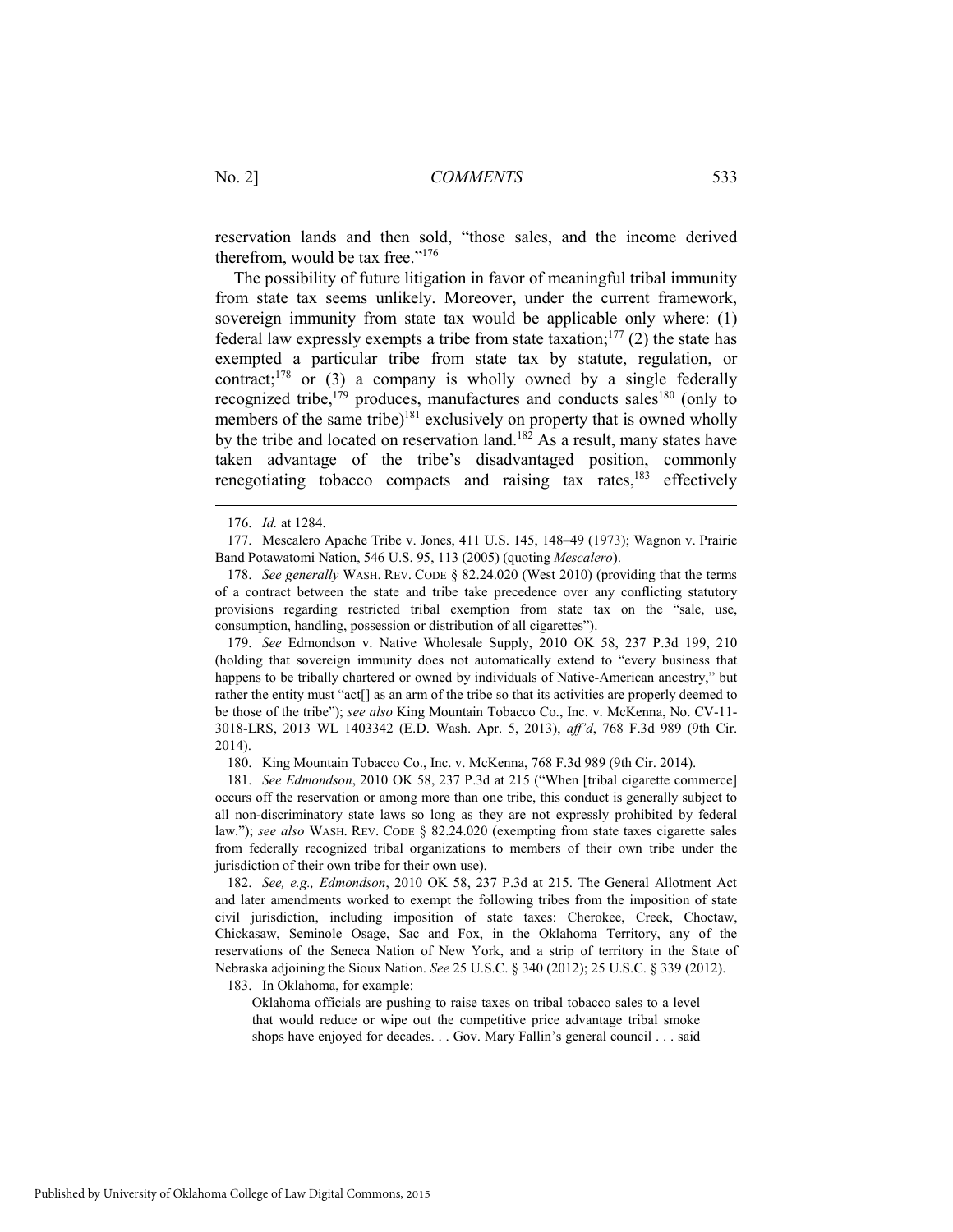foreclosing the possibility of a tribal economic advantage over non-tribal tobacco retailers in the state.

#### *C. Hemp Production: Pine Ridge and the White Plume Controversy*

More recently, tribes have considered hemp production as an alternative to the tobacco market. Unlike tobacco, which "wears out the land, exhausting minerals and nutrients from the soil,"<sup>184</sup> hemp actually improves the soil in which it is grown.<sup>185</sup> In addition, industrial hemp cultivation requires virtually no pesticides and minimal fertilizer to grow successfully in many different soils and climates and provides abundant alternative sources for the production of paper, clothing and fossil fuels.<sup>186</sup>

The Pine Ridge Reservation, home of the Oglala Sioux in South Dakota, encompasses the entirety of Shannon County,<sup>187</sup> "the poorest county in America."<sup>188</sup> As of 2002, "[f]orty percent of reservation housing [was] listed as substandard, and one-fifth of the homes [did] not have indoor plumbing or telephone services."189 Only 84,000 acres of the 2.1 million acres of reservation land are suitable for agriculture.<sup>190</sup>

The CSA makes it illegal to manufacture, distribute, dispense, or possess hemp<sup>191</sup> without a "DEA Certificate of Registration" (DEA registration).<sup>192</sup>

 184. Charles A. Grymes, *Tobacco in Virginia*, VIRGINIA PLACES, http://www.virginia places.org/agriculture/tobacco.html (last visited Jan. 3, 2015).

185. *See* Lash, *supra* note 43, at 335-37.

186. *See id.*

189. *Id.*

190. *See Pine Ridge Indian Reservation – Civic Life and History*, *supra* note 187.

the main goal of negotiations with tribes over new tobacco compacts is not to improve health outcomes, but to make tobacco taxes more consistent in the state.

Clifton Adcock, *Oklahoma Pushes to Boost Taxes on Tribal Tobacco Sales*, NEWSOK (July 5, 2013), http://newsok.com/oklahoma-pushes-to-boost-taxes-on-tribal-tobacco-sales/article/ 3859155.

 <sup>187.</sup> *Pine Ridge Indian Reservation – Civic Life and History*, BLACK HILLS KNOWLEDGE NETWORK, http://blackhillsknowledgenetwork.org/pine-ridge/pine-ridge-civic-life-and-history (last visited Aug. 24, 2015).

 <sup>188.</sup> Lash, *supra* note 43, at 334 (citing *Pine Ridge Reservation,* HECEL OYAKAPI, https://web.archive.org/web/20010218003320/http://lakotastory.org/pineridge.html (last visited Aug. 24, 2015)).

 <sup>191.</sup> The Act defines marijuana as "all parts of the plant Cannabis sativa L., whether growing or not; the seeds thereof; the resin extracted from any part of such plant; and every compound, manufacture, salt, derivative, mixture, or preparation of such plant, its seeds or resin." 21 U.S.C. § 802(16) (2012).

 <sup>192.</sup> United States v. White Plume, 447 F.3d 1067, 1069 (8th Cir. 2006).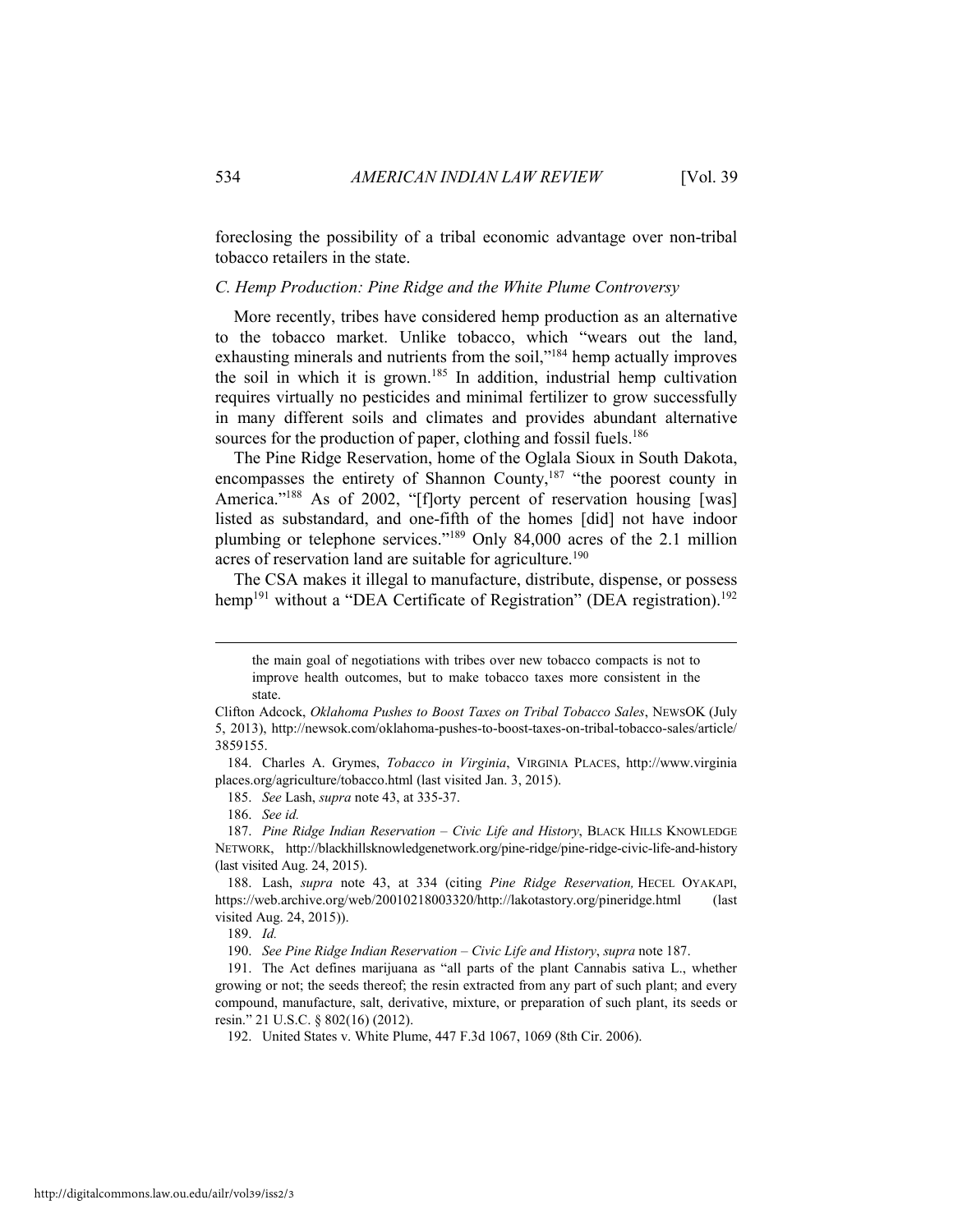The CSA's registration requirements<sup>193</sup> and penalties<sup>194</sup> apply to "any" person," including tribal members.195 Even so, in 1998, the Oglala Sioux Tribe passed an ordinance to amend the Tribal Penal Code to specifically exclude industrial hemp from the definition of marijuana.

In 2000, Alex White Plume, a member of the Lakota nation<sup>196</sup> who believed that the tribe retained the right to cultivate hemp under the Treaty of Fort Laramie (Treaty), $197$  ceremonially planted his first crop of industrial hemp on 1.5 acres<sup>198</sup> of federal trust land<sup>199</sup> with wild seeds found on Pine Ridge on the 132nd anniversary of the signing of the Treaty.200 Although Alex White Plume announced the planting of his crop on the local reservation radio and invited representatives from the Bureau of Indian Affairs (BIA) and State Attorney's office to attend the ceremony,<sup>201</sup> he did not apply for a DEA registration.<sup>202</sup> After Alex White Plume contracted to sell the crop, the U.S. government "obtained samples of it under a search warrant, and, pursuant to court order, destroyed it."<sup>203</sup>

In 2001, Percy White Plume likewise planted a crop of hemp on federal trust land without a DEA registration, and again the government destroyed the crop.204 In 2002, Alex White Plume planted another crop of industrial hemp, prompting "the government [to] ask[] the district court to declare

202. *White Plume*, 447 F.3d at 1069.

 203. *Id. But see* Lash, *supra* note 43, at 341 (asserting that the lab test revealed that the plants contained no detectable quantity of THC).

204. *See White Plume*, 447 F.3d at 1069-70.

 <sup>193.</sup> *See* 21 U.S.C. § 822(a)(1) ("Every person who manufactures or distributes any controlled substance or list I chemical, or who proposes to engage in the manufacture or distribution of any controlled substance or list I chemical, shall obtain annually a registration issued by the Attorney General in accordance with the rules and regulations promulgated by him.").

 <sup>194.</sup> *See* 21 U.S.C. § 841(a) ("[I]t shall be unlawful for any person knowingly or intentionally—(1) to manufacture, distribute, or dispense, or possess with intent to manufacture, distribute, or dispense, a controlled substance . . . .").

 <sup>195.</sup> *See* United States v. Native Wholesale Supply Co., 822 F. Supp. 2d 326, 337 (W.D.N.Y. 2011) (citing United States. v. White, 237 F.3d 170, 173 (2d Cir. 2001)); Lash, *supra* note 43, at 344.

 <sup>196.</sup> *See* Lash, *supra* note 43, at 337 (quoting Alex White Plume, *Lakota*).

 <sup>197.</sup> *See White Plume*, 447 F.3d at 1074.

 <sup>198.</sup> Lash, *supra* note 43, at 340.

 <sup>199.</sup> *See White Plume*, 447 F.3d at 1069.

 <sup>200.</sup> Lash, *supra* note 43, at 340.

 <sup>201.</sup> *See id.* at 340-41 (explaining that White Plume was celebrating the 132nd anniversary of the signing of the Fort Laramie Treaty which he believed granted the tribe the right to cultivate hemp).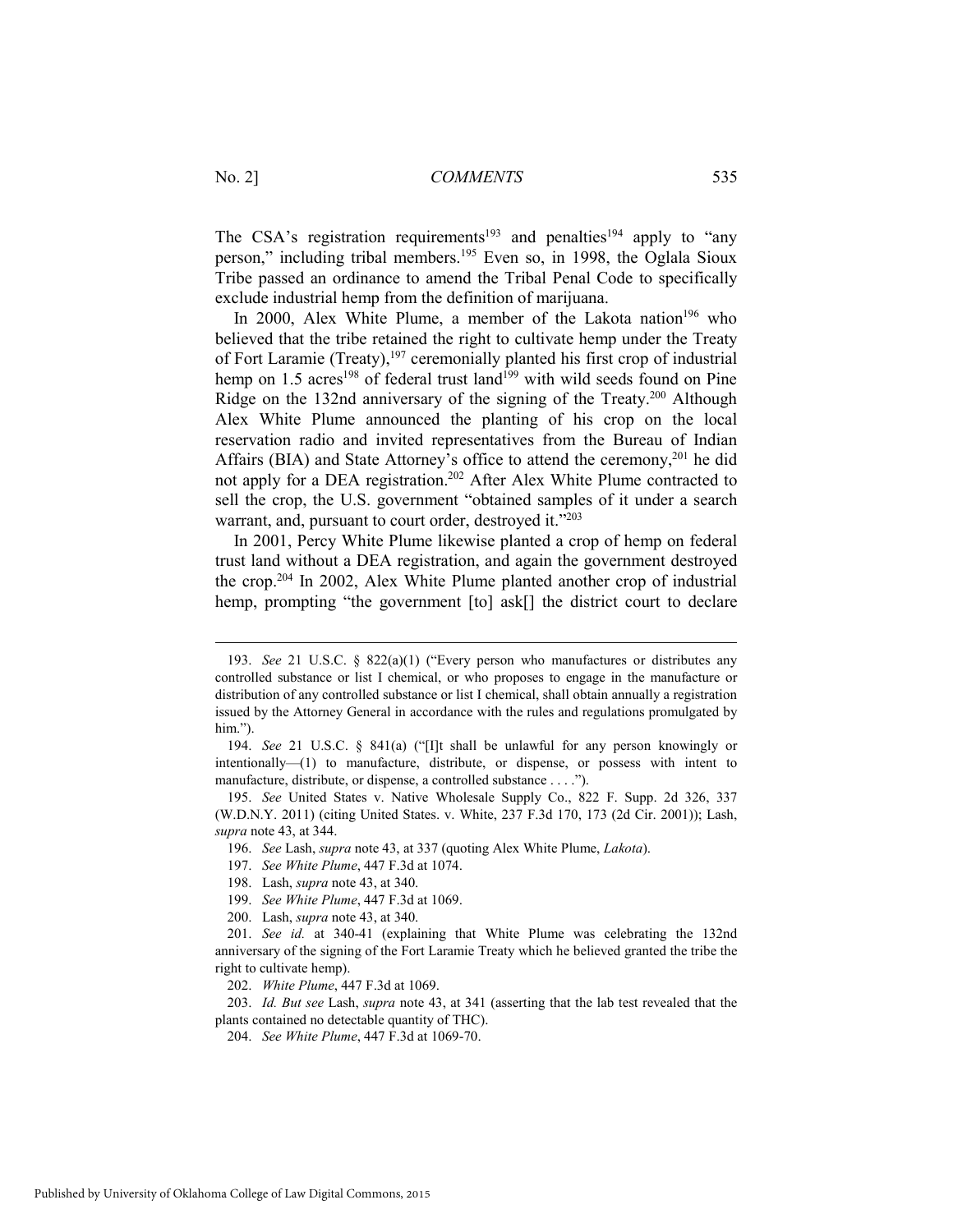them [the White Plumes] in violation of the [CSA] and permanently enjoin them from manufacturing or distributing cannabis."205 After finding that the White Plumes violated the CSA by growing hemp, a type of marijuana, and that no treaty right to grow hemp existed, the district court granted the government summary judgment and ordered the White Plumes "permanently enjoined from cultivating Cannabis sativa L. without a valid DEA registration."206 In *United States v. White Plume*, 207 the Eighth Circuit affirmed, stating:

We are not unmindful of the challenges faced by members of the Tribe to engage in sustainable farming on federal trust lands. It may be that the growing of hemp for industrial uses is the most viable agricultural commodity for that region. And we do not doubt that there are a countless number of beneficial products which utilize hemp in some fashion. Nor do we ignore the burdens imposed by a DEA registration necessary to grow hemp legally, such as the security measures required by the regulations . . . . But these are policy arguments better suited for the congressional hearing room than the courtroom. Today we fulfill our role to interpret and apply the statute as written by Congress, and affirm the district court.<sup>208</sup>

Although Indian gaming, Indian tobacco and tribal hemp production do not provide a complete framework that is perfectly analogous to Indian marijuana, the legal issues raised by tribal involvement in these commercial activitites provide a useful context for a potential tribal marijuana market.

#### *III. Proposed Federal Legislation: A Pro-Marijuana Policy Statement?*

In addition to the marijuana policy implicit in the Consolidated Further and Continuing Appropriations Act of  $2015$ <sup>209</sup> several pieces of proposed legislation suggest that Congress has finally heard the cry of public opinion in favor of legalizing marijuana. $210$ 

 <sup>205.</sup> *Id.* at 1070.

 <sup>206.</sup> *Id.* 

 <sup>207. 447</sup> F.3d 1067.

 <sup>208.</sup> *Id.* at 1076.

 <sup>209.</sup> *See* discussion *supra* Part I.C.

 <sup>210. &</sup>quot;[F]or the first time, a clear majority of Americans (58%) say the drug should be legalized. This is in sharp contrast to the time Gallup first asked the question in 1969, when only 12% favored legalization." Art Swift, *For First Time, Americans Favor Legalizing*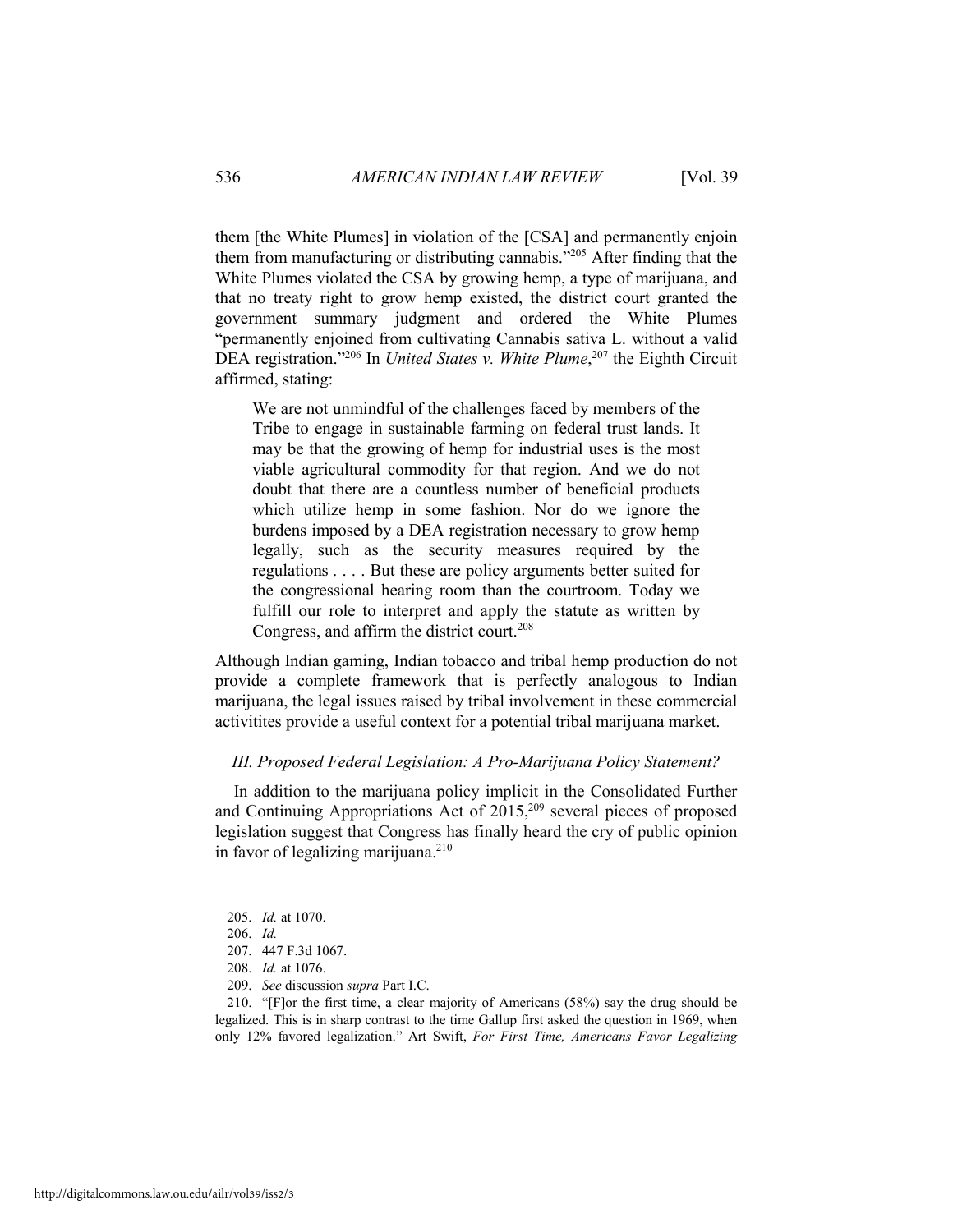On February 5, 2013, the "Ending Federal Marijuana Prohibition Act of 2013" was proposed in the House of Representatives.<sup>211</sup> The bill seeks to "decriminalize marijuana at the Federal level, to leave *to the States* a power to regulate marijuana that is similar to the power they have to regulate alcohol."212 The bill specifies that the term "state" includes territories and possessions of the United States.<sup>213</sup> Under the Act, which was referred to the Subcommittee on Crime, Terrorism, Homeland Security, And Investigations in February of 2013, "[i]t shall be unlawful, except pursuant to a [federal] permit . . . to engage in the business of cultivating, producing, manufacturing, packaging, or warehousing marijuana."214 The bill further makes it unlawful to transport marijuana from a state where it is legal to another state which still prohibits marijuana.215 However penalties for the import of marijuana into a state where marijuana remains illegal are expressly provided within the proposed federal law, and include a fine and/or imprisonment for less than one year.<sup>216</sup> In addition, import, production, manufacture and sale of marijuana is unlawful "except pursuant to a permit issued . . . by the Secretary of the Treasury."217

On the very same day, the "Marijuana Tax Equity Act of 2013" hit the House floor, setting forth to "amend the Internal Revenue Code of 1986 to provide for the taxation of marijuana."218 The proposed act imposes a tax on producers and importers of marijuana of 50% of the sales price of marijuana.219 Pursuant to regulations prescribed by the Secretary, no tax shall be imposed on the sale by the producer or importer unless the purchaser is a retailer, distributor, or consumer.<sup>220</sup> In other words, a

 $\overline{a}$ 

 218. *H.R. 501 – Marijuana Tax Equity Act of 2013*, CONGRESS.GOV, https://www. congress.gov/bill/113th-congress/house-bill/501/text (last visited Aug. 24, 2015).

219. *Id.* sec. 2, § 5901.

220. *See id.* sec. 2, § 5902. In pertinent part section 5902(a) reads:

 (a) General Rule. Under regulations prescribed by the Secretary, no tax shall be imposed under this subchapter on the sale by the producer or importer of an article-

*Marijuana*, GALLUP (Oct. 22, 2013), http://www.gallup.com/poll/165539/first-timeamericans-favor-legalizing-marijuana.aspx.

 <sup>211.</sup> *H.R. 499 – Ending Federal Marijuana Prohibition Act of 2013*, CONGRESS.GOV, https://www.congress.gov/bill/113th-congress/house-bill/499/text (last visited Aug. 24, 2015).

 <sup>212.</sup> *Id.* at pmbl. (emphasis added).

 <sup>213.</sup> *Id.* sec. 201, § 303.

 <sup>214.</sup> *Id.* sec. 201, § 301.

 <sup>215.</sup> *Id.* sec. 201, § 302.

 <sup>216.</sup> *Id.* sec. 102, § 103.

 <sup>217.</sup> *Id.* sec. 201, § 301.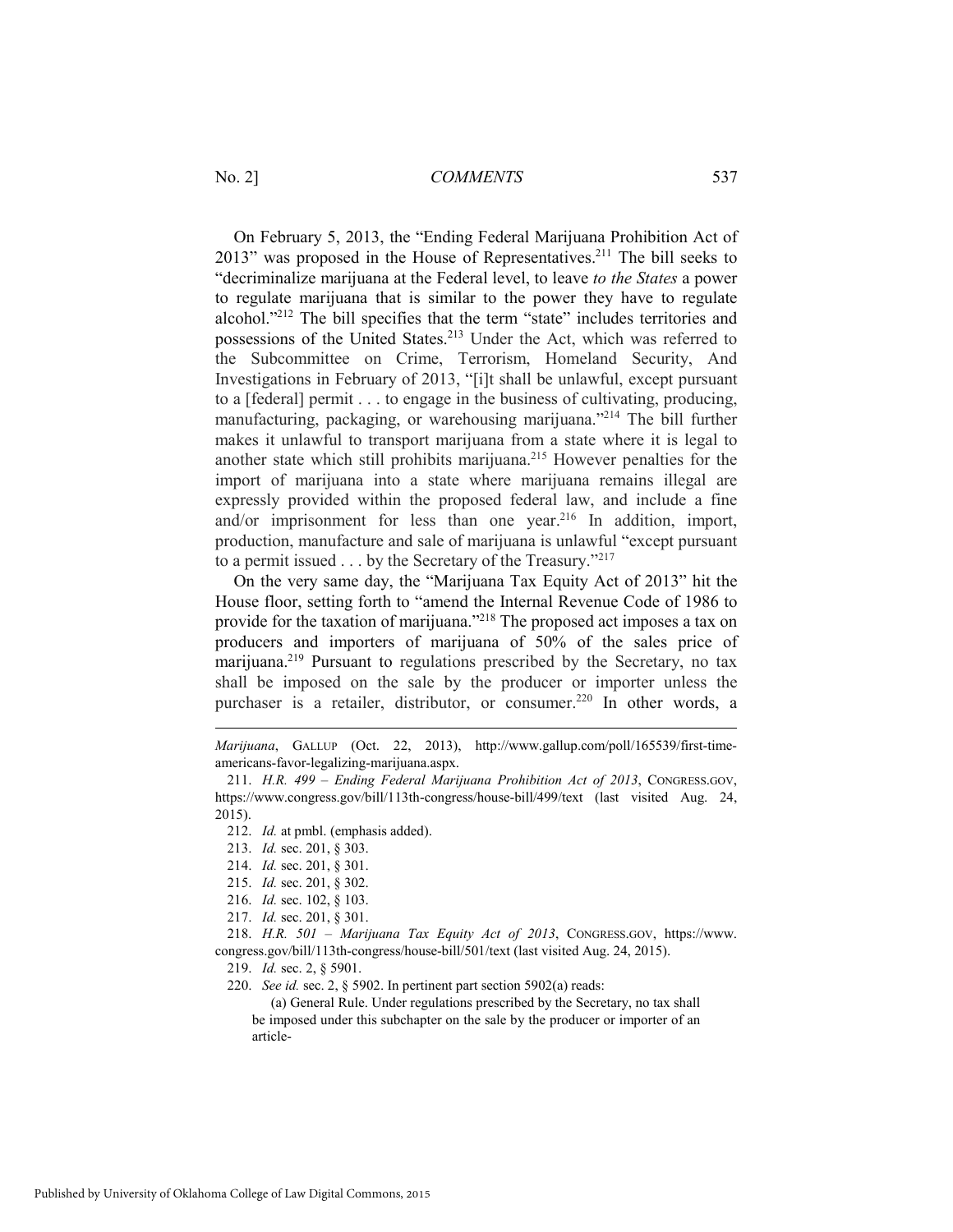producer is not liable for the 50% excise tax if the purchaser intends to export, produce, or resale the product for the purposes of export or production. The proposed tax act does not define "exporter," but this term likely includes those who ship marijuana *to a possession of the United States*.<sup>221</sup> An "importer" is *a person* in the United States who receives nontax-paid marijuana or marijuana products shipped from a foreign country or U.S. territory.<sup>222</sup>

Still further, the Industrial Hemp Farming Act of 2013 was introduced in the House on February 6, 2013, seeking to amend section 102 of the CSA by excluding hemp from the definition of marijuana.223 This provision legalizes the production, possession and sale of a particular species of cannabis that is not psychoactive.224 Because of environmental and economic benefits, many states, including South Dakota, are considering legalizing hemp.225

# *IV. Legal Analysis: Tribal Involvement in the Marijuana Industry Under the CSA and Proposed Legislation*

The status quo, namely a federal prohibition of marijuana in juxtaposition to an administration permitting states and tribes to legalize marijuana, offsets the stage for conflict between states and tribes regardless of whether they are for or against marijuana legalization. For example, both states and Indian nations that are opposed to marijuana legalization will find that their ability to prohibit marijuana from entering their community is ultimately hindered by the double-edged doctrine of sovereign immunity. Concerning Native Americans, in the absence of federal decriminalization and regulation that permits a concerted national enforcement strategy, tribes that are harmed by the diversion of marijuana products onto their lands will

 <sup>(1)</sup> for use by the purchaser for further production, or for resale by the purchaser to a second purchaser for use by such second purchaser in further production, or

 <sup>(2)</sup> for export, or for resale by the purchaser to a second purchaser for export.

*Id.* However, § 5902(f) provides: "For purposes of this chapter, a producer to whom an article is sold or resold free of tax under subsection  $(a)(1)$  for use by him in further production shall be treated as the producer of such article." *Id.*

 <sup>221.</sup> *Id.* (emphasis added).

 <sup>222.</sup> *Id.* sec. 2, § 5904.

 <sup>223.</sup> *S. 359 – Industrial Hemp Farming Act of 2013*, CONGRESS.GOV, https://www. congress.gov/bill/113th-congress/house-bill/359/text (last visited Aug. 24, 2015).

 <sup>224.</sup> *See id.*

 <sup>225.</sup> Hopkins, *supra* note 52.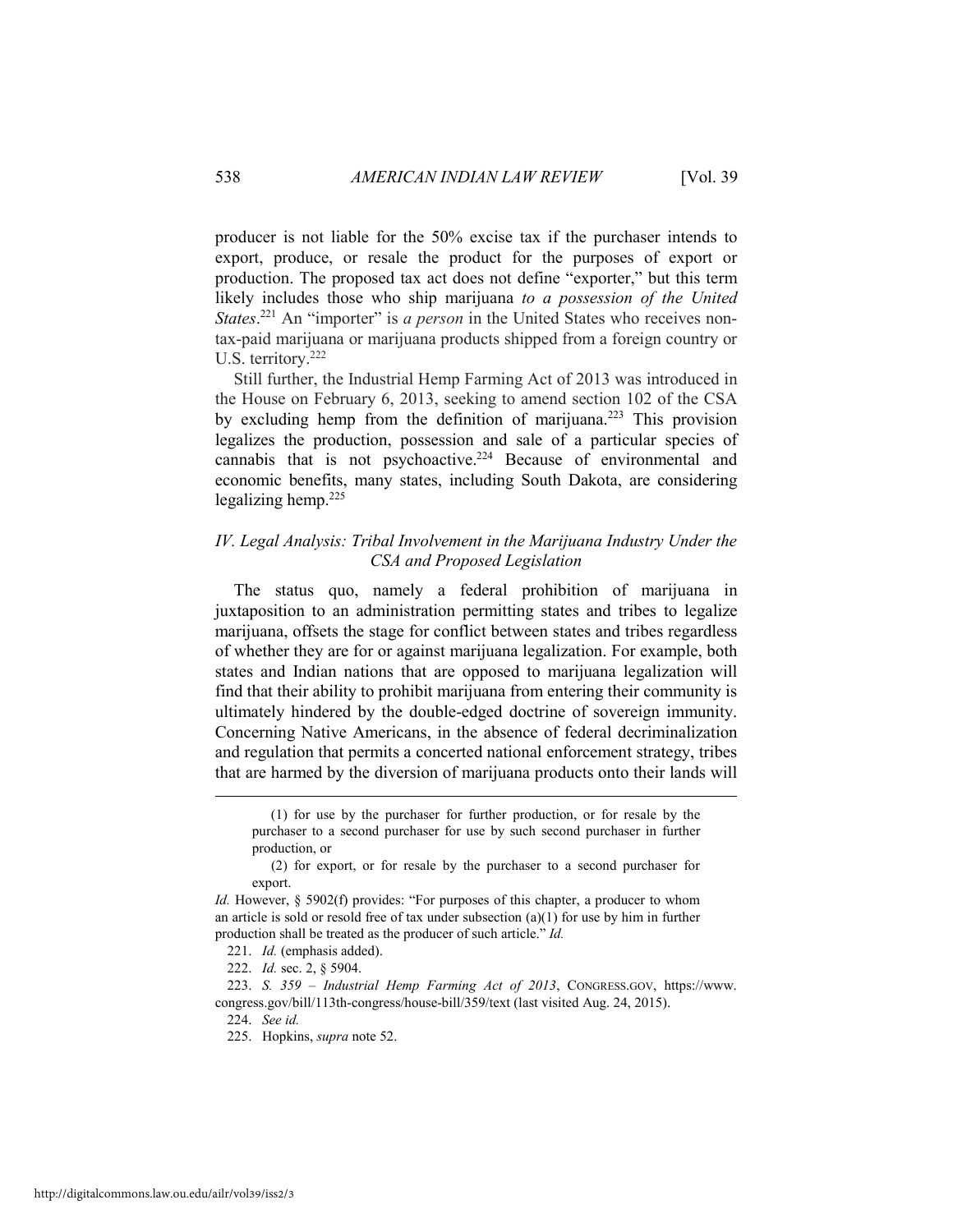continue to suffer without a means of redress because the states retain Eleventh Amendment immunity from suit.<sup>226</sup> Concerning the states, the DOJ's announcement that the federal government will not prosecute Native Americans growing and selling marijuana on tribal lands has been commonly understood to mean that it "will not prosecute Native Americans who grow and sell marijuana on tribal lands, even in states where the drug is illegal."227 Because a state's interest in preventing marijuana production on tribal lands will likely be insufficient to overcome tribal immunity from state regulation,<sup>228</sup> if Congress has any interest in preventing tribes from engaging in the marijuana industry in states where marijuana remains prohibited, it must expressly abrogate such tribal immunity.

Despite the potential conflicts between communities that stand on opposing sides of the marijuana-legalization debate, it is evident that many states have considered the potential cost of litigation to be minimal when compared to the potential of marijuana related revenue.<sup>229</sup> "Like the gaming" industry, the cannabis industry has the potential to provide Native Americans with more jobs, capital, and sovereignty."<sup>230</sup> So why have tribes not followed the example of the states, ignore the CSA, decriminalize and tax marijuana, and perhaps even grow marijuana? The answer is simple. The ambiguity and confusion in American Indian law coupled with the unpredictability and uncertainty of marijuana law<sup>231</sup> creates a singular inevitability: a real and substantial risk.

For example, while those private businesses in the marijuana industry risk finding themselves unable to enforce marijuana related business

 <sup>226.</sup> *See* discussion *supra* Part I.A (discussing *Seminole Tribe of Florida v. Florida*). Unlike Oklahoma and Nebraska, tribes affected by diversion cannot sustain an action against a state that asserts Eleventh Amendment immunity. *Compare* Colorado v. New Mexico, 459 U.S. 176, 182 n.9 (1982) (disregarding claim of state immunity from suit because the Eleventh Amendment does not bar suits against a state by another state that has a substantial interest in the outcome of the suit), *with* Seminole Tribe of Fla. v. Florida, 517 U.S. 44 (1996) (holding that the Eleventh Amendment prohibits suits against a state by Native American Tribes). *See also supra* Part I.E. for a discussion of the recent marijuana diversion suit brought by Oklahoma and Nebraska against Colorado.

 <sup>227.</sup> Amanda Lewis, *Why Did the Feds Just Legalize Cannabis on Native American Lands?*, LA WEEKLY (Dec. 16, 2014), http://www.laweekly.com/music/why-did-the-fedsjust-legalize-cannabis-on-native-american-lands-5290569.

 <sup>228.</sup> *See* California v. Cabazon Band of Mission Indians, 480 U.S. 202 (1987).

 <sup>229.</sup> *See* discussion *supra* Part I.B.

 <sup>230.</sup> *Native American Tribes Consider Legalizing Marijuana,* VIRDIS LAW GROUP (July 17, 2014), http://viridislawgroup.com/native-american-tribes-consider-legalizing-marijuana/.

 <sup>231.</sup> *See* discussion *supra* Part I.E.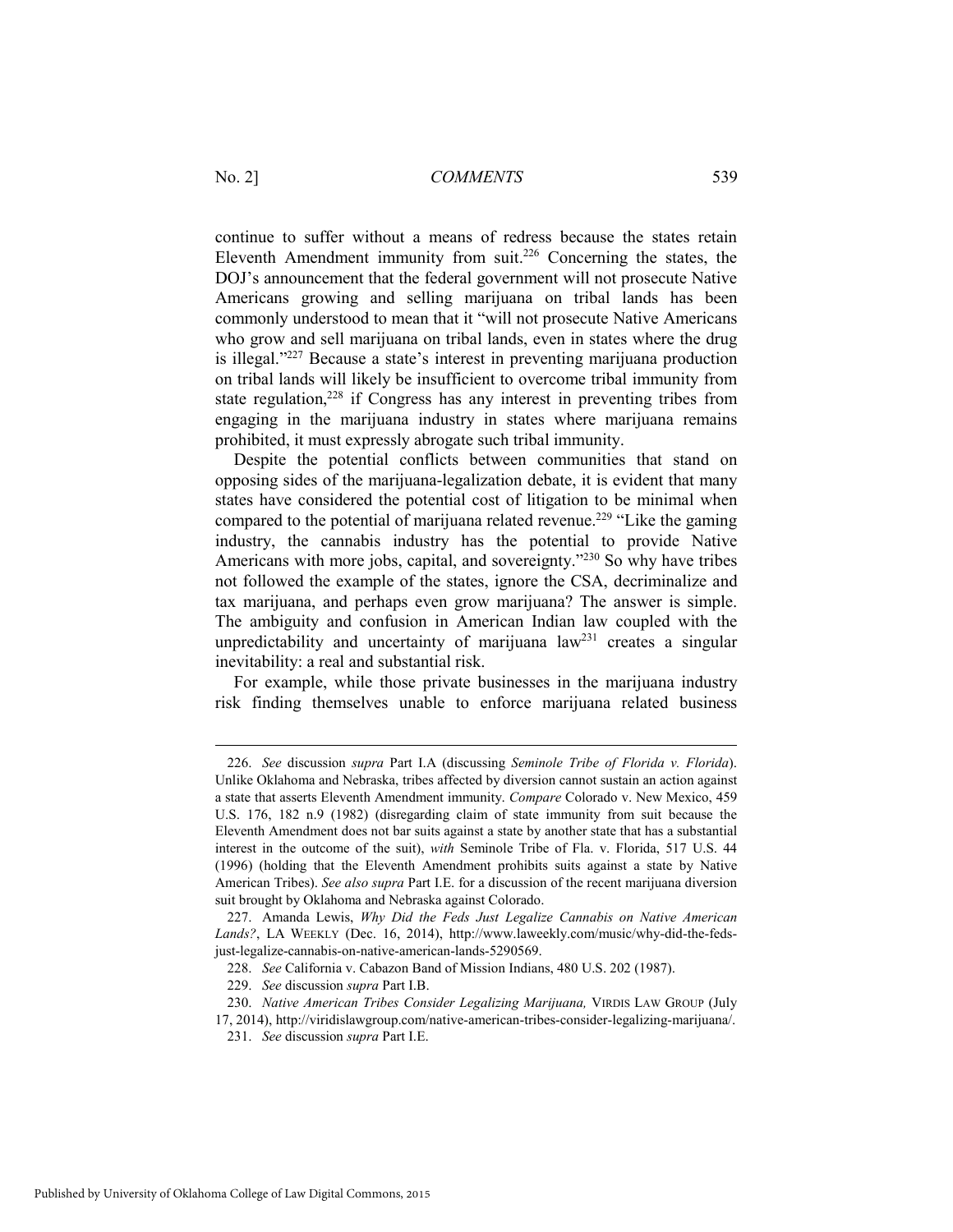agreements, $232$  if a tribe were a party to a marijuana related tribal-state compact lacking waivers of sovereign immunity, both tribal and state sovereign immunity would stand as an additional hurdle to contract enforcement and serve as yet another deterrent to tribal-state compacting and government-to-government cooperation.233

Nevertheless, Congress' first attempts to decriminalize and tax marijuana do little to solve the problem of legal confusion for Native Americans. The proposed federal legislation seeks to amend both the CSA and the IRS code, both of which are statutes of general applicability that apply to Native Americans.<sup>234</sup> Under the current proposed legislation, the lack of any Congressional reference to the acts' intended application in Indian Country, specifically the intended civil regulatory and criminal prohibitory relationship between the tribes and the states, creates a new problem for the courts to attempt to solve.

# *A. Is the Preemptive Effect of the CSA Enough to Protect the White Plumes and Others if the CSA Is Amended to Exclude Industrial Hemp from the Definition of Marijuana?*

As a general matter, the questions of choice of law and criminal jurisdiction elicit imprecise answers in the context of Indian law because American Indian law is the confluence of and interaction between the policy, statutory law, and common law of three different overlapping sovereigns: the federal government, the states, and the tribes. Because the Supreme Court has yet to specifically weigh in whether or not the CSA preempts state law under the Supremacy Clause,<sup>235</sup> additional uncertainties have arisen now that new questions concerning the legality of marijuana on reservation land that is located in a state that is implementing its own marijuana policy that is itself located within a country where marijuana is illegal pursuant to a federal statute that remains unenforced due to federal policy considerations. Although the Supremacy Clause question has been raised in pending litigation,<sup>236</sup> Congress may enact proposed marijuana legislation before an opinion is rendered. Proposed legislation to remove industrial hemp from the definition of marijuana under the CSA is likely to

 <sup>232.</sup> *Id.*

 <sup>233.</sup> *See* discussion *supra* Parts I.A, E.

 <sup>234.</sup> *See supra* note 43.

 <sup>235.</sup> *See* discussion *supra* Part I.A.

 <sup>236.</sup> *See* discussion *supra* Part I.E. (discussing Nebraska & Oklahoma v. Colorado, No.

<sup>144 (</sup>U.S. Dec. 18, 2014)).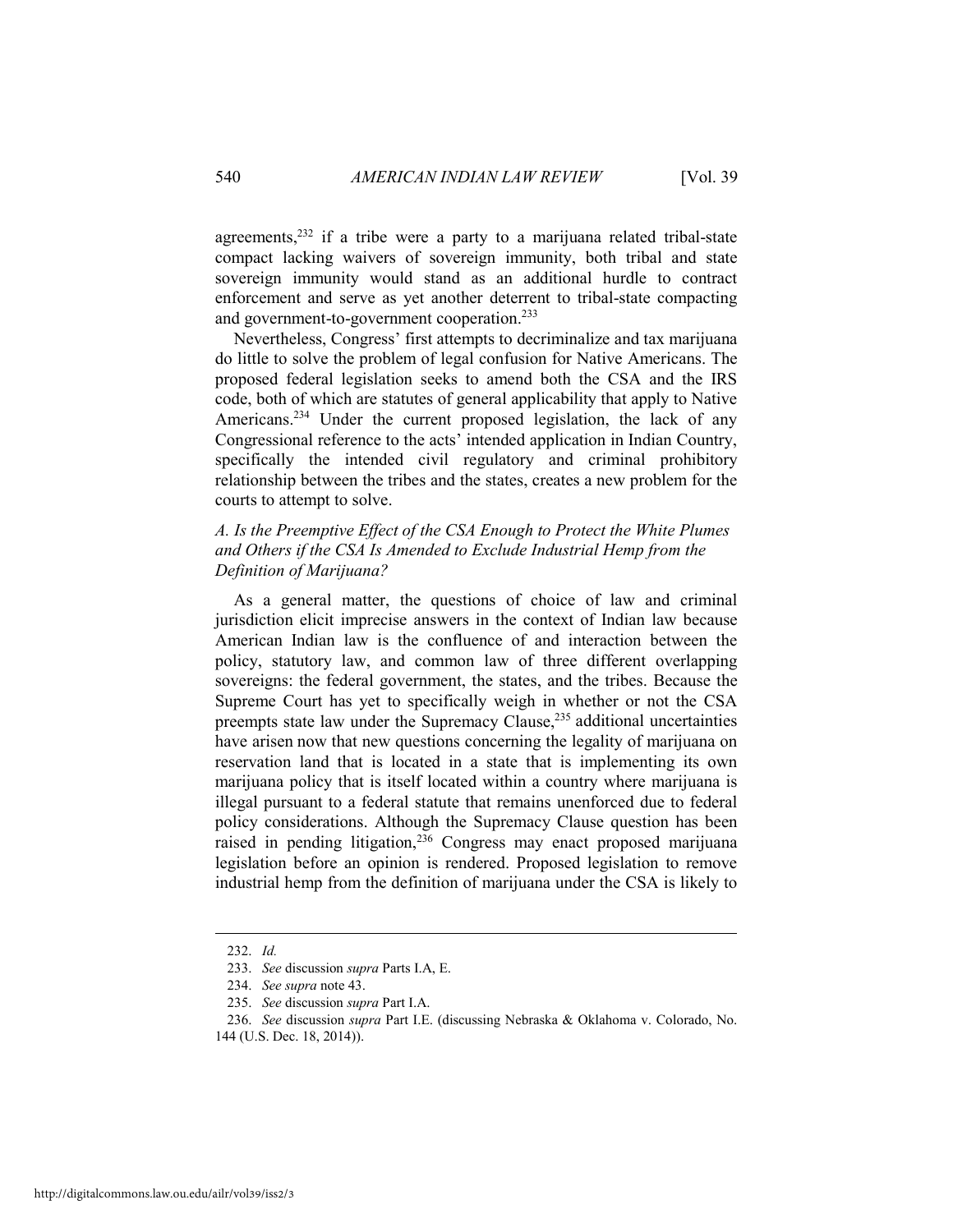be the first step towards federal decriminalization because it comprises the least ambitious piece of pro-marijuana legislation on the floor.

Although in theory this amendment to the CSA will finally give power to the Oglala Sioux tribal ordinance that likewise excludes industrial hemp from the definition of marijuana, $237$  the possession, and therefore the production and sale, of "all parts of any plant of the genus cannabis"238 remains criminally proscribed under the laws of South Dakota.<sup>239</sup> Even though the possession of hemp fiber, oil, or cake made from hemp seeds is not prohibited under the laws of South Dakota,<sup>240</sup> and South Dakota does not exercise criminal jurisdiction on Indian lands because it is not a PL 280 state,<sup>241</sup> any unaltered hemp transported to or from the Pine Ridge reservation will remain subject state criminal sanctions and confiscation unless South Dakota amends its criminal code<sup>242</sup> or the U.S. Supreme Court holds that the CSA preempts state law.<sup>243</sup>

# *B. Are Domestic Dependent Nations "Territories or Possessions of the United States"?*

Proposed legislation to tax marijuana applies to producers or importers engaged in retail or distribution, but provides an importer or producer tax exemption from the 50% federal excise tax.<sup>244</sup> If federally recognized tribes, as sovereign nations are deemed to fall outside of the definition of "territory or possession of the United States," they may be able to use the exporter status to gain an economic advantage over businesses within the states.

However, while "Congress has unambiguously intended for the word 'person,' as used in the Internal Revenue Code, to encompass all legal entities, including Indian tribes and tribal organizations, that are the subject of rights and duties,"245 there is no clear case law determining whether tribes are considered a possession or territory of the United States.<sup>246</sup>

 <sup>237.</sup> *See* Oglala Sioux Tribal Council Ordinance No. 98-27 (July 28, 1998), *available at* https://www.votehemp.com/PDF/OrdinanceNo9827.pdf.

 <sup>238.</sup> S.D. CODIFIED LAWS § 22-42-1 (2015).

 <sup>239.</sup> *See, e.g.*, *id.* § 22-42-6 ("No person may knowingly possess marijuana.").

 <sup>240.</sup> *Id.* § 22-42-1.

 <sup>241.</sup> *See* 18 U.S.C. § 1162 (2012).

 <sup>242.</sup> South Dakota has considered legalizing industrial hemp. *See* Hopkins, *supra* note 52.

 <sup>243.</sup> *See* discussion *supra* Parts I.A, E.

 <sup>244.</sup> *See* discussion *supra* Part III.

 <sup>245. 41</sup> AM. JUR. 2d *Indians; Native Americans* § 36 (2010).

 <sup>246.</sup> *See* Wilson v. Marchington, 127 F.3d 805, 808 (9th Cir. 1997) ("Because Indian nations are not referenced in the statute, the question is whether tribes are 'territories or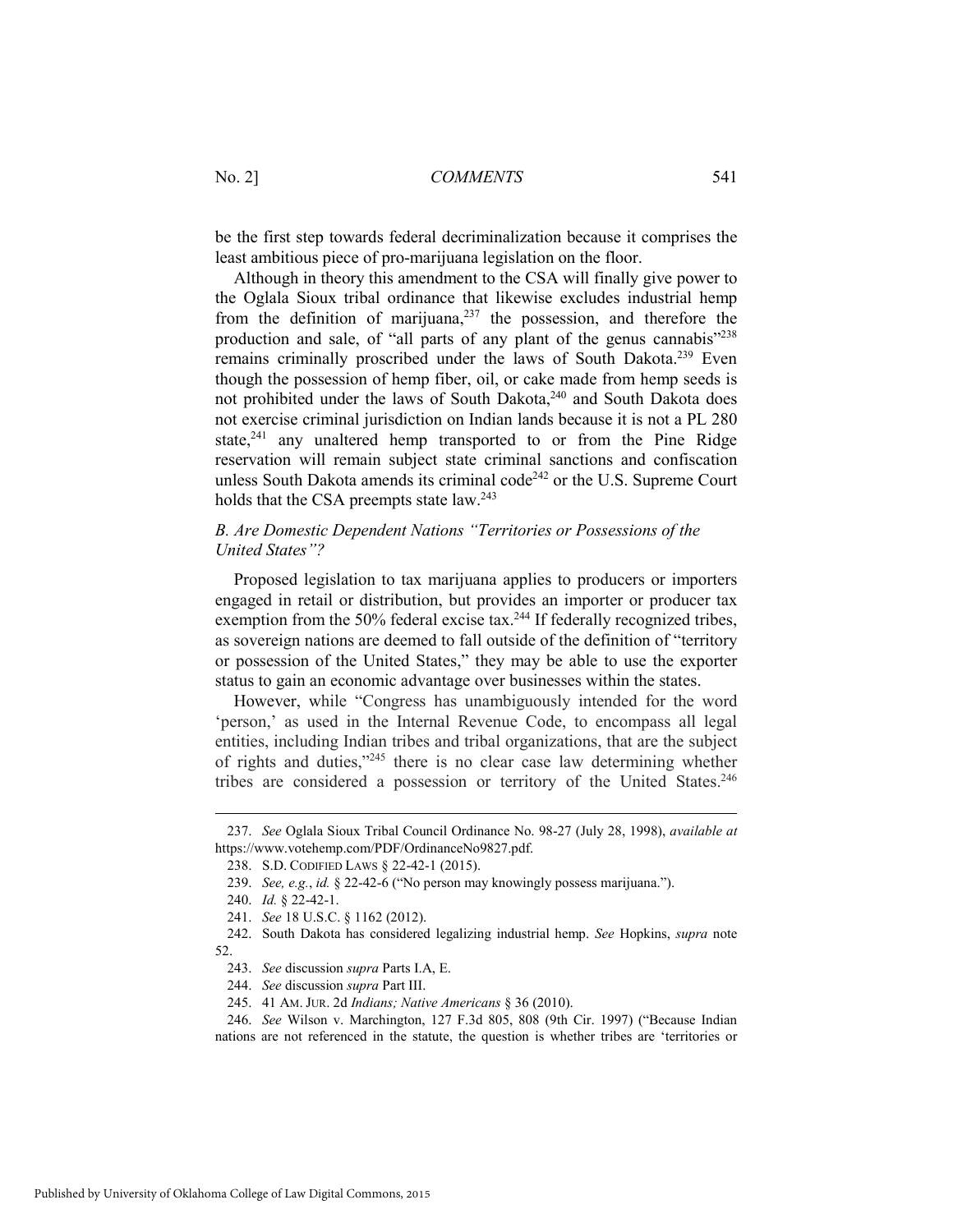Despite the fact that nearly all federal environmental laws expressly treat tribes as states, $247$  the current bills leave much unresolved for Native Americans. Specifically, whether or not the tribes will be treated as states and permitted to independently regulate marijuana in Indian Country, and whether or not the tribes can take advantage of the importer-producer excise tax exemption, remains unclear.

# *C. What Is "A Power to Regulate Marijuana That Is Similar to the Power States Have to Regulate Alcohol"?*

The bill to end federal prohibition of marijuana, leaving to the states the power to regulate marijuana like they currently regulate alcohol,<sup>248</sup> prohibits the import of marijuana into a state where marijuana remains illegal, penalizes such violations under federal  $\text{law},^{249}$  and provides that the Secretary of the Treasury will not permit a marijuana business in a *state* where such business is unlawful.<sup>250</sup> As domestic dependent nations, federal law is clear that tribal lands are subject to the jurisdiction of the United

 247. Note, *Intergovernmental Compacts in Native American Law: Models for Expanded Usage*, 112 HARV. L. REV. 922, 924-35 (1999).

- 248. *See* discussion *supra* Part III.
- 249. *See* discussion *supra* Part III.
- 250. *See H.R. 499 Ending Federal Marijuana Prohibition Act of 2013*, *supra* note 211.

possessions' of the United States under the statute. . . . [I]n *United States ex rel. Mackey v. Coxe*, 59 U.S. (18 How.) 100, 103-04, 15 L.Ed. 299 (1855), the Court held the Cherokee nation was a territory as that term was used in a federal letters of administration statute. By contrast, in *New York ex rel. Kopel v. Bingham*, 211 U.S. 468, 474-75, 29 S.Ct. 190, 191-92, 53 L.Ed. 286 (1909), the Court cited with approval *Ex Parte Morgan*, 20 F. 298, 305 (W.D.Ark.1883) in which the district court held that the Cherokee nation was not a 'territory' under the federal extradition statute. State courts have reached varied results, citing either *Mackey* or *Morgan* as authority, depending on the outcome." (citations omitted)); Heidi McNeil Staudenmaier & Anne W. Bishop, *The Three-Billion-Dollar Question*, 57 DRAKE L. REV. 323, 344 (2009); *see also* United States v. White, 237 F.3d 170, 173 (2d Cir. 2001) ("It is well settled that American Indian reservations have been 'incorporat[ed] within the territory of the United States,' *United States v. Wheeler*, 435 U.S. 313, 323, 98 S.Ct. 1079, 55 L.Ed.2d 303 (1978), and thus are not foreign territory, *see Washington v. Confederated Tribes of the Colville Indian Reservation*, 447 U.S. 134, 165, 100 S.Ct. 2069, 65 L.Ed.2d 10 (1980) (Brennan, J., concurring in part, dissenting in part) ('While they are sovereign for some purposes, it is now clear that Indian reservations do not partake of the full territorial sovereignty of States or foreign countries.')); *United States v. Wadena*, 152 F.3d 831, 847 (8th Cir.1998), *cert. denied*, 526 U.S. 1050, 119 S.Ct. 1355, 143 L.Ed.2d 517 (1999); ('[T]ribal governments are dependent sovereigns-not independent foreign ones.'); *White v. Califano*, 437 F. Supp. 543, 547 (D.S.D.1977) ('The Indian tribes have vestiges of sovereignty which must be guarded carefully, but reservations are not analogous to foreign states.'), *aff'd*, 581 F.2d 697 (8th Cir.1978).").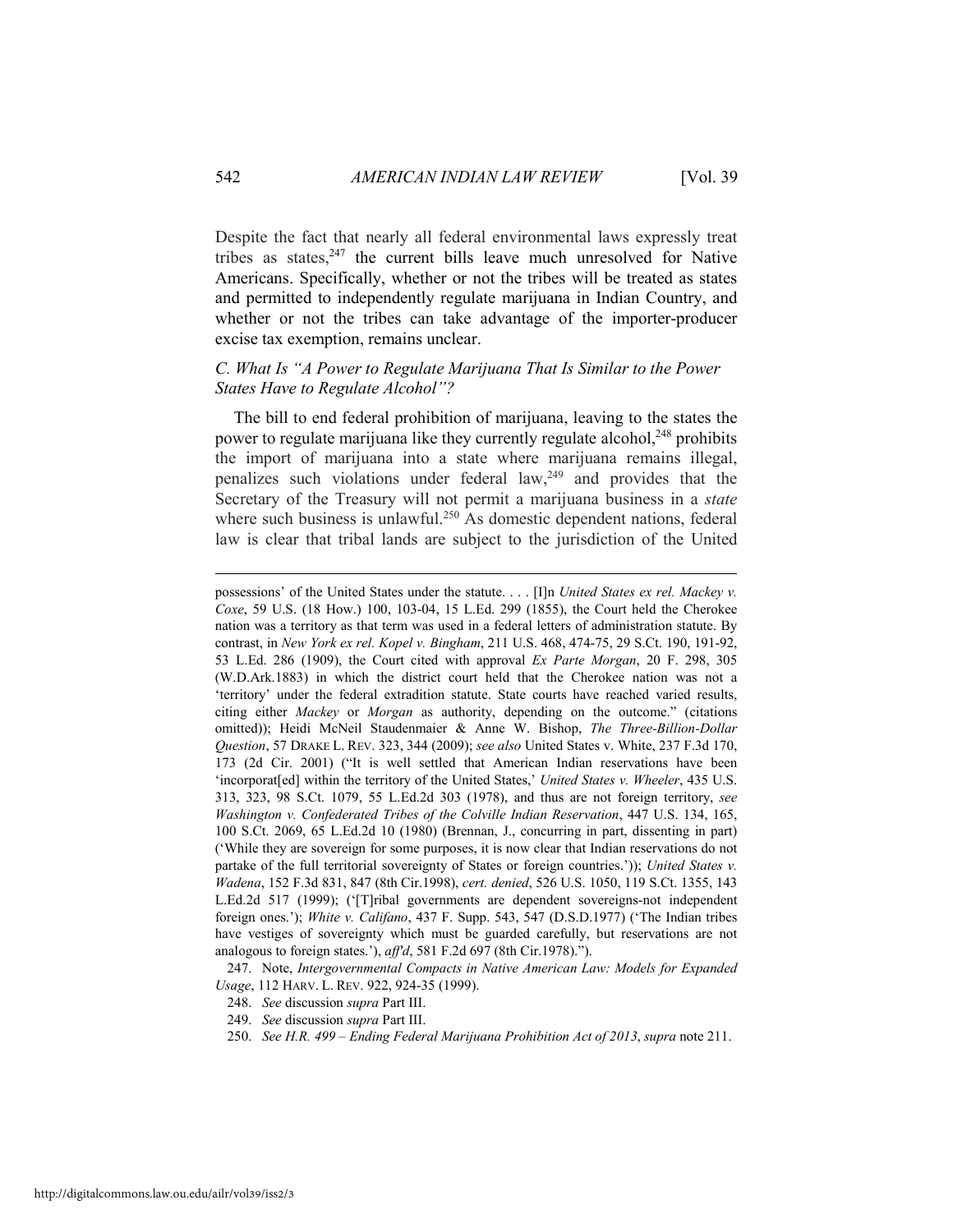States.<sup>251</sup> But without clear case law on whether or not domestic dependent nations are territories or possessions of the United States, one must ask: under this Act will tribes, states, and/or the federal government retain jurisdiction over criminal marijuana offenses on Indian land? Further, will this legislation preempt the enforcement of state criminal law in the same manner as IGRA?<sup>252</sup>

 "[I]n theory, if the federal government truly respected the rights and will of our nation's original inhabitants, it would respect tribal nations' choice to legalize [or prohibit] marijuana."253 Without an express statement that tribes are to be treated as states under proposed legislation, the prospect of authoritative tribal marijuana law remains tenuous at best. At present, the federal government exercises exclusive jurisdiction to regulate liquor on Indian lands.254 States regulate liquor sales on tribal land under a federal statute that permits liquor sales in Indian Country but only "in conformity both with the laws of the State . . . and with an ordinance duly adopted by the tribe having jurisdiction over such area of Indian country."255 Moreover, the U.S. Supreme Court has held that tribes have no inherent power to regulate liquor because of their status as domestic dependent nations.<sup>256</sup>

255. *See* 18 U.S.C. § 1161 (2012).

 <sup>251.</sup> *See* discussion *supra* Part I.D.

 <sup>252.</sup> *See* discussion *supra* Part II.A.

 <sup>253.</sup> *Native American Tribes Consider Legalizing Marijuana*, VIRIDIS LAW GROUP (July 17, 2014), http://viridislawgroup.com/native-american-tribes-consider-legalizing-marijuana/.

 <sup>254.</sup> As the Supreme Court stated in *United States v. Mazurie*:

Article I, § 8, of the Constitution gives Congress power "(t)o regulate Commerce with foreign Nations, and among the several States, and with the Indian Tribes." This Court has repeatedly held that this clause affords Congress the power to prohibit or regulate the sale of alcoholic beverages to tribal Indians, wherever situated, and to prohibit or regulate the introduction of alcoholic beverages into Indian country.

<sup>419</sup> U.S. 544, 555 (1975) (citing United States v. Holliday, 70 U.S. (3 Wall.) 407, 417-18 (1866); United States v. Forty-Three Gallons of Whiskey, 93 U.S. 188, 194-95 (1876); *Ex parte* Webb, 225 U.S. 663, 683-84 (1912); Perrin v. United States, 232 U.S. 478, 482 (1914); Johnson v. Gearlds, 234 U.S. 422, 438-39 (1914); United States v. Nice, 241 U.S. 591, 597 (1916)).

 <sup>256.</sup> Thomas H. Oehmke with Joan M. Brovins, *Business Activities on Reservation— Tribal Taxation—Liquor Control*, *in* 2 THOMAS H. OEHMKE, COMMERCIAL ARBITRATION § 40:112 (citing Rice v. Rehner, 463 U.S. 713, 726 (1983)).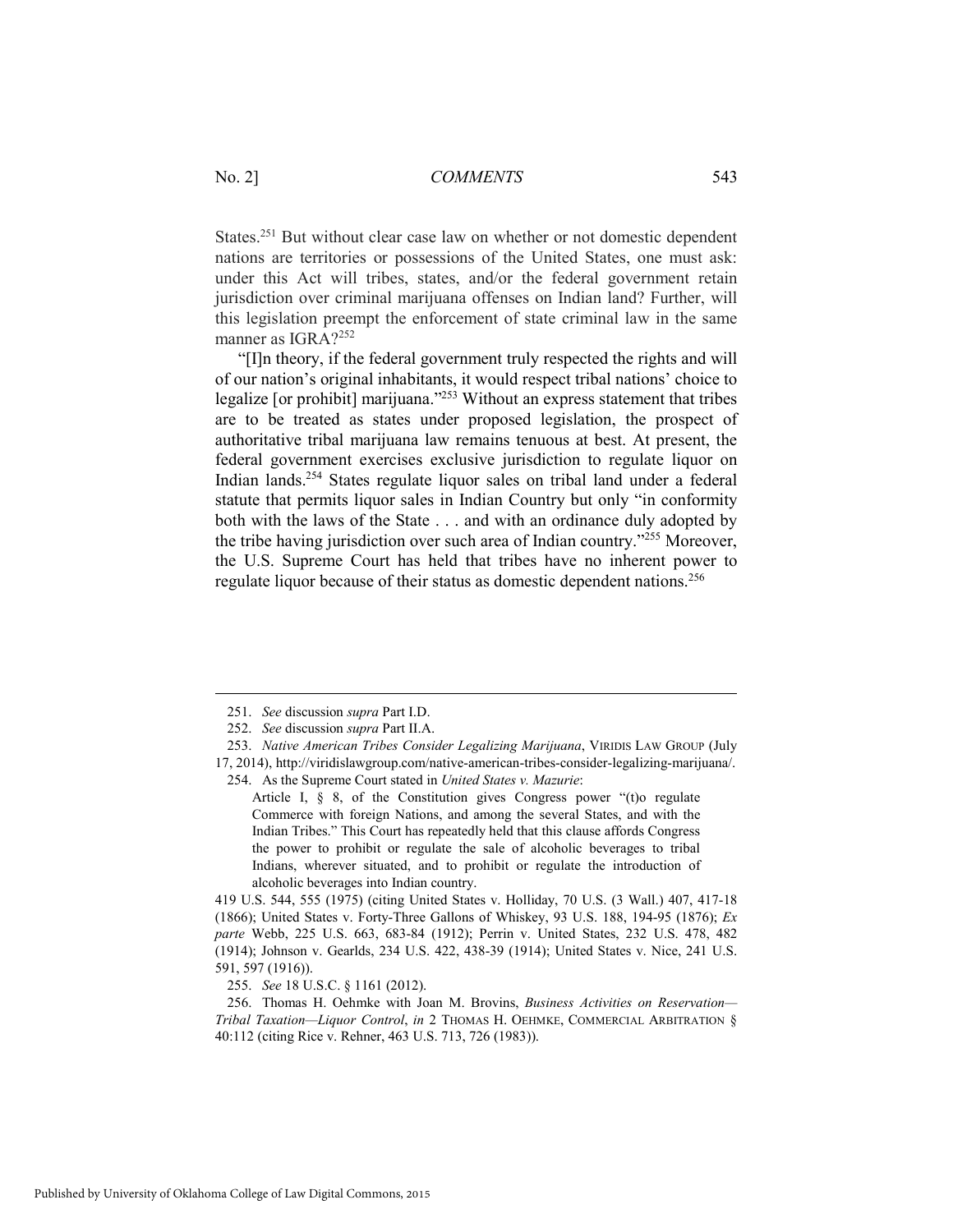## *D. Economic Feasibility Hinges on Tax Exemption: What Is the Best Way to Balance State, Federal and Tribal Interests?*

In light of the illustrative model of Indian tobacco, under the currently proposed statutory framework of federally legalized and taxed marijuana, the only feasible means for the tribes to profit from the marijuana industry would be through the avoidance of state and/or federal taxes.<sup>257</sup> Without express congressional intent to exempt tribes from the proposed, and crippling,  $50\%$  federal tax<sup>258</sup> on top of state taxes,<sup>259</sup> the realization of tribal self-sufficiency through marijuana revenues is achievable only in specific circumstances. First, under a revival of the vanishing doctrine of sovereign immunity from non-discriminatory state taxes, tribes may achieve selfsufficiency.<sup>260</sup> Second, if tribes and tribal organizations are not considered a "possession" of the United States, they can increase the demand for marijuana produced, manufactured, or resold for production on Indian lands with the bargaining power of the proposed importer tax exemption.<sup>261</sup> Third, if tribes produce marijuana on tribal land and sell it to a purchaser for the purpose of production or export by that purchaser, the transaction would be exempt from the proposed federal excise tax.<sup>262</sup> Fourth, through the production of marijuana exclusively on trust lands, $263$  which are exempt from state and local taxes, as well as federal income taxes under the U.S. Supreme Court's holding in *Capoeman*, tribes could bypass federal and

 $\overline{a}$ 

25 U.S.C. § 465 (2012).

 <sup>257.</sup> *See* text accompanying *supra* note 79 and discussion *supra* Part II.B.

 <sup>258.</sup> *See* 41 AM. JUR. 2d *Indians; Native Americans* § 36 (2010) ("Indians, like all other citizens, are subject to federal income tax, unless some provision of a statute or treaty expressly and specifically confers an exemption.").

 <sup>259.</sup> *See, e.g.*, Lee, *supra* note 72 (discussing Colorado's marijuana excise tax).

 <sup>260.</sup> *See* text accompanying *supra* note 79 and discussion *supra* Part II.B.

 <sup>261.</sup> *See* discussion *supra* Part III.

 <sup>262.</sup> *See id.* 

 <sup>263.</sup> Title 25 U.S.C. § 465 states:

The Secretary of the Interior is authorized, in his discretion, to acquire, through purchase, relinquishment, gift, exchange, or assignment, any interest in lands, water rights, or surface rights to lands, within or without existing reservations, including trust or otherwise restricted allotments, whether the allottee be living or deceased, for the purpose of providing land for Indians. Title to any lands or rights acquired pursuant to this Act or the Act of July 28, 1955 (69 Stat. 392), as amended (25 U.S.C. 608 et seq.) shall be taken in the name of the United States in trust for the Indian tribe or individual Indian for which the land is acquired, and such lands or rights shall be exempt from State and local taxation.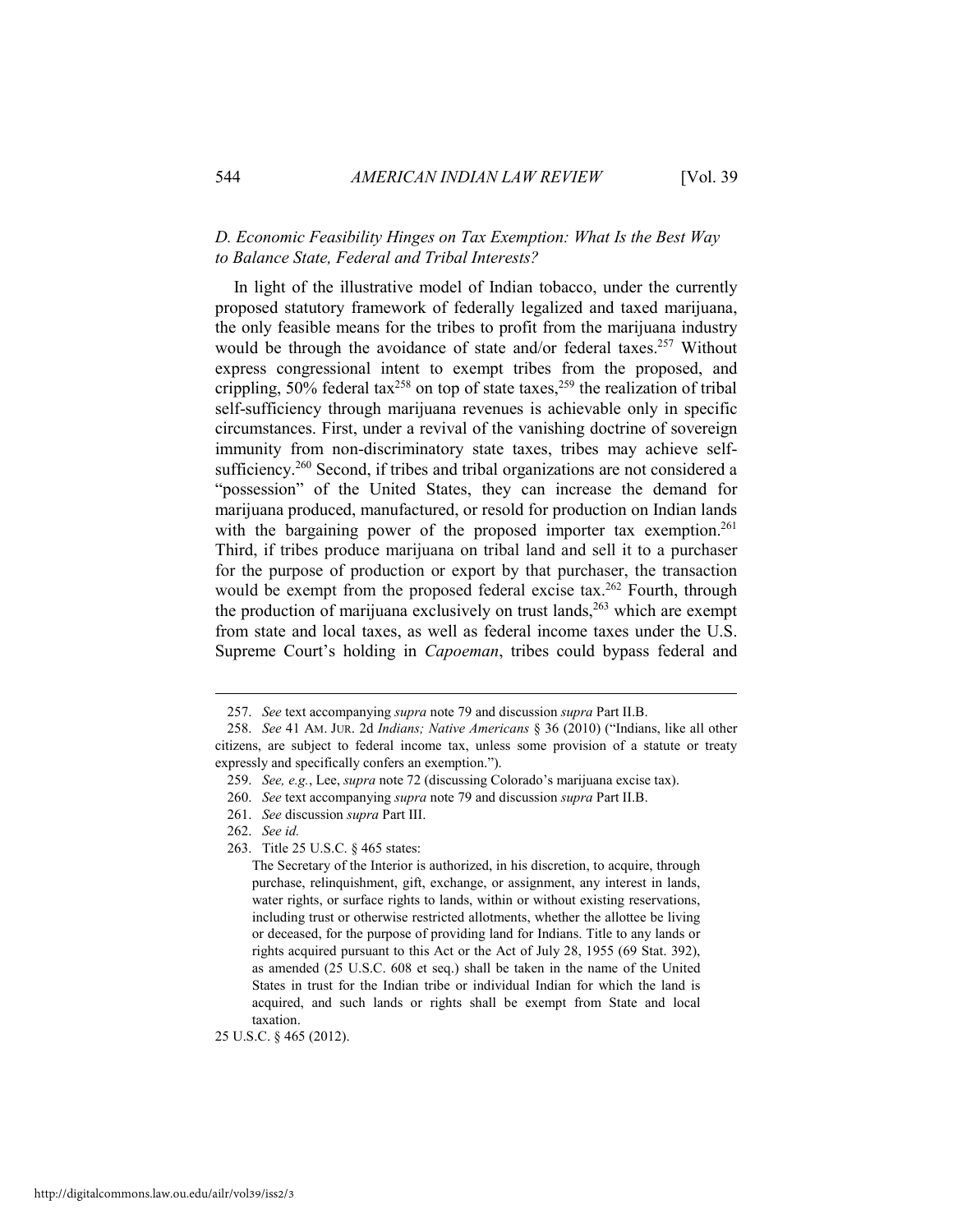state taxation.<sup>264</sup> Lastly, tribes can bypass these taxes through express exemption from state tax in state statute or by entering a controlling tribalstate compact.<sup>265</sup>

Even in the case of marijuana grown on tax-exempt lands, concerns of marketability in those twenty-three states that currently regulate marijuana remain. The U.S. Supreme Court continues to expressly provide states seeking to litigate their grievances in court with alternative methods to circumvent the advantages of tribal immunity. For example, in *Oklahoma*  Tax Commission v. Citizen Band Potawatomi Tribe of Oklahoma,<sup>266</sup> the Supreme Court found that although the state could not sue the tribe itself for recovery of monies or for specific performance of its obligation to collect state sales taxes from non-member tobacco purchasers on reservation land, the state was not completely without remedy because "[s]tates may of course collect the sales tax from cigarette wholesalers, either by seizing unstamped cigarettes off the reservation,  $267$  or by assessing wholesalers who supplied unstamped cigarettes to the tribal stores."<sup>268</sup>

# *V. A New Model for Federal Marijuana and Indian Policy: A Federal Regulatory Framework for Tribal Marijuana Production, Manufacture, and Retail*

While the above-mentioned mechanisms for the avoidance of tax exist, their implementation comes with a very probable side dish of extensive and costly litigation. As domestic dependent nations, Congress has the responsibility to enact restrictions on the rights and responsibilities of federally recognized tribes, and the role of determining the scope of federal Indian policy cannot be left to the courts.

When taken at face value, the flashing lights and packed parking lots of the ever expanding Indian casinos appear to be economically benefitting the tribes. However, "[n]early half of federally recognized Tribes in the United

 <sup>264.</sup> *See* Squire v. Capoeman, 351 U.S. 1 (1956) (holding that income derived from products grown on or contained within trust land is not taxable).

 <sup>265.</sup> *See* Lee, *supra* note 72. In light of the many ways a state may circumvent a tribe's immunity from taxation, the difficulty of enforcing tribal-state compacts, and the lack of tribal bargaining power, it is likely that states will not contract to exempt the tribes from any marijuana related taxes applicable therein.

 <sup>266. 498</sup> U.S. 505 (1991).

 <sup>267.</sup> *Id.* at 514 (citing Washington v. Confederated Tribes of Colville Reservation, 447 U.S. 134, 161–62 (1980)).

 <sup>268.</sup> *Id.* (citing City Vending of Muskogee, Inc. v. Oklahoma Tax Comm'n, 898 F.2d 122 (10th Cir. 1990)).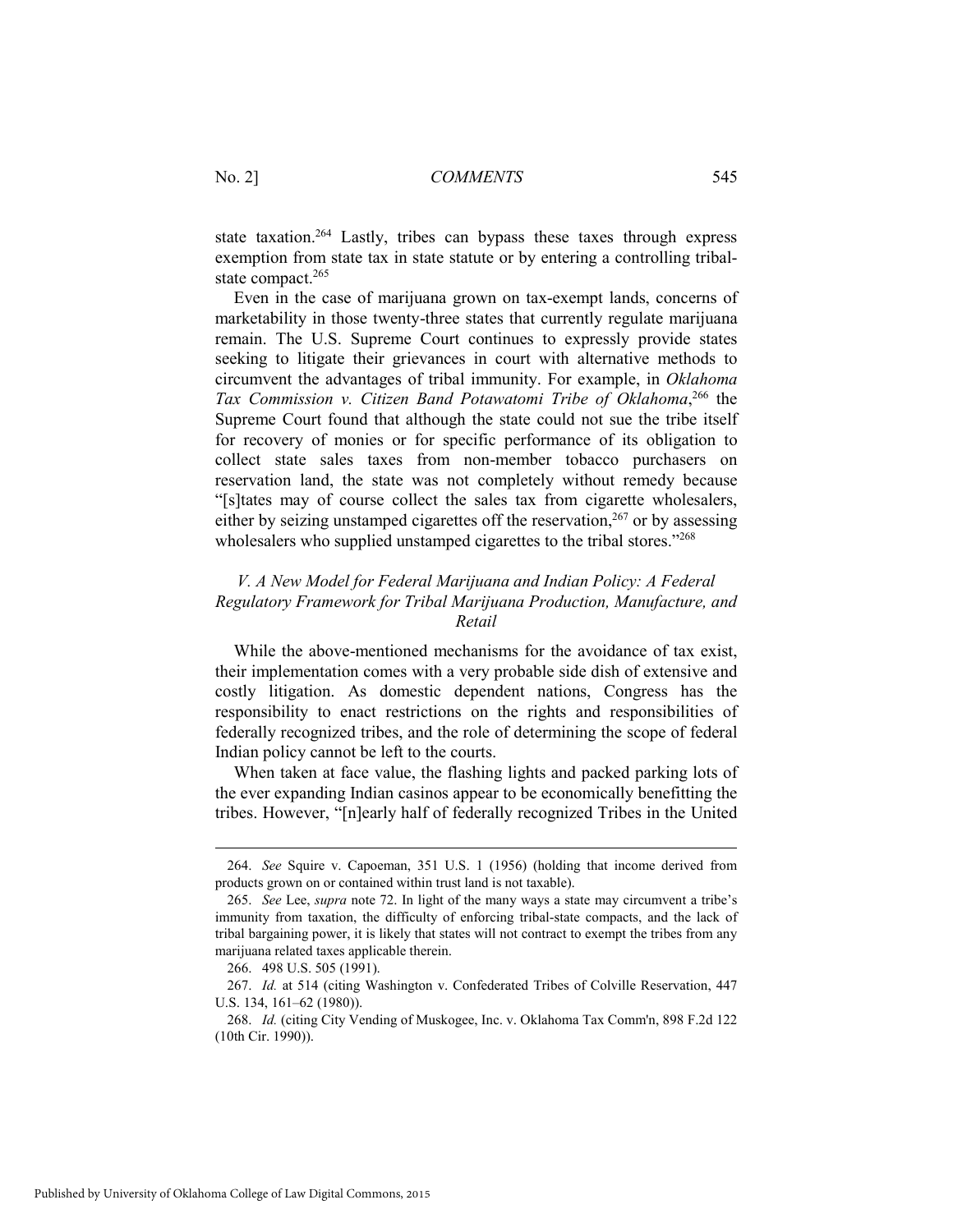States do not operate gaming facilities at all,"269 and "[g]ambling revenue at tribal casinos slowed in 2012, growing at a slower pace than non-tribal casinos for the first time in nearly 20 years."270 Of those tribes operating successful gaming operations, there remains the possibility that some tribal members may never receive any direct financial benefit whatsoever.<sup>271</sup>

Notwithstanding such legislative oversights, as a whole the IGRA was a good idea and an effective means of promoting tribal economic development. However, the IGRA's disappointing impact on poverty and unemployment among Native Americans<sup>272</sup> is due in large part to the development of Supreme Court jurisprudence creating what is essentially a standoff of sovereign immunity, $273$  establishing an unjust application of the *Ex Parte Young* Doctrine,<sup>274</sup> and fostering hostility between states and tribes by leaving states without a remedy when a tribe's breach of a tribalstate gaming compact occurs off Indian lands.275 This jurisprudence undermines the tribal-state compacting process and thus undermines Congress' careful and thoughtful balance of state and tribal interests.276

In a similar vein, profit from Indian tobacco sales has been significantly reduced as a result of the federal PACT Act,<sup>277</sup> state legislation relating to the MSA,278 judicial foreclosure of tribal sovereign immunity from taxation<sup> $279$ </sup> judicial refusal to recognize federal preemption protecting the tribal tobacco market from state tax regulation.<sup>280</sup> In addition, despite the undaunted efforts of the White Plumes on the Pine Ridge reservation, the

 <sup>269.</sup> Michigan v. Bay Mills Indian Cmty., 134 S. Ct. 2024, 2043 (2014) (Sotomayor, J., concurring) (citing ALAN P. MEISTER, CASINO CITY'S INDIAN GAMING REGISTRY REPORT 28 (2009-2010 ed.)).

 <sup>270.</sup> Stuart Pfeifer, *Indian Casino Gambling Revenue Growth Is Slowing, Report Says*, L.A. TIMES, Mar. 26, 2014, http://articles.latimes.com/2014/mar/26/business/la-fi-moindian-casino-gambling-20140326.

 <sup>271.</sup> IGRA regulations do not require tribes to make per capita payments to tribe members. *See* 25 C.F.R. § 290.8 (2015); *see also* discussion *supra* Part II.A (discussing tribal-state gaming revenue sharing).

 <sup>272.</sup> *See* discussion *supra* Parts II-II.A.

 <sup>273.</sup> *See, e.g.*, Seminole Tribe of Fla. v. Florida, 517 U.S. 44, 77-100 (1996) (Stevens, J., dissenting).

 <sup>274.</sup> *See id.* at 76.

 <sup>275.</sup> *See* Michigan v. Bay Mills Indian Cmty., 134 S. Ct. 2024 (2012).

 <sup>276.</sup> *See* Murphy, *supra* note 142, at 172.

 <sup>277.</sup> *See* discussion *supra* Part II.B.

 <sup>278.</sup> *Id.*

 <sup>279.</sup> *Id.*

 <sup>280.</sup> *See generally* Dep't of Taxation & Fin. of N.Y. v. Milhelm Attea & Bros., Inc., 512 U.S. 61 (1994).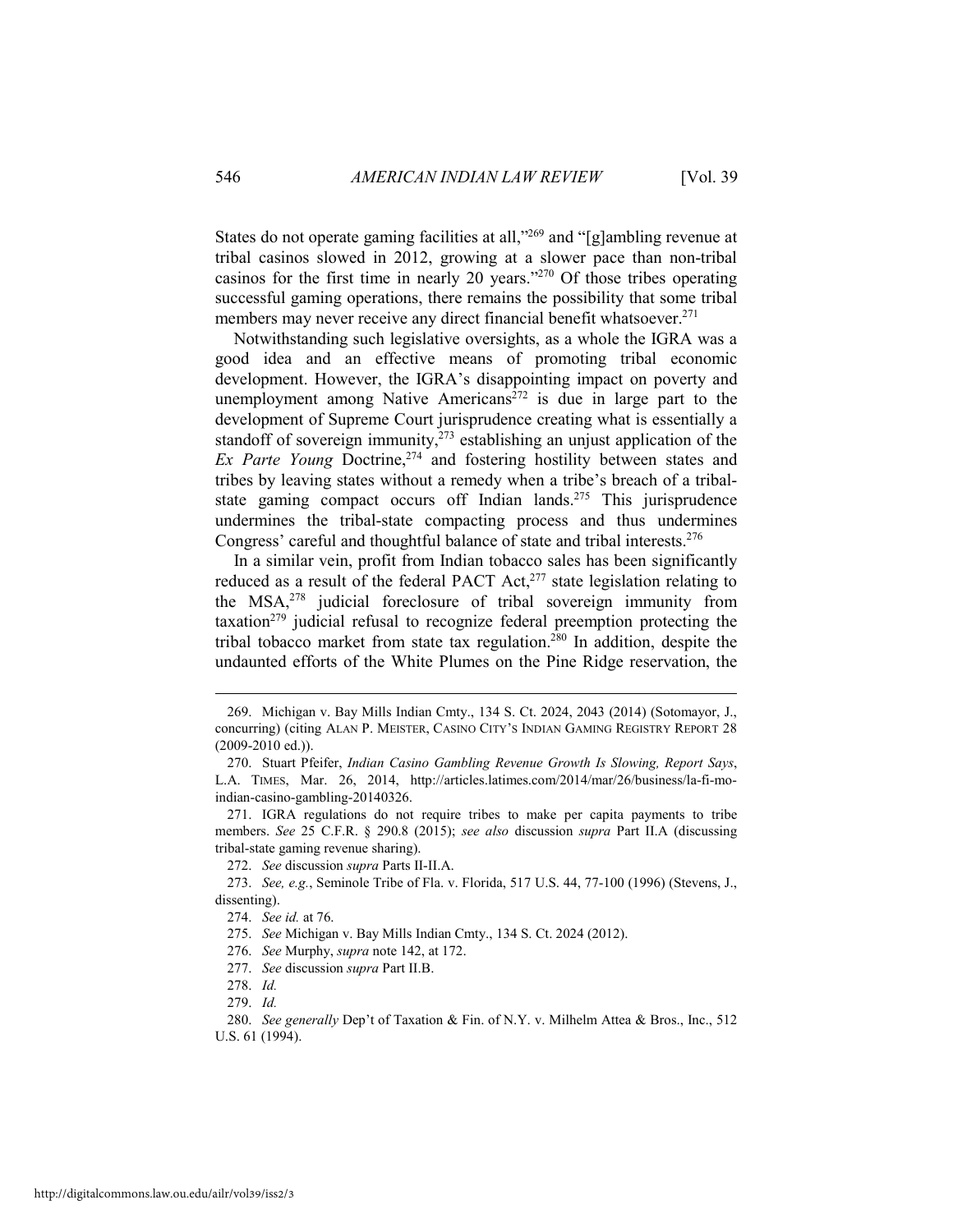production of industrial hemp remains prohibited under what appears to be an unequivocal application of the  $\text{CSA}$ <sup>281</sup> making the possibility of government confiscation and destruction of crops far too likely to support hemp nor the taxes derived thereof as a sound investment decision.

In light of these and other similar legal doctrines that tend to favor state and federal interests over their tribal counterparts, it is unsurprising that tribes are in desperate need of a stable tax base.282 Fortunately, it is in the federal government's interest to promote tribal economic self-sufficiency and independence from federal expenditures.<sup>283</sup>

Any decriminalization of marijuana at the federal level would certainly be beneficial to Native American marijuana interests because marijuana related contracts would be deemed enforceable, any uncertainties concerning jurisdiction, choice of law, and mutually satisfactory regimes for the collection of marijuana excise and retail taxes as between tribes and states could be negotiated and memorialized in tribal-state compacts.284

In order to successfully balance federal interests in fostering tribal independence with state interests in maintaining the revenue they currently enjoy under state-legalization of marijuana, and to avoid costly litigation that could give rise to a new body of convoluted Indian law, Congress must get creative and do something unprecedented—something more than simply amending the CSA or copy-and-pasting the IRS tobacco tax code, substituting "tobacco" for "marijuana."<sup>285</sup>

Because more than half of the states in the union are currently in violation of federal law,286 Congress is in the unique position to condition a state's involvement in the marijuana industry on its agreement to tribal-state compacting and waivers of immunity. Tribes, many in possession of extensive land that may only viably produce cannabis, $287$  a historical connection to the land, and potentially more environmentally friendly

 <sup>281.</sup> *See* discussion *supra* Part II.C.

 <sup>282.</sup> *See supra* note 79 and accompanying text.

 <sup>283.</sup> For example, Congress enacted IGRA after finding that "a principal goal of Federal Indian policy is to promote tribal economic development, tribal self-sufficiency, and strong tribal government." Indian Gaming Regulatory Act, Pub. L. No. 100-497, § 2, 102 Stat. 2467, 2467 (1988) (codified as amended at 25 U.S.C. § 2701 (2012)).

 <sup>284.</sup> *See* discussion *supra* Parts I.E-D, II.A.

 <sup>285.</sup> The language of the proposed legislation is remarkably similar to that of the provisions of the Internal Revenue Code that impose an excise tax on the sale of tobacco. *Compare H.R. 501 – Marijuana Tax Equity Act of 2013*, discussion *supra* Part III, sec. 2, §§ 5901-5908, *with* 26 U.S.C. §§ 5701-5708 (2012).

 <sup>286.</sup> *See* discussion *supra* Part I.A-B.

 <sup>287.</sup> *See* discussion *supra* Part II.C.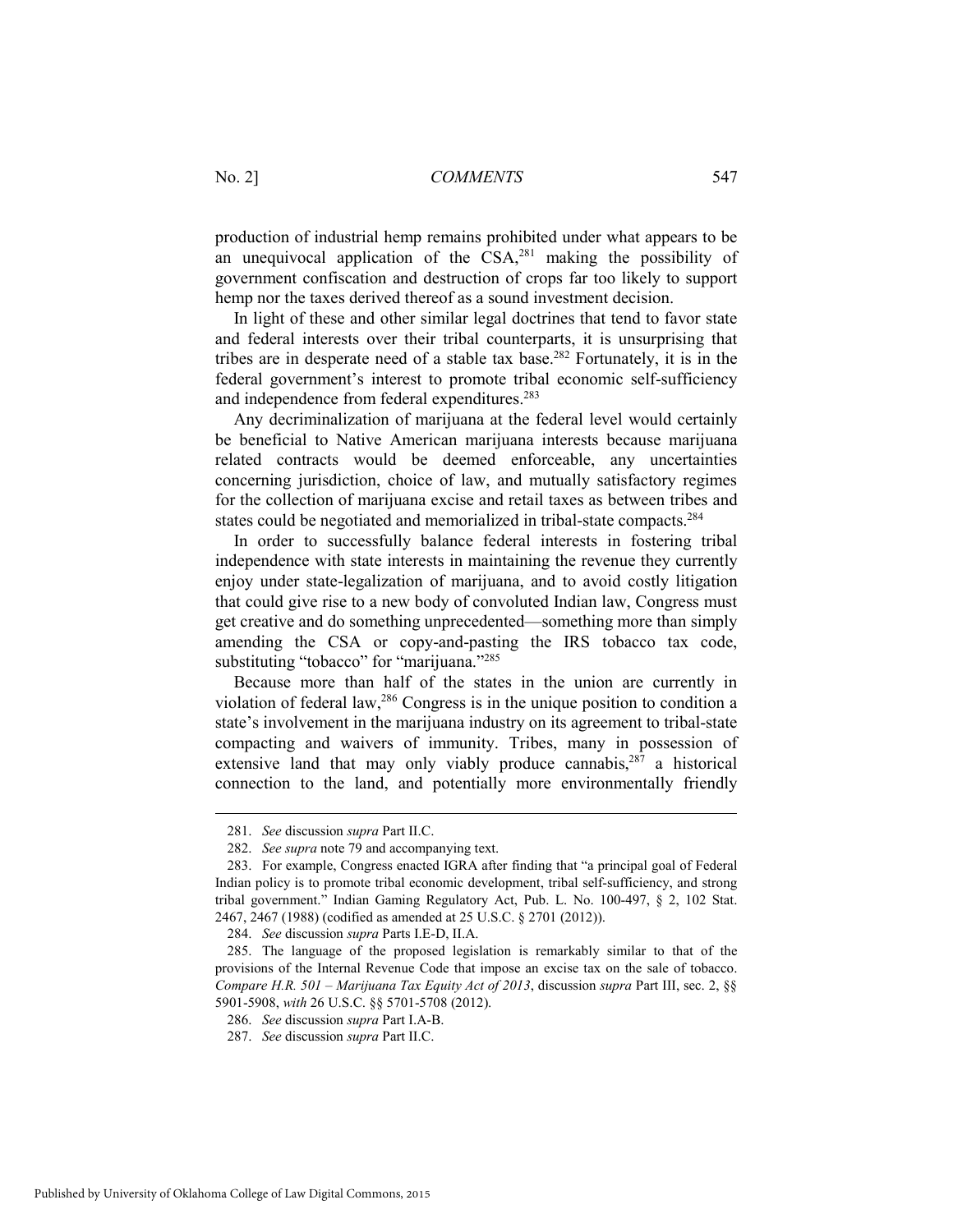manners of production,<sup>288</sup> have a unique ability and opportunity to facilitate widespread, successful, and green marijuana production.

The most desirable outcome, and a clear and simple way to mitigate the effects of jurisprudence that deters tribal-state compacting, is for Congress to create a new regulatory framework for the tribal marijuana market enacted pursuant to the Indian Commerce Clause. "[T]he Indian Commerce Clause, like the Interstate Commerce Clause, is a grant of authority to the Federal Government at the expense of the States. . . the Indian Commerce Clause accomplishes a greater transfer of power from the States to the Federal Government than does the Interstate Commerce Clause."289 As a result, keeping all of the future federal marijuana tax revenue and lessons from Indian tobacco and gaming in mind, the federal regulatory scheme should seek to accomplish eight goals. First, under a comprehensive Marijuana act, Congress should establish a commission within the Department of Treasury that is authorized to issue permits to marijuana businesses in a particular state. The current proposed federal legislation prohibits any person from growing, manufacturing or selling marijuana without a permit issued by the Secretary of Treasury, <sup>290</sup> however an ideal act would condition the issuance of such permits after a cooperative, but independently established commission within the BIA coordinates with local, state, and tribal governments and certifies that the particular state either has made a good faith effort to enter into a tribal-state compact with any federally recognized tribes located within the state, or that no such tribes exist in the state.291 This scheme of collaboration between the BIA and other federal agencies has been well established and is similar to IGRA under which the NIGC works with the Office of Indian Gaming to facilitate Indian gaming while ensuring the blanced protection of state and local interests.292 Furthermore, concerning the potential backlash of applicantstates opposed to the good-faith negotiation requirement, at least in those twenty-three states currently licensing and gaining tax revenue from the marijuana industry in violation of federal controlled substance and money

 <sup>288.</sup> *See* discussion *supra* Part I.D.

 <sup>289.</sup> Seminole Tribe of Fla. v. Florida, 517 U.S. 44, 62 (1996).

<sup>290.</sup> *H.R. 499 – Ending Federal Marijuana Prohibition Act of 2013*, CONGRESS.GOV, https://www.congress.gov/bill/113th-congress/house-bill/499/text (last visited Aug. 24, 2015).

 <sup>291.</sup> *See* discussion *supra* Part II.A (discussing the tribal-state compacting requirement of IGRA).

<sup>292.</sup> *See* discussion *supra* Part II.A.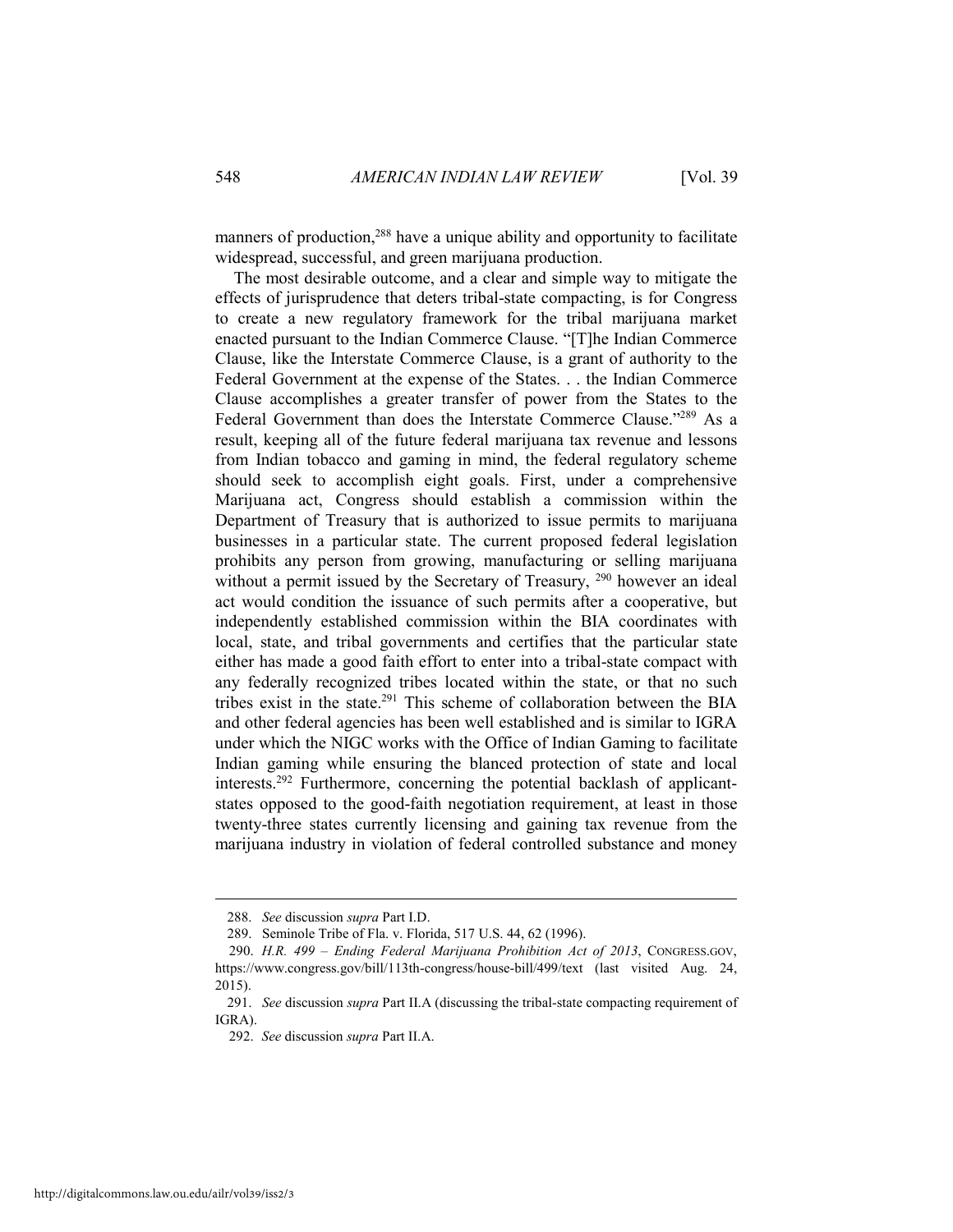laundering laws,<sup>293</sup> such protestations ought to carry little weight and in theory should be estopped all together.

Second, this new BIA commission must be granted the authority to certify whether an applicant-state has in fact made a good-faith effort to negotiate tribal-state marijuana compacts with any federally recognized tribe within its borders, authority to promulgate marijuana related regulations that are in the best interest of tribal self-sufficiency and economic independence, and authority to permit applicant-tribes to produce, manufacture and sell marijuana on Indian lands upon the tribe's demonstrated ability to enforce the eight priorities in the Cole Memorandum.294

Third, the federal government needs to address several interrelated issues. These include taking land into trust solely for purposes of marijuana production. Permitting the BIA to take land into trust only for purposes of production rather than retail or manufacture will work to cool any backlash from the states and other private interests, and is easily justified by cultural considerations buttressed by the fact that tribes are often rich in land that may be suitable only for the growth of cannabis.<sup>295</sup> The federal government also needs to address issuing business grants for the development of compliant regulatory schemes and tribal marijuana business enterprises capable of considerable competition in the national market. In consideration of the poverty that remains among tribes and the growing concerns about diversion, it is essential that the federal government recognize Indian marijuana enterprises as legitimate businesses, and accordingly issue substantial business grants to ensure that tribes have the tools necessary to create and enforce tribal marijuana regulation to prevent diversion, while developing product that is capable of meaningfully competing in the market<sup>296</sup>

Fourth, any federal act needs to provide a mandatory model tribal-state compact<sup> $297$ </sup> that expressly waives any claims of sovereign immunity from

<sup>293.</sup> *See* discussion Parts I.A-B.

 <sup>294.</sup> *See* discussion *supra* Part I.B.

 <sup>295.</sup> *See* discussion *supra* Parts I.D, II.C.

 <sup>296.</sup> *See* discussion *supra* Parts I.B, I.D, II.

 <sup>297.</sup> Much like the Model Escrow Statute of the Master Settlement Agreement, the issuance of permits to marijuana businesses in a particular state containing federally recognized tribes interested in the industry ought to be conditioned upon the enactment of a model tribal-state compact in order to facilitate an enforcement mechanism for the promotion of federal interests and to foster uniformity which will ultimately work to reduce litigation. *See* discussion *supra* Part II.A.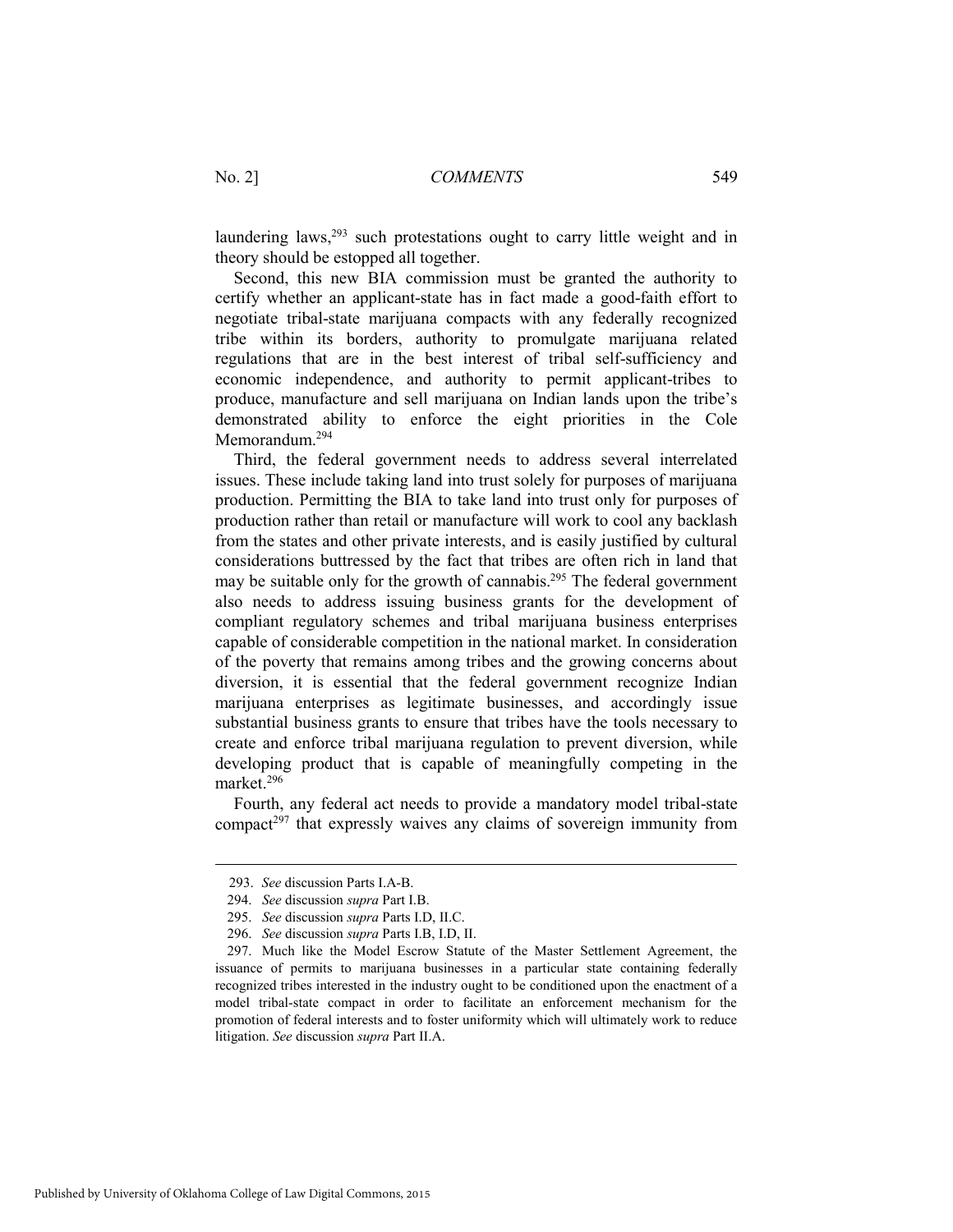compulsory dispute resolution within the Commission's federal administrative forum;<sup>298</sup> permits tribal-state revenue sharing only within modest parameters which benefit tribes and are established by the Secretary of the Interior and approved by the Commission;299 allows the imposition of state regulation, including taxation, only with the consent of the tribe manifest by the passage of a tribal ordinance;<sup>300</sup> and subjects both tribal and state officials to *Ex Parte Young* actions, but does not abrogate the sovereign immunity of either sovereign from any private cause of action outside of the designated administrative forum.<sup>301</sup>

Fifth, any federal legislation needs to expressly exempt compacting tribes from any federal excise or income tax for a period of fifty years.<sup>302</sup> Exemption from federal income and excise taxes, especially if the tax remains at the proposed 50% of the sales price, will substantially improve tribes' ability to enter and remain in the marijuana market. The fifty year limitation provides a meaningful reprise from federal tax permitting the Indian marijuana industry to grow, while ensuring that the exemption will not stand to be a permanent source of natural market frustration or tribal dependence, again justifying the promotion of tribal self-sufficiency while balancing state interests.

Sixth, any act should work to improve the economics of tribal populations by expressly requiring compacting tribes to allocate income first to per capita payments, second to the maintenance of the requisite robust regulatory scheme, and finally to the infrastructure of the tribal government. The requirement of revenue allocation first to per capita payments is likely to be more directly impactful on the members of the tribe, and consequently do more to foster tribal financial independence, than the reverse revenue allocation provisions of the IGRA.<sup>303</sup>

Seventh, any federal legislation should expressly preempt all state criminal jurisdiction to prosecute any and all violations of state marijuana law by any member of a federally recognized tribe in those states certified to receive federal permits, whether the violation occurred on Indian Lands or otherwise. Rather than rehashing the question of criminal jurisdiction in Indian Country that arises nearly every time Congress enacts legislation pursuant to the Indian Commerce Clause, an express assumption of

 <sup>298.</sup> *See* discussion *supra* Part II.

 <sup>299.</sup> *Id.*

 <sup>300.</sup> *See* discussion *supra* Part II.A.

 <sup>301.</sup> *Id.*

 <sup>302.</sup> *See* discussion *supra* Parts II, II.A-B.

 <sup>303.</sup> *See* discussion *supra* Part II.A.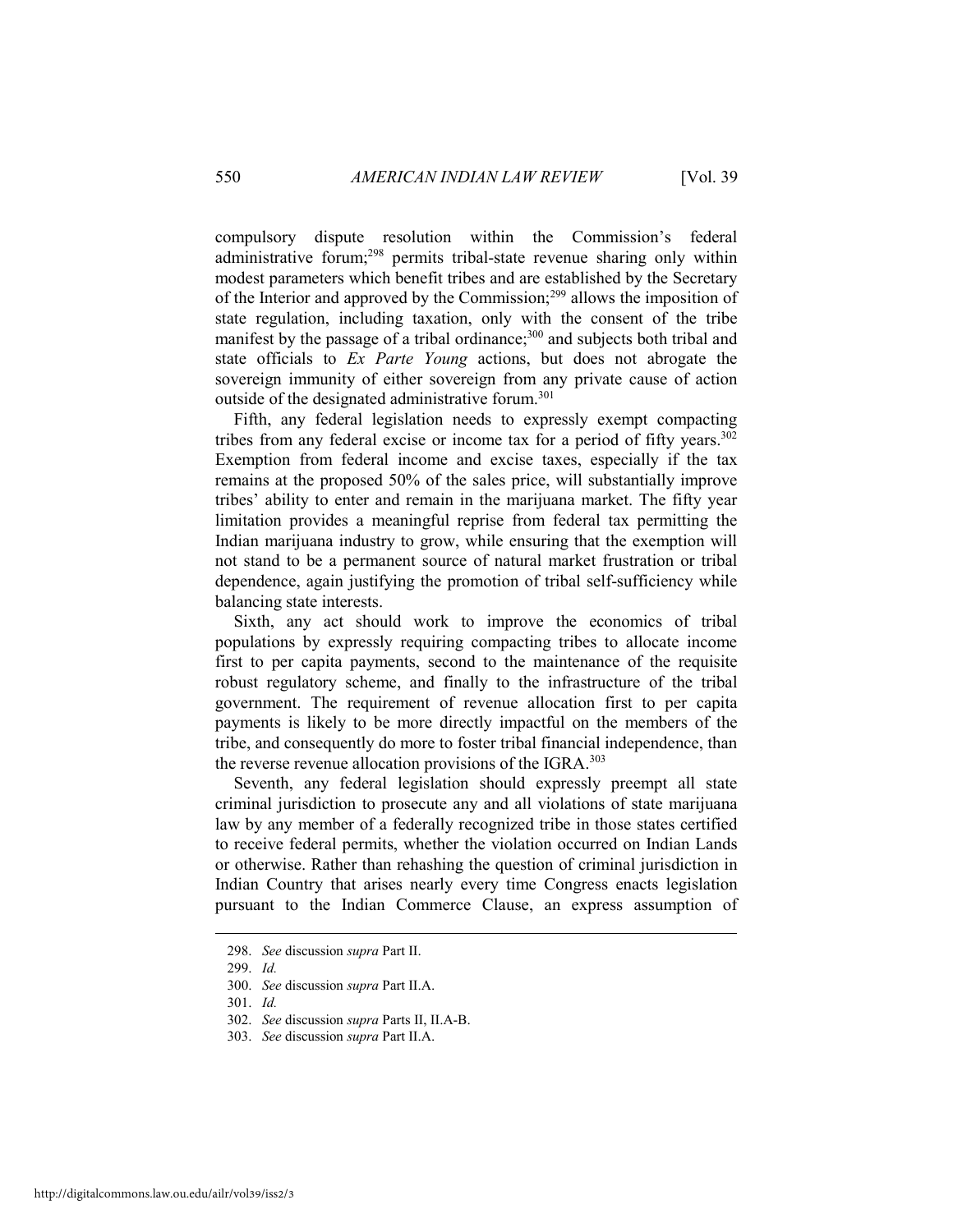exclusive federal jurisdiction over all violations of marijuana law committed by members of federally recognized tribes will hopefully reduce the incidence of litigation.304

Lastly, federal legislation should expressly provide that the possession, sale, manufacture, production of marijuana within, or the diversion of marijuana into, any state or domestic dependent nation where such conduct or substance is unlawful shall be unlawful, and penalized solely and explicitly under federal law. This last proposal is of utmost importance in an ideal model. Specifically, because (in theory) state laws decriminalizing marijuana are preempted by the CSA,<sup>305</sup> because it will be a provision of an Act enacted pursuant to the Indian Commerce Clause which authorizes the stripping of more state power than does the Interstate Commerce Clause, 306 because it leaves to the states and tribes the power to choose to legalize and regulate or criminalize marijuana,307 and because it establishes a concerted national enforcement strategy that can utilize the already existing and robust federal drug enforcement infrastructure and employees, he assumption of exclusive federal criminal jurisdiction over violations of state and tribal marijuana laws after lifting the federal marijuana prohibition is not completely without merit and further forecloses litigation over any questions concerning the preemptive scope and force of the model Act.<sup>308</sup>

#### *Conclusion*

Currently, immense uncertainty exists in both Indian law and marijuana law. For Native Americans, under proposed federal legislation to decriminalize and tax marijuana, confusion will remain as to whether the federal government has preempted state regulation, including state taxation and the enforcement of state criminal laws. Permitting the tribes to take part in the marijuana industry is necessary to achieve the connected goals of promoting tribal financial independence and reducing the federal deficit, because profit from tobacco sales free of state tax has been essentially foreclosed, Indian Gaming operations have been reduced to profit-sharing with states and subject to constant expensive litigation, and the CSA prevents tribes from cultivating industrial hemp, one of the few crops that is sustainable in much of Indian Country.

 <sup>304.</sup> *See, e.g.*, discussion *supra* Part I.D.

 <sup>305.</sup> *See generally* GARVEY, *supra* note 23.

 <sup>306.</sup> *See supra* note 291 and accompanying text.

 <sup>307.</sup> *See* discussion *supra* Part I.D.

 <sup>308.</sup> *See* discussion *supra* Parts II.A-B.